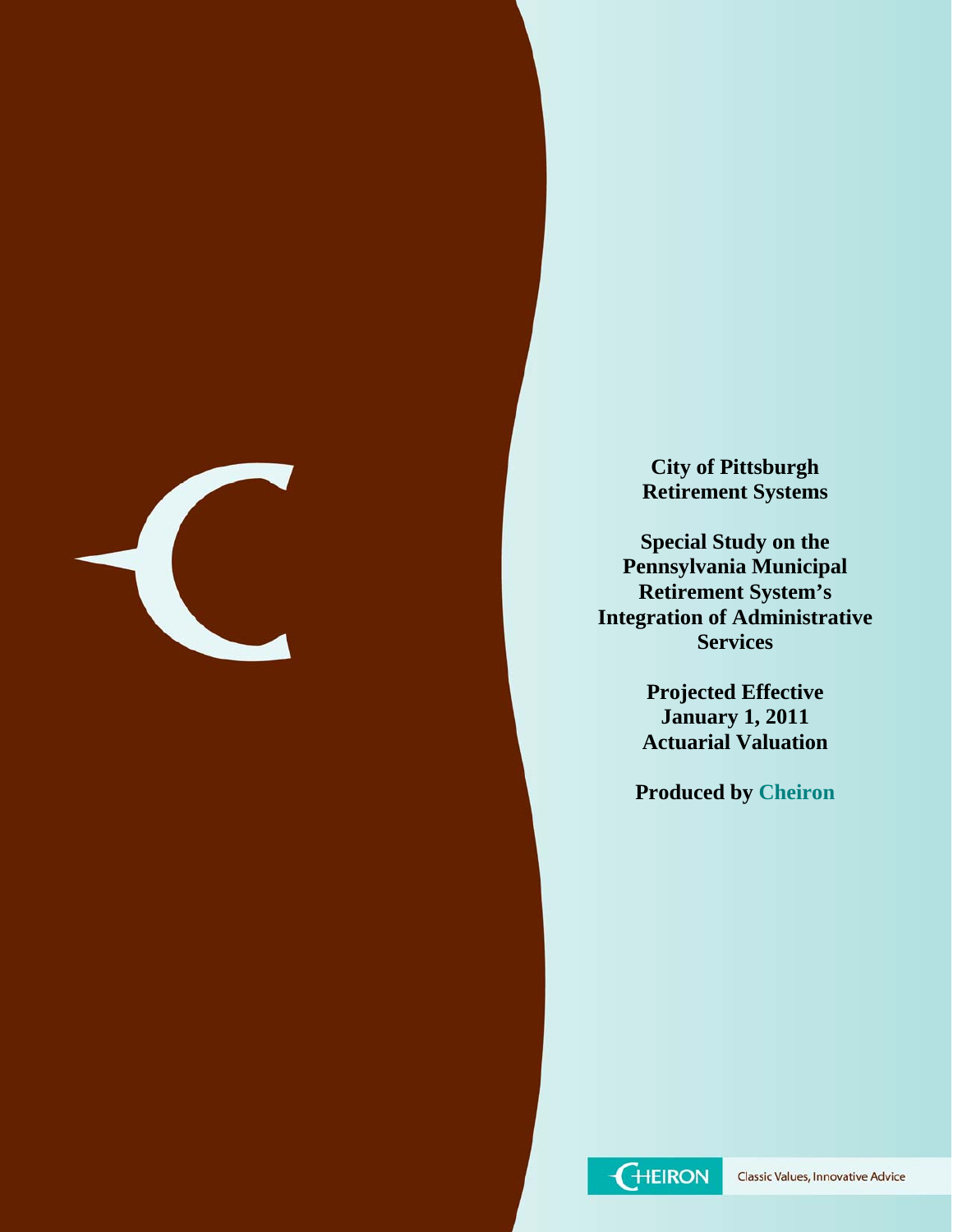# **Table of Contents**

| Section III - Amortization Charges and Other MMO Supporting Details27 |
|-----------------------------------------------------------------------|
|                                                                       |
|                                                                       |

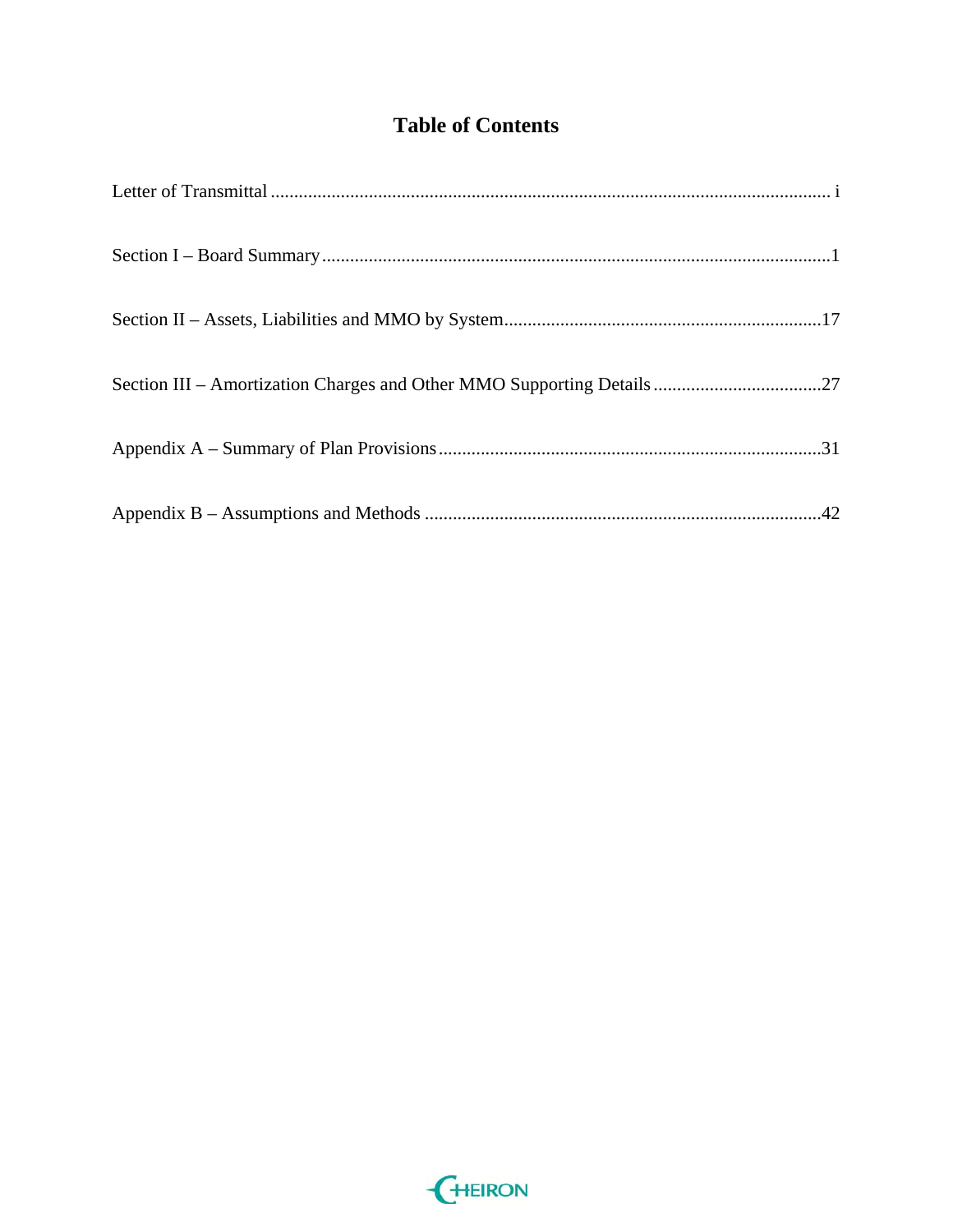### **LETTER OF TRANSMITTAL**

November 3, 2010

Pennsylvania Municipal Retirement Board c/o James B. Allen, Secretary Pennsylvania Municipal Retirement System P.O. Box 1165 Harrisburg, Pennsylvania 17108-1165

Dear Board Members:

At your request, we have prepared this study of the implications of entry by the three retirement systems (Systems) sponsored by the City of Pittsburgh (the City) into the Pennsylvania Municipal Retirement System. The study reflects a potential entry date of January 1, 2011 and is based on the January 1, 2009 valuation without reflection of any specific experience since that date. This is in response to application of Chapter 9, Section 902(c) of Act 205 which provides that if the City's systems in the aggregate do not achieve a minimum of 50% funding by that date the Pennsylvania Municipal Retirement System is to assume ongoing administrative responsibility for the City's retirement systems.

The study has been requested and prepared on behalf of the City to demonstrate the implications of the Act 205 provisions, applicable legislation, and any other alternatives for consideration.

In preparing our report, we relied without audit, on information (some oral and some written) supplied by the City's staff, each of the three retirement Systems' staff and Mockenhaupt Benefits Group, the consulting actuary for the Systems. This information includes, but is not limited to, plan provisions, employee data, and financial information. The results of this report are only applicable to the System's estimated minimum municipal obligations (MMO) determinations as of January 1, 2011 which would be applicable for Fiscal Years 2013 and 2014. We note that Section 902(c) of Act 205 does not provide for the possible transfer of responsibility for the administration of the City's Systems until late 2011. We also understand that the first time the City's Systems could possibly be valued by the Pennsylvania Municipal Retirement System (PMRS) would be January 1, 2013. We were asked to provide scenarios comparing the MMO as of January 1, 2011 given the possible assumption by PMRS of the responsibility for administering the Systems.

We also provide projections to demonstrate the possible implications in the future and the degree the considered alternatives may bring the City's Systems into full funding after 30 years. For these projections we rely on future plan experience conforming to the underlying assumptions. To the extent that actual plan experience deviates from the underlying assumptions, the results will vary accordingly.

We hereby certify that, to the best of my knowledge, this report is complete and accurate and has been prepared in accordance with generally recognized and accepted actuarial principles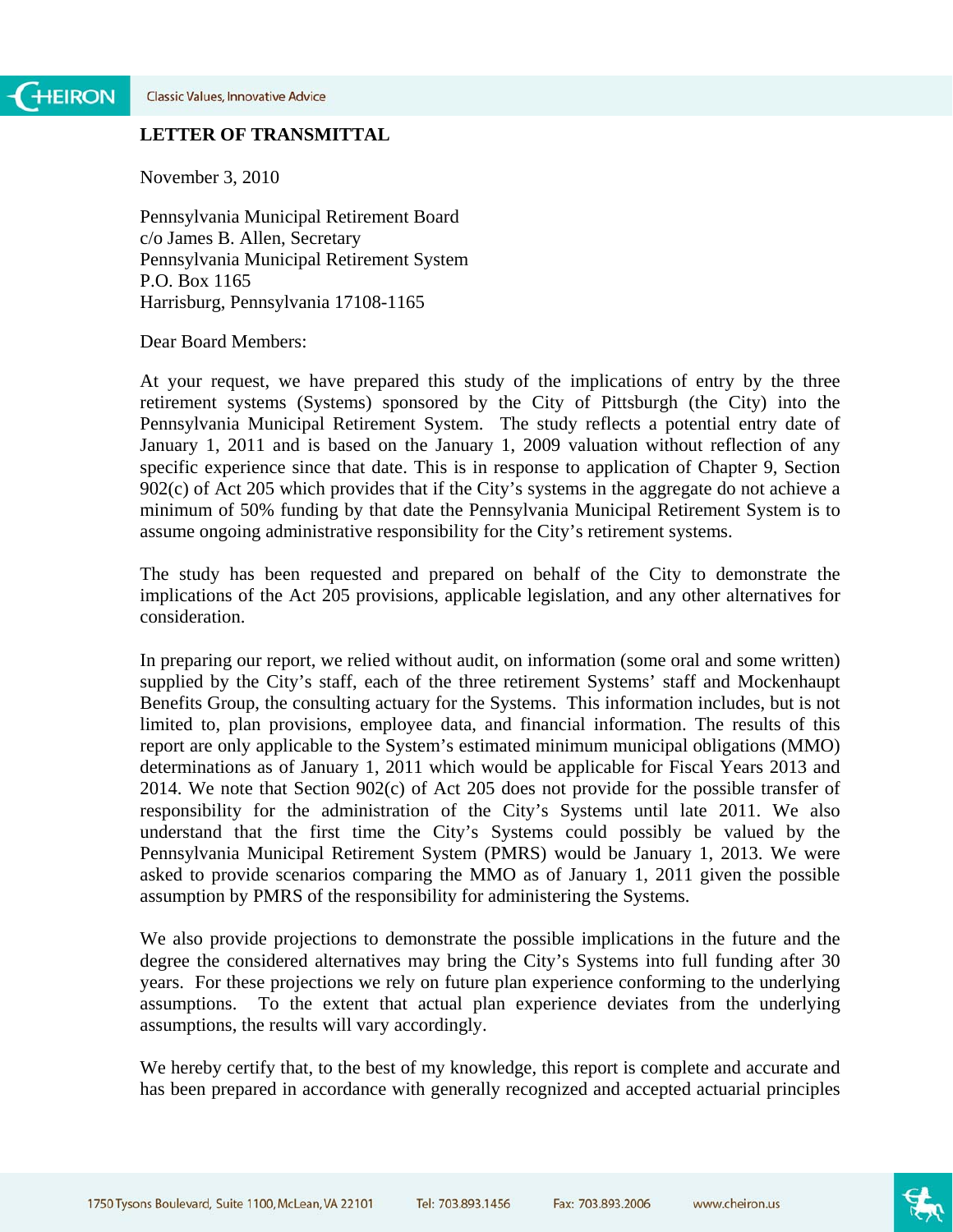Board of Trustees November 3, 2010 Page ii

and practices which are consistent with the Code of Professional Conduct and applicable Actuarial Standards of Practice set out by the Actuarial Standards Board, and that the undersigned meets the Qualification Standards, as defined by the American Academy of Actuaries, to render the opinion contained in this report.

Finally, in preparation of this report we have accepted the assumptions and methodologies used by the Systems' actuary except where specifically identified. To the extent that additional assumptions were used to replicate results, they have been disclosed as has any variance with the actuary's results that have not been reconciled at the time this report is being submitted. However such reconciliations are immaterial to the general results. We would like to thank the Staff of the City, retirement system staff and their actuary at Mockenhaupt Benefits Group for their assistance and responsiveness in the reconciliation process.

Sincerely, Cheiron

 $22266.707$ 

Kenneth A. Kent, FSA, FCA, EA, MAAA Consulting Actuary

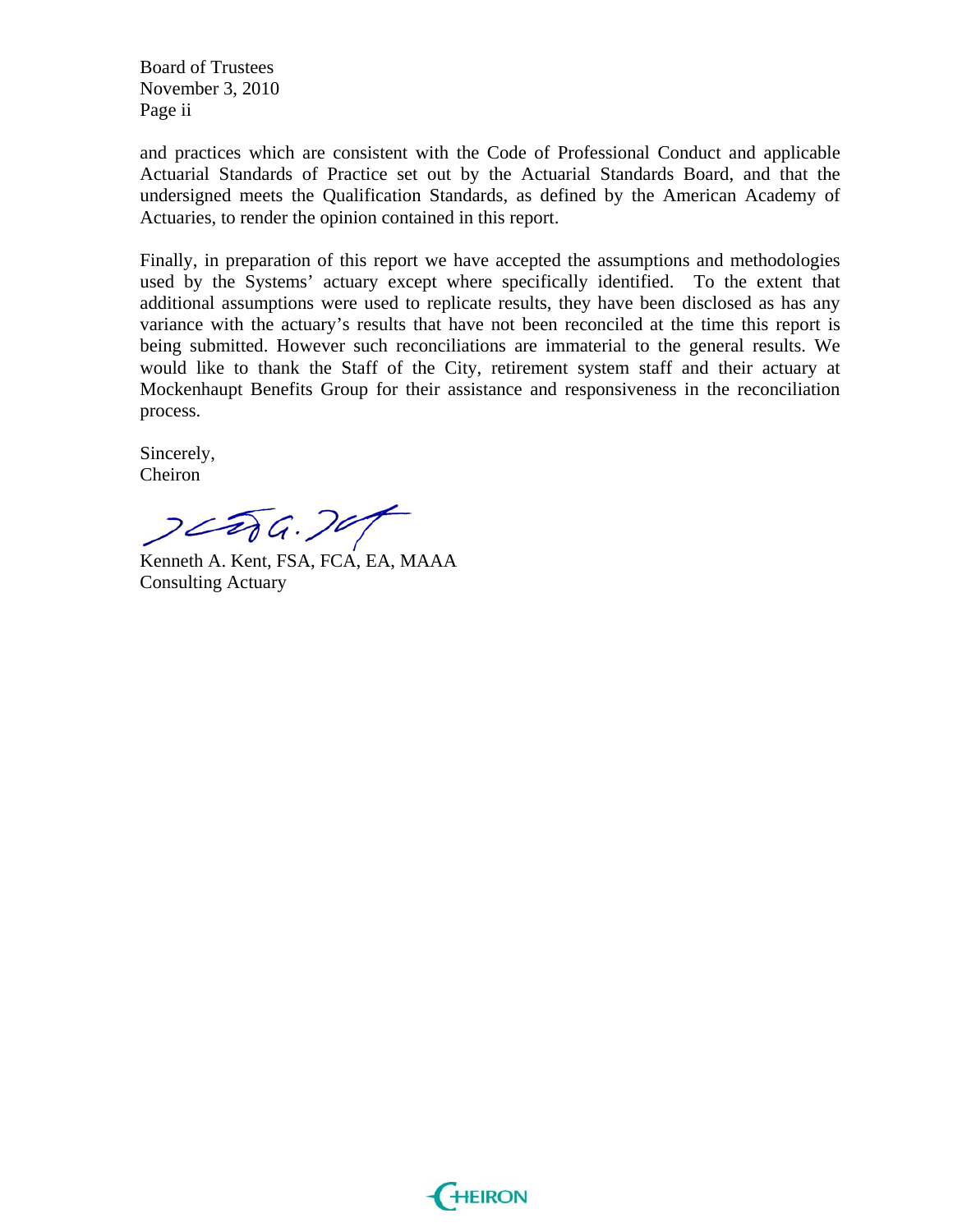### **SECTION I BOARD SUMMARY**

The purpose of this actuarial study is to illustrate four alternative valuations of the City of Pittsburgh's three retirement systems in consideration of the potential transfer of their administration to the Pennsylvania Municipal Retirement System (PMRS) as possibly required under Chapter 9, Section 902(c) of Act 205.

### **Background**

The City of Pittsburgh sponsors three retirement systems, the Municipal Pension Fund, the Policemen's Relief and Pension Fund, and the Firemen's Relief and Pension Fund, referred to collectively as the Retirement Systems. Under Chapter 9 of Act 205 which was amended by Act 44 enacted on September 18, 2009, Section 902(c) provides:

*(c) Mandatory administration by Pennsylvania Municipal Retirement Board.--A city of the second class that is determined to be in level III distress based upon the required actuarial valuation reports for a plan year beginning on January 1, 2011, shall transfer all existing benefit plans established by the city to the Pennsylvania Municipal Retirement Board solely for administration. The biennial actuarial valuation reports for the plan year beginning on January 1, 2011, shall be filed by the city with the commission by September 1, 2011. The transfer, if applicable, shall be accomplished within two years of the effective date of this subsection. Pension benefits and eligibility requirements shall continue to be subject to collective bargaining, if applicable. Such plans shall not be subject to the control or input of the board. No prior determination of level III distress based upon the required actuarial valuation reports for prior plan years shall result in transfer of the administration to the board. From and after a determination of level III distress based upon the required actuarial valuation reports for a plan year beginning on January 1, 2011, the biennial actuarial valuation report filed on behalf of the city shall utilize an actuarial assumption as to investment earnings equal to the regular interest rate fixed by the board plus 1.5%.* 

The highlighted portions identify the City of Pittsburgh because this is the only *city of the second class* in the state and defines the *level III distress.* Level III distress means after aggregation of all three plans, the funded ratio (actuarial value of assets divided by actuarial liabilities) is less than 50%. This section also specifies that PMRS will use the investment earnings assumption equal to the regular interest rate fixed by the PMRS Board (currently 6.0%) plus 1.5% or 7.5%. The current rate used by the Systems is 8.0%.

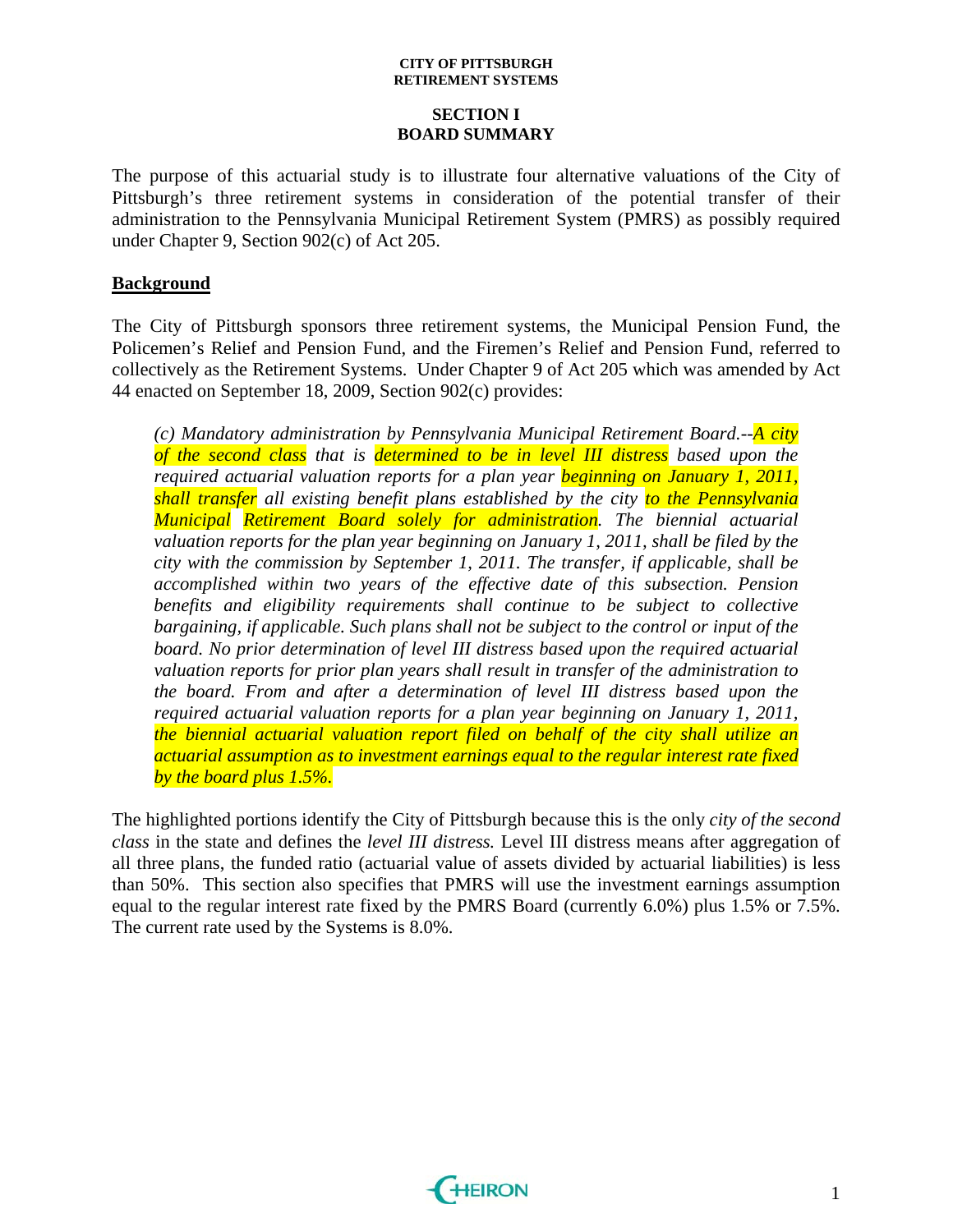### **SECTION I BOARD SUMMARY**

### **The Study**

We have been requested, in cooperation with the requests of the City of Pittsburgh (the City) through the Secretary of the PMRS Board, to perform four valuations to demonstrate the prospective minimum municipal obligations (MMO) alternatives available for the City under the likelihood of implementation of Section 902(c) of Act 205. Each of the scenarios described below demonstrate the required City contributions under alternative assumptions and methods. The following table is a summary of each scenario:

| <b>Scenario</b>                 | <b>Description</b>                                                                               |
|---------------------------------|--------------------------------------------------------------------------------------------------|
| Replication 1/1/2009            | Current assumptions in 2009 valuation                                                            |
| 1. Estimated $1/1/2011$         | Roll forward of replication to 2011                                                              |
| 2. Utilization of Act 44 relief | Applying 25% amortization relief                                                                 |
|                                 | 3. Implementation of Section 902(c) of Act 205 Pittsburgh is required to be administered by PMRS |
| 4. Voluntary PMRS entry         | Pittsburgh joins PMRS voluntarily                                                                |

### **Reconciliation of Results (Baseline Scenario)**

Before performing these four alternative scenarios' we first performed what is typically called a reconciliation valuation. Using all the assumptions and data applied by the Systems' actuary we programmed all of the existing benefits and to replicate the results of the January 1, 2009 valuation. By comparing our results we are assured that our understanding of the benefits, assumptions and methods are comparable and therefore any study performed on this same population will accurately reflect the current benefit structure and member demographics.

The following table reflects the results of our replication valuation. This table presents the required contribution, the MMO, which is made up of two components, the normal cost which is a proxy for the cost of benefits being earned for the year, and the amortization payment which is defined under Act 205 as a means of paying down different components that make up the unfunded liability based on the source. The normal cost is typically defined as a percent of pay and applied to annual payroll. The unfunded liability is the difference between the actuarial liability and the actuarial value of assets. In addition there are annual administrative expenses. The City cost is offset by employee contributions.

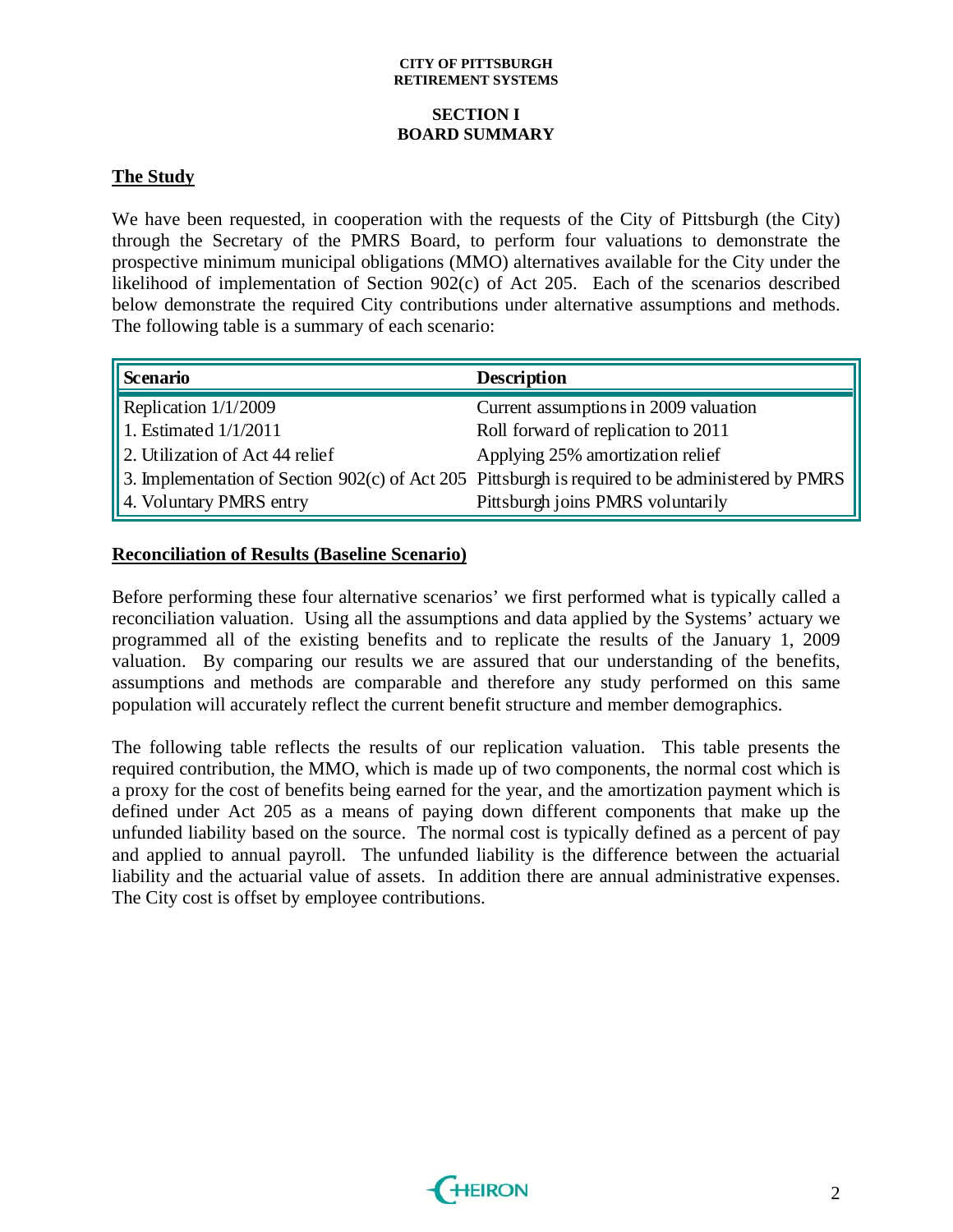### **SECTION I BOARD SUMMARY**

|           | <b>Employer Minimum Municipal Obligation Base Scenario - Replication 1/1/2009</b> |                                            |                          |                      |            |                          |
|-----------|-----------------------------------------------------------------------------------|--------------------------------------------|--------------------------|----------------------|------------|--------------------------|
|           |                                                                                   | <b>Current Actuary's</b><br><b>Results</b> | <b>Cheiron's Results</b> | <b>Net</b><br>Change |            | <b>Percent</b><br>Change |
| A.        | <b>Estimated covered payroll</b>                                                  | \$<br>184,369,193                          | \$<br>184,369,193        | \$                   |            | 0.0%                     |
| <b>B.</b> | Net employer normal cost rate                                                     | 4.37%                                      | $4.29\%$                 |                      | $(0.08\%)$ | $(1.8\%)$                |
| C.        | Normal cost $(AxB)$                                                               | \$<br>8,049,029                            | \$<br>7,918,024          | \$                   | (131,005)  | $(1.6\%)$                |
| D.        | <b>Administration cost</b>                                                        | 3,466,843                                  | 3,466,843                |                      |            | $0.0\%$                  |
| Е.        | <b>Current amortization</b>                                                       | 46,944,760                                 | 46,944,760               |                      |            | 0.0%                     |
| F.        | <b>Additional amortization charge</b>                                             |                                            | (204, 435)               |                      | (204, 435) | $0.0\%$                  |
| G.        | <b>Act 44 Amortization Reduction</b>                                              |                                            |                          |                      |            | 0.0%                     |
| Н.        | Amortization of delayed payment<br>charges to 2013                                |                                            |                          |                      |            | 0.0%                     |
| I.        | <b>Total employer charges</b><br>$(C+D+E+F+G+H)$                                  | \$<br>58,460,632                           | \$<br>58, 125, 192       | \$.                  | (335, 440) | $(0.6\%)$                |
|           | <b>Employee Cost</b>                                                              |                                            |                          |                      |            |                          |
| J.        | <b>Member contribution rate</b>                                                   | 5.33%                                      | 5.33%                    |                      | $0.00\%$   | 0.0%                     |
| К.        | Estimated member contribution $(A x J)$                                           | \$<br>9,824,059                            | \$<br>9,824,059          | \$                   |            | $0.0\%$                  |

Based on the results above we are well within the industry benchmarks (5.0%) to support the accuracy or results, reflecting the provisions, assumptions, and methods in our development of the actuarial liabilities, normal cost, and present value of benefits. Our liabilities are slightly lower in the aggregate which results in an approximately 0.6% decrease in cost using our programming.

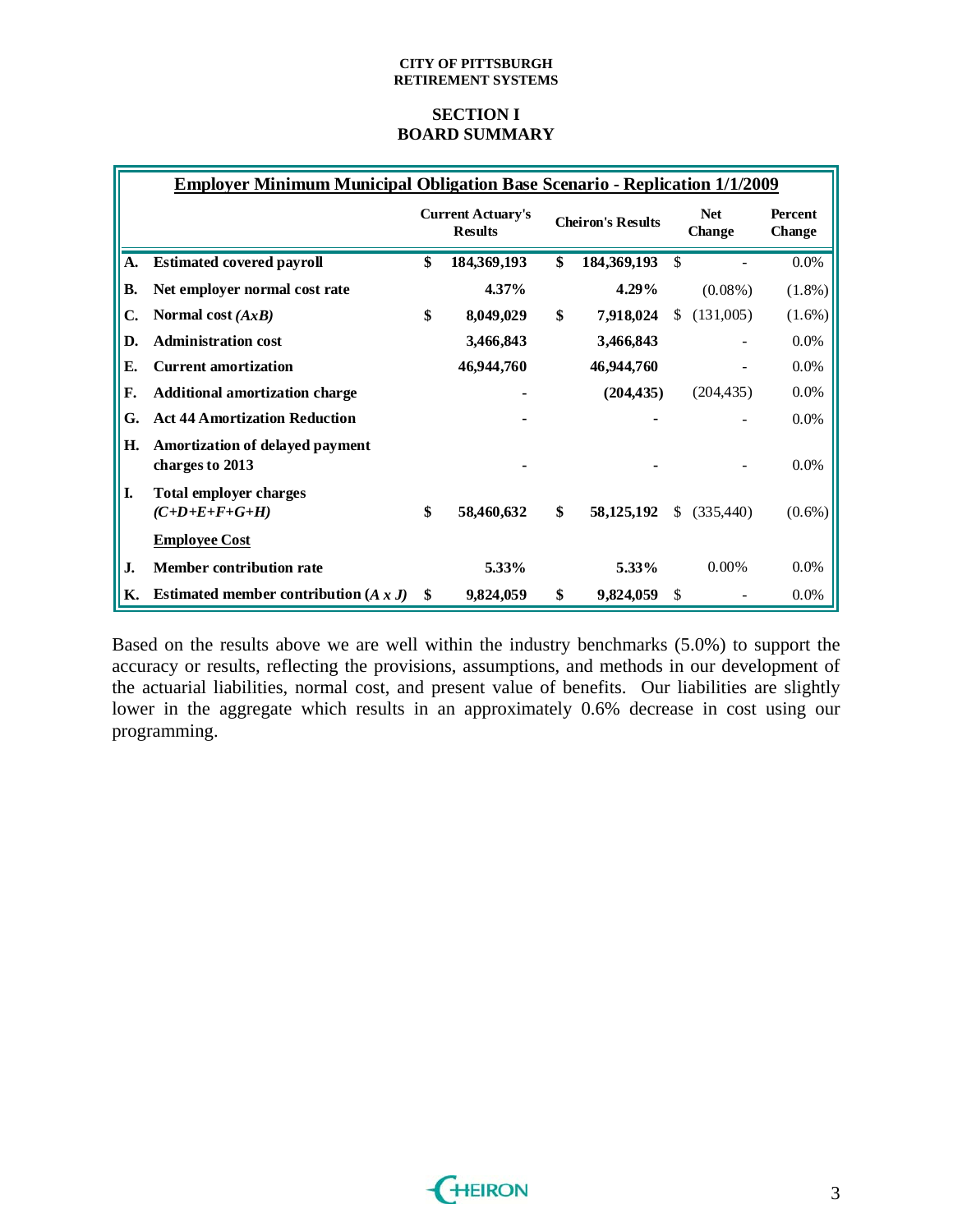### **SECTION I BOARD SUMMARY**

This next table displays the aggregate liabilities for comparison:

|                                        |    | <b>Assets Liabilities and Funded Status 1/1/2009</b> |               |                          |                      |                                 |
|----------------------------------------|----|------------------------------------------------------|---------------|--------------------------|----------------------|---------------------------------|
|                                        |    | <b>Current Actuary's</b><br><b>Results</b>           |               | <b>Cheiron's Results</b> | <b>Net</b><br>Change | <b>Percent</b><br><b>Change</b> |
| A. Actuarial Liability                 |    |                                                      |               |                          |                      |                                 |
| <b>Actives</b>                         | \$ | 346,748,650                                          | \$            | 342,926,123              | \$3,822,527          | $(1.1\%)$                       |
| <b>Inactives</b>                       |    | 642,784,298                                          |               | 644,717,013              | (1,932,715)          | 0.3%                            |
| <b>Total</b>                           | \$ | 989,532,948                                          | \$            | 987,643,136              | \$1,889,812          | $(0.2\%)$                       |
| <b>B.</b> Market Value of Assets (MVA) | \$ | 260,907,622                                          | $\mathcal{S}$ | 260,907,622              | \$0                  | $0.0\%$                         |
| C. Actuarial Value of Assets (AVA)     | \$ | 339, 179, 908                                        | \$            | 339,179,908              | \$0                  | $0.0\%$                         |
| D. Net Unfunded Liability using AVA    | \$ | 650,353,040                                          | \$            | 648, 463, 228            | \$1,889,812          | $(0.3\%)$                       |
| E. Funded Ratio on MVA                 |    | 26.4%                                                |               | 26.4%                    | $(0.1\%)$            | 0.2%                            |
| F. Funded Ratio on AVA                 |    | 34.3%                                                |               | 34.3%                    | $(0.1\%)$            | 0.2%                            |

As shown in the table above, the liabilities that we have developed are different by 0.2%.

When we look at this baseline scenario and the other scenarios in this study we are not just focused on the current results but also on what the implications are for the future funded status of the Retirement Systems and what the future City costs will be under each scenario.

The first graph below shows a comparison of the liabilities and assets as well at the projected funded ratio (actuarial asset value divided by liabilities) based on the current funding methods, assumptions, and data that produced the 2009 actuarial valuation results. This type of projection provides insight into the effectiveness of the funding approach in meeting the future obligations of the Systems. The grey bars represent the actuarial liability which is the value of all benefits earned to date including expected future payroll growth for those members in active status. The orange line represents the actuarial asset value and the blue line the market value of assets projected for the next 30 years. The numbers across the top of the bars is the funded ratio, actuarial asset value divided by actuarial liability. For example in 2013 the fund is projected to be 30% funded. There are additional losses with each year due to Act 82 of 1998. Act 82 of 1998 allowed the City to determine the cost of paying down the unfunded liability as of January 1, 1998 at a rate of 10% over 40 years even though the investment assumption was 8.75% at the time. To the extent assets return under 10% each year a loss is defined and funded. This projection assumes an 8.0% return each year (the current assumption).

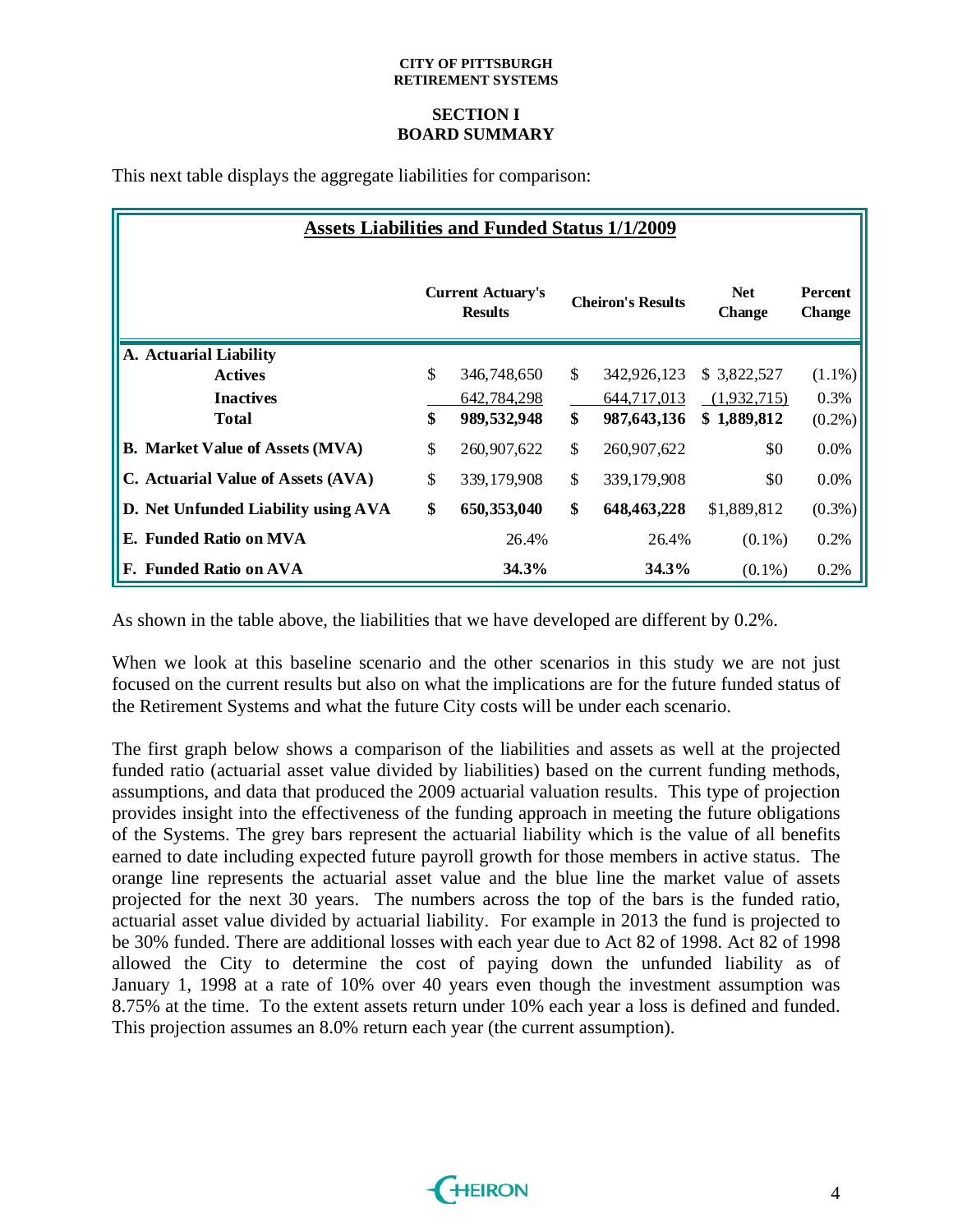### **SECTION I BOARD SUMMARY**

Act 82 is specific to the City and if PMRS administers the System's plans, the unfunded liability will be re-amortized at the discount rate defined by Act 44 and the Pennsylvania Municipal Retirement Law.

It is also important to understand any funding projection drives the level of contribution. Therefore the fund gets to full funding by the end of the period **only** if the level of contributions are met and the fund earns an 8.0% return each year.



This next graph shows the amount of contributions projected over the next 30 years based on the current funding methods, assumptions and requirements under Act 205. This projection includes two aspects of funding relief under Act 44, the application of the 130% corridor which allows using an actuarial asset value that is up to 130% of market value instead of 120% and the tabular asset valuation method the is defined in Act 44 all based on the System's 2009 actuarial valuation report.

The dark red line shows the costs as a percent of payroll which is shown on the right hand side of the graph. The green bar is the estimated MMO required contribution and the yellow bar is the actual contribution (added to our projection to model the impact of contributions made in addition to the MMO). These contribution amounts include employee and employer contributions.

Note – the costs developed as of January 1, 2009 are first applicable for the 2011 plan year MMO. It is also important to identify that because of the complexity of the funding of the 1998 unfunded liability method provided under Act 82 we approximated the impact in making our cost projections. The cost as a percent of pay generally declines because the amortization of the unfunded liability is on fixed dollar amounts which decline as a percent of pay. Also changes in the MMO are a function of portions of past increases or decreases in the unfunded liability being fully paid up or amortized such that the year after they have been fully paid down the MMO will increase or decrease.

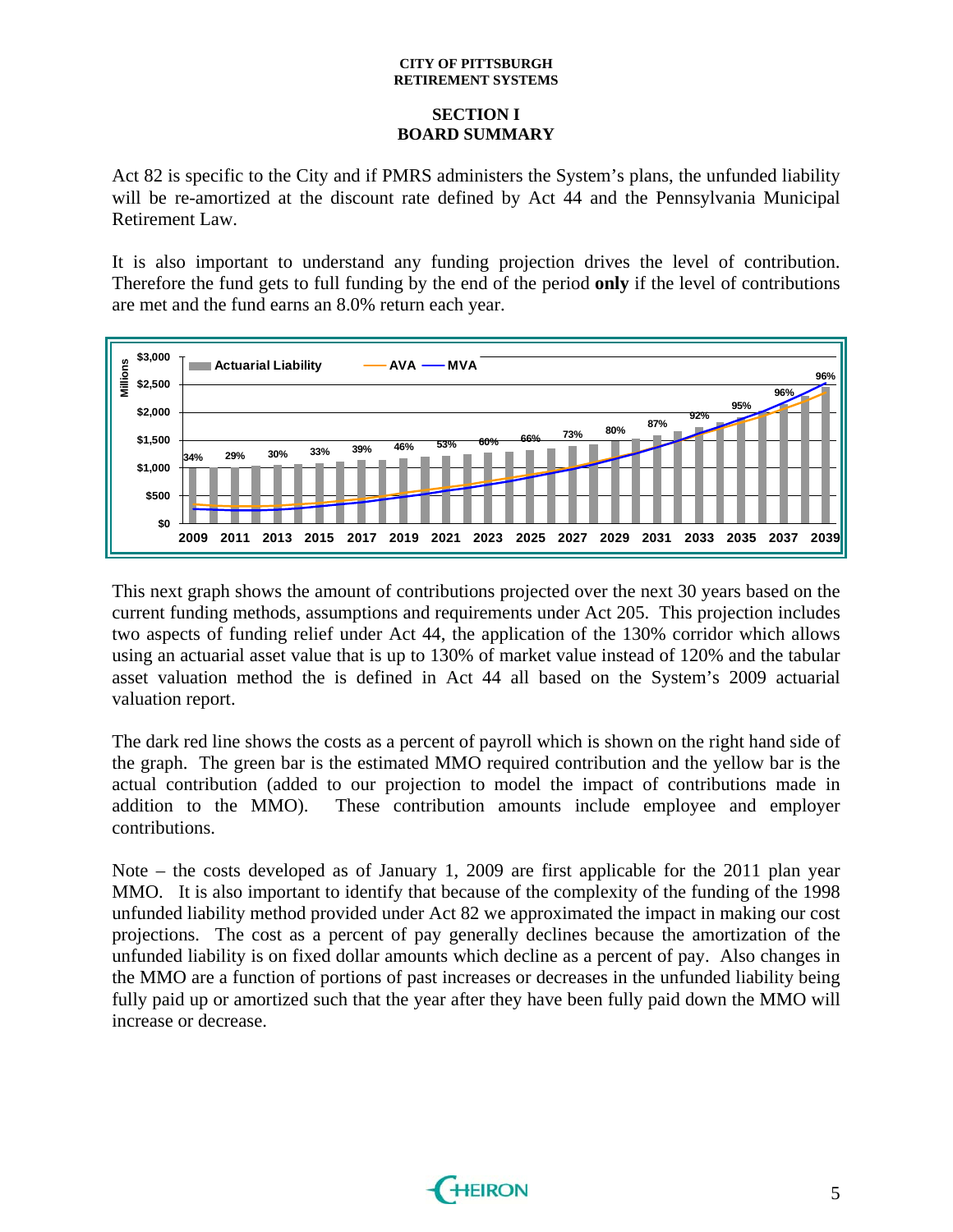### **SECTION I BOARD SUMMARY**



Similar projections are shown for the scenarios. It is important to recognize that the required MMO will typically force the Systems to become fully funded over a 30 year period. The issue then becomes one of whether the assumptions can be achieved and whether the City can make the level of contribution required.

**Scenario 1** – The next step in the study after confirmation of the replication of the January 1, 2009 valuation results of the three Retirement Systems is to then project the assets and liabilities to January 1, 2011, the date the Act 205 Chapter 9, Section 902(c) defines as the measurement date for the potential assumption of administration of the plans by PMRS. In terms of projecting liabilities the populations are relatively large enough that rolling this number forward is a fairly accurate reflection of future liabilities. While there could be concern that rolling the assets forward is less accurate, the method being used to calculate the actuarial asset value defined in Act 44 is relatively independent of the actual returns experienced through December 31, 2010 because the actuarial asset value is materially greater than market value and should remain so through the end of this year.

The table on the next page shows a comparison of our calculation of the estimated MMO determined as of January 1, 2009 to the projected MMO as of January 1, 2011.

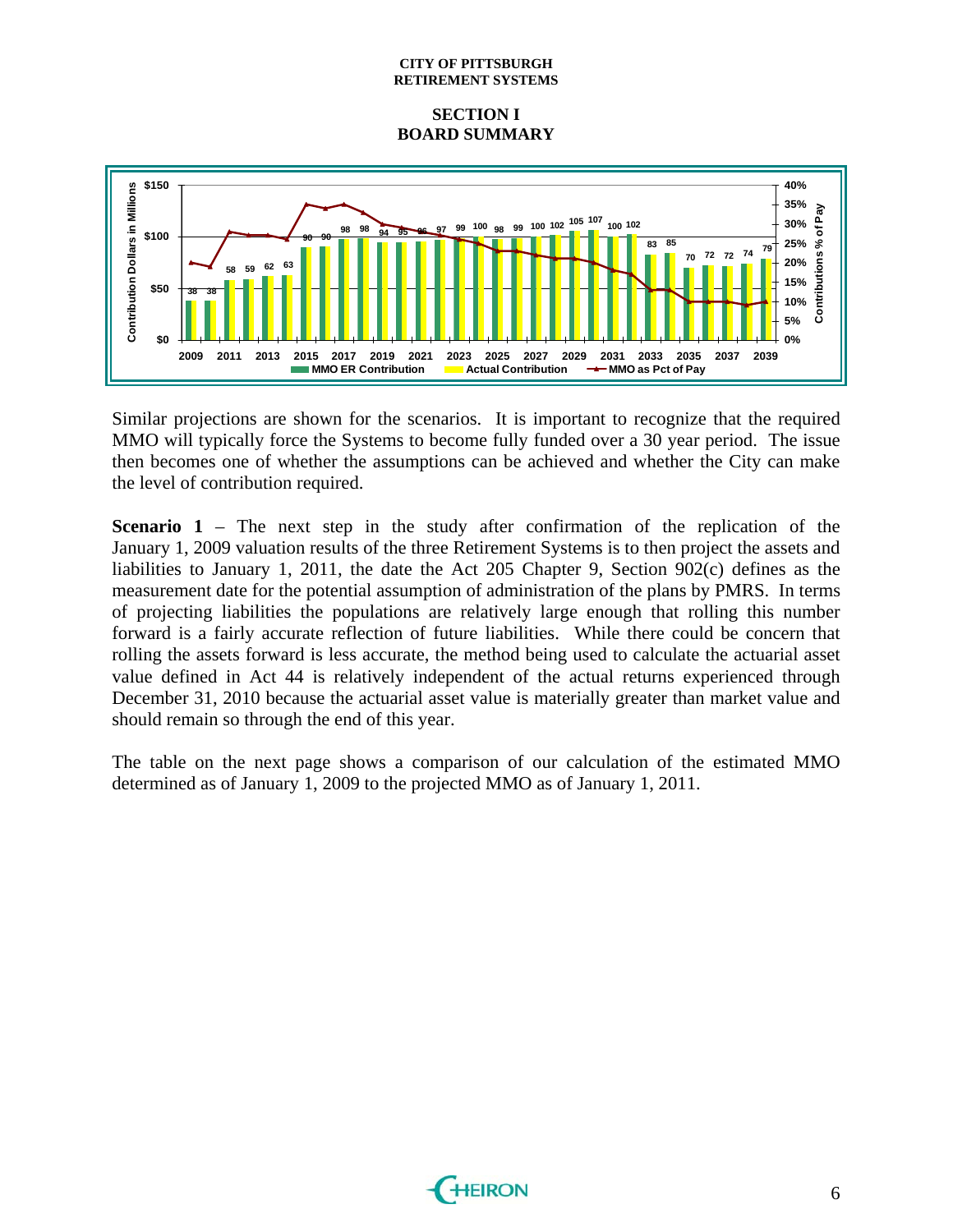### **SECTION I BOARD SUMMARY**

|           | <b>Employer Minimum Municipal Obligation Base Scenario 1 - Estimated 1/1/2011</b> |                                    |               |                                           |               |                             |            |                                 |
|-----------|-----------------------------------------------------------------------------------|------------------------------------|---------------|-------------------------------------------|---------------|-----------------------------|------------|---------------------------------|
|           |                                                                                   | <b>Cheiron</b><br>1/1/2009 Results |               | <b>Cheiron 1/1/2011</b><br><b>Results</b> |               | <b>Net</b><br><b>Change</b> |            | <b>Percent</b><br><b>Change</b> |
| A.        | <b>Estimated covered payroll</b>                                                  |                                    | \$184,369,193 |                                           | \$203,499,006 | \$                          | 19,129,813 | 10.4%                           |
| <b>B.</b> | Net employer normal cost rate                                                     |                                    | 4.29%         |                                           | 4.33%         |                             | 0.04%      | 0.9%                            |
| C.        | Normal cost $(A \times B)$                                                        | \$                                 | 7,918,024     | \$                                        | 8,808,267     | \$                          | 890,243    | 11.2%                           |
| D.        | <b>Administration cost</b>                                                        |                                    | 3,466,843     |                                           | 3,831,394     |                             | 364,551    | 10.5%                           |
| E.        | <b>Current amortization</b>                                                       |                                    | 46,944,760    |                                           | 46,740,325    |                             | (204, 435) | $(0.4\%)$                       |
| F.        | <b>Additional amortization charge</b>                                             |                                    | (204, 435)    |                                           | 2,656,627     |                             | 2,861,062  | $(1399.5\%)$                    |
| G.        | <b>Act 44 Amortization Reduction</b>                                              |                                    |               |                                           |               |                             |            | $0.0\%$                         |
| Н.        | Amortization of delayed payment<br>charges to 2013                                |                                    |               |                                           |               |                             |            | $0.0\%$                         |
| I.        | <b>Total employer charges</b><br>$(C+D+E+F+G+H)$                                  | \$                                 | 58, 125, 192  | \$                                        | 62,036,613    | <sup>\$</sup>               | 3,911,421  | 6.7%                            |
|           | <b>Employee Cost</b>                                                              |                                    |               |                                           |               |                             |            |                                 |
| J.        | <b>Member contribution rate</b>                                                   |                                    | 5.33%         |                                           | 5.33%         |                             | $0.00\%$   | $0.0\%$                         |
| К.        | Estimated member contribution $(A x J)$                                           | \$.                                | 9,824,059     | \$                                        | 10,871,282    | S                           | 1,047,223  | 10.7%                           |

The projections of Scenario 1 are the same as those shown in the above replication scenario graphs as they are simply reflecting the rolled forward results to January 1, 2011 which produce the estimated MMO amounts required for the plan years 2013 and 2014. The estimated payroll reflects two years of assumed payroll growth from 2009 through 2010. The Normal Cost is 0.04% higher in 2011 as a result of different salary scale assumptions by plan, and not due to any other adjustment.

Additionally, we have provided an amortization of the delayed payment charge as a result of entering into the new assumptions on plan provisions immediately, and delaying payment of the cost for up to 3 years.

**Alternative projection of Scenario 1** – Scenario 1 applies an 8% return on asset assumption for all years. We have created an additional set of charts below, projecting assets at a 6% rate, holding all other assumptions constant for comparison with later projections of funded status and MMO levels similar to PMRS.

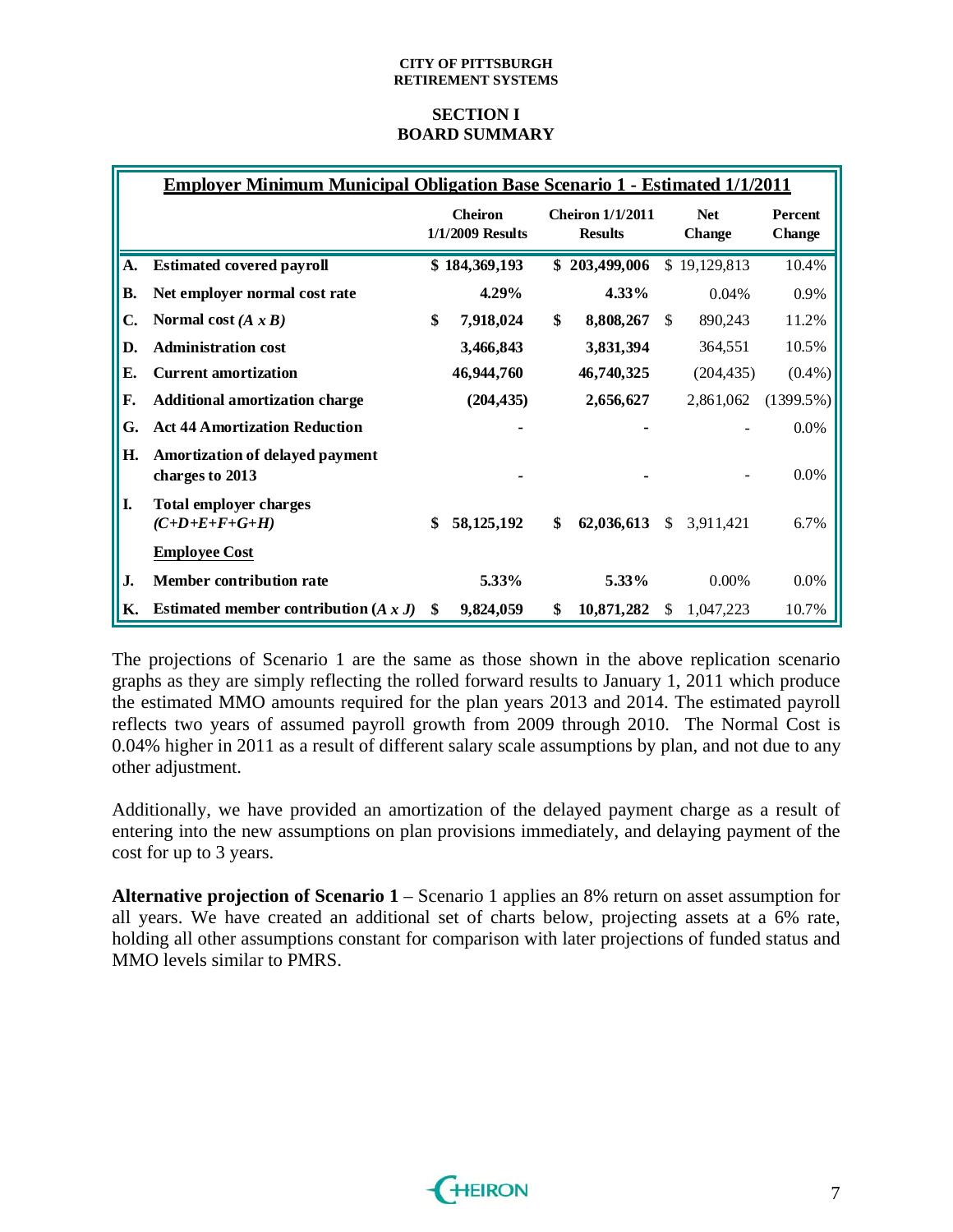### **SECTION I BOARD SUMMARY**



**Scenario 2 –** Act 44 provides utilization of all specific funding relief measures for *level III distress*. Two components already being utilized by the Systems are the use of, as the Systems' actuary refers to as the *tabular method* which rolls-forward the actuarial asset value plus cashflows at the assumed return rate minus 1.0% and raising the corridor to 130% as outlined below.

**2009 2011 2013 2015 2017 2019 2021 2023 2025 2027 2029 2031 2033 2035 2037 2039**

**MMO ER Contribution Actual Contribution -AGE MMO as Pct of Pay** 

- Actuarial asset methods are used to smooth out the volatility of market asset values. There are various methods available. The method provided by Act 44 provides for rolling forward the actuarial asset method each year, accounting for cash flows in and out of the fund and assuming the expected return rate less 1.0%. This can provide a higher asset value immediately following a recession but also creates a 1.0% loss on investments while actuarial assets are greater than market value as it assumes assets grow at 7.0% while your assumption is they grow at 8.0%
- The 130% corridor means that you can use an actuarial asset value that is not more than 130% of market value. Typically this limit is set at 120% but the Act 44 raised it to allow for a higher asset value for the calculation of required funding, called the minimum municipal obligation or MMO, to provide relief.

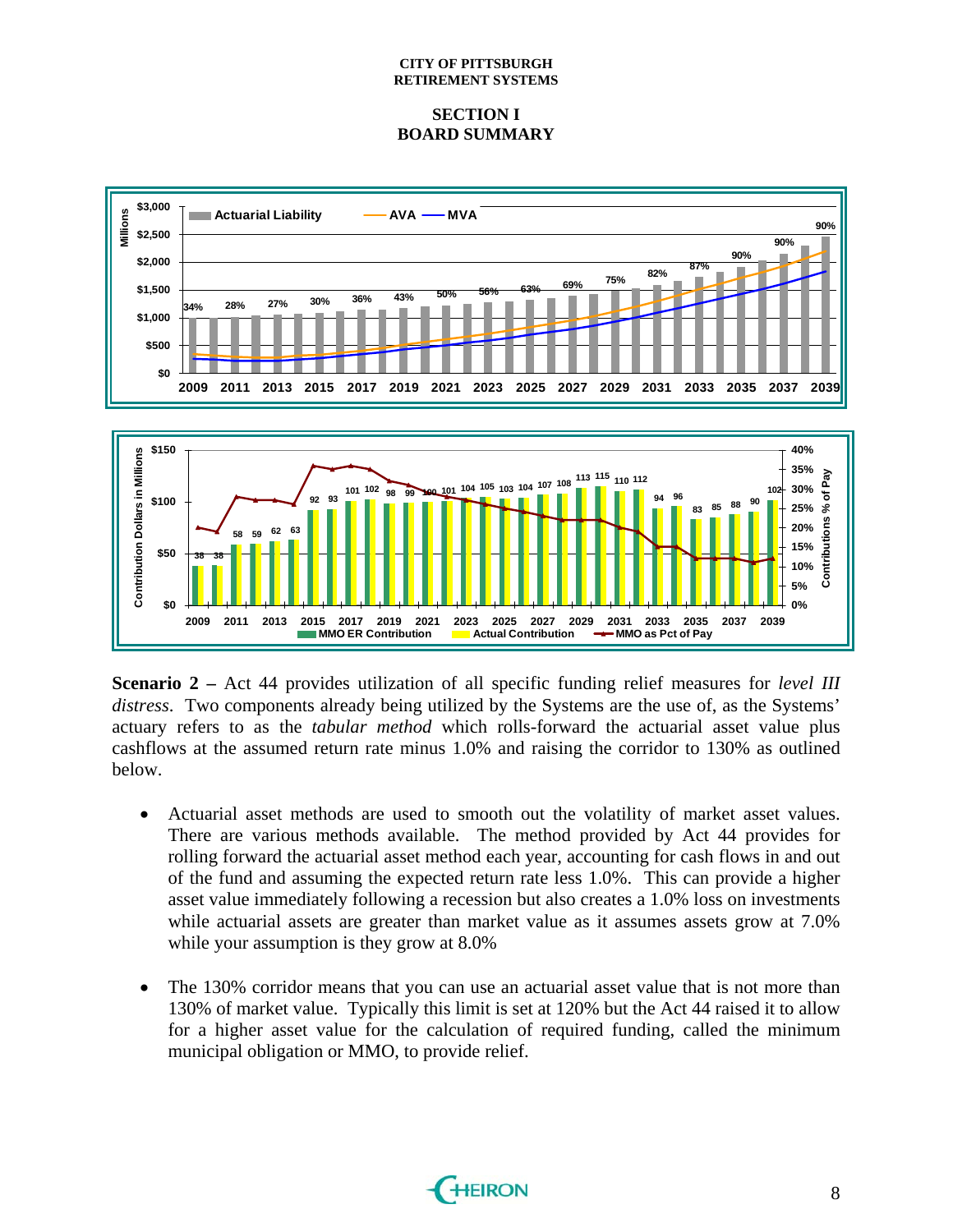### **SECTION I BOARD SUMMARY**

In addition to these two provisions, Act 44 provides that for up to 6 years a level III distressed municipality can reduce the amount of contribution attributable to the portion of the MMO that is required in paying down the unfunded liability (the amount the actuarial liability exceeds actuarial asset value) by 25%. In this scenario we compare the projection of the 1/1/2011 results to the costs after reflecting the reduced amortization by 25%.

|    | <b>Employer Minimum Municipal Obligation Scenario 2 - Utilization of Act 44 Relief</b> |                                    |               |                                           |               |                             |                |                                 |
|----|----------------------------------------------------------------------------------------|------------------------------------|---------------|-------------------------------------------|---------------|-----------------------------|----------------|---------------------------------|
|    |                                                                                        | <b>Cheiron</b><br>1/1/2011 Results |               | <b>Cheiron's Act 44</b><br><b>Results</b> |               | <b>Net</b><br><b>Change</b> |                | <b>Percent</b><br><b>Change</b> |
| A. | <b>Estimated covered payroll</b>                                                       |                                    | \$203,499,006 |                                           | \$203,499,006 | $\mathcal{S}$               |                | 0.0%                            |
| В. | Net employer normal cost rate                                                          |                                    | 4.33%         |                                           | 4.33%         |                             | 0.00%          | 0.0%                            |
| C. | Normal cost $(A \times B)$                                                             | \$                                 | 8,808,267     | \$                                        | 8,808,267     | \$                          |                | 0.0%                            |
| D. | <b>Administration cost</b>                                                             |                                    | 3,831,394     |                                           | 3,831,394     |                             |                | 0.0%                            |
| Е. | <b>Current amortization</b>                                                            |                                    | 46,740,325    |                                           | 52,449,925    |                             | 5,709,599      | 12.2%                           |
| F. | <b>Additional amortization charge</b>                                                  |                                    | 2,656,627     |                                           | 2,656,627     |                             |                | $0.0\%$                         |
| G. | <b>Act 44 Amortization Reduction</b>                                                   |                                    |               |                                           | (13,776,638)  |                             | (13,776,638)   | 0.0%                            |
| Н. | Amortization of delayed payment<br>charges to 2013                                     |                                    |               |                                           |               |                             |                | $0.0\%$                         |
| L. | <b>Total employer charges</b><br>$(C+D+E+F+G+H)$                                       | \$                                 | 62,036,613    | \$                                        | 53,969,575    |                             | \$ (8,067,039) | $(13.0\%)$                      |
|    | <b>Employee Cost</b>                                                                   |                                    |               |                                           |               |                             |                |                                 |
| J. | Member contribution rate                                                               |                                    | 5.33%         |                                           | 5.33%         |                             | $(0.00\%)$     | $(0.0\%)$                       |
| Κ. | Estimated member contribution $(A x J)$ \$                                             |                                    | 10,871,282    | \$                                        | 10,871,282    | \$                          |                | $0.0\%$                         |

The projection utilizing this additional relief produces the following:



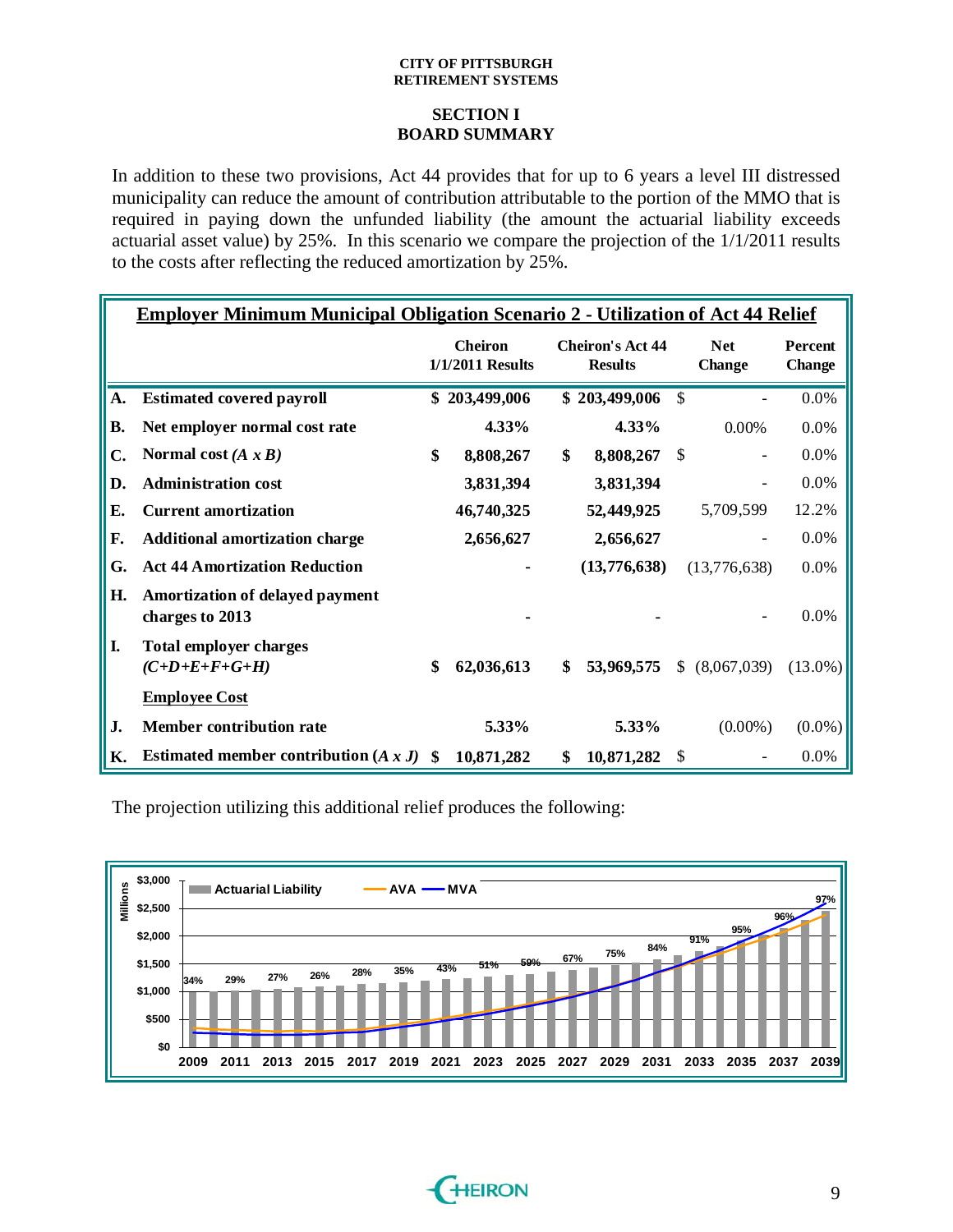**SECTION I BOARD SUMMARY** 



It is our understanding that if this additional relief was adopted, it could be used to reduce costs immediately. The decreased costs in this scenario through 2016 will result in increased future costs. The increase in 2017 and later reflects the end of the relief period during which only 75% of the amortization charge is included in the MMO.

**Alternative projection of Scenario 2** – Scenario 2 applies an 8% return on asset assumption for all years. We have created an additional set of charts below, projecting assets at a 6% rate, holding all other assumptions constant for comparison with later projections of funded status and MMO levels similar to PMRS.





**2009 2011 2013 2015 2017 2019 2021 2023 2025 2027 2029 2031 2033**

**\$0**

**0%**

**2035 2037 2039**

**MMO** as Pct of Pay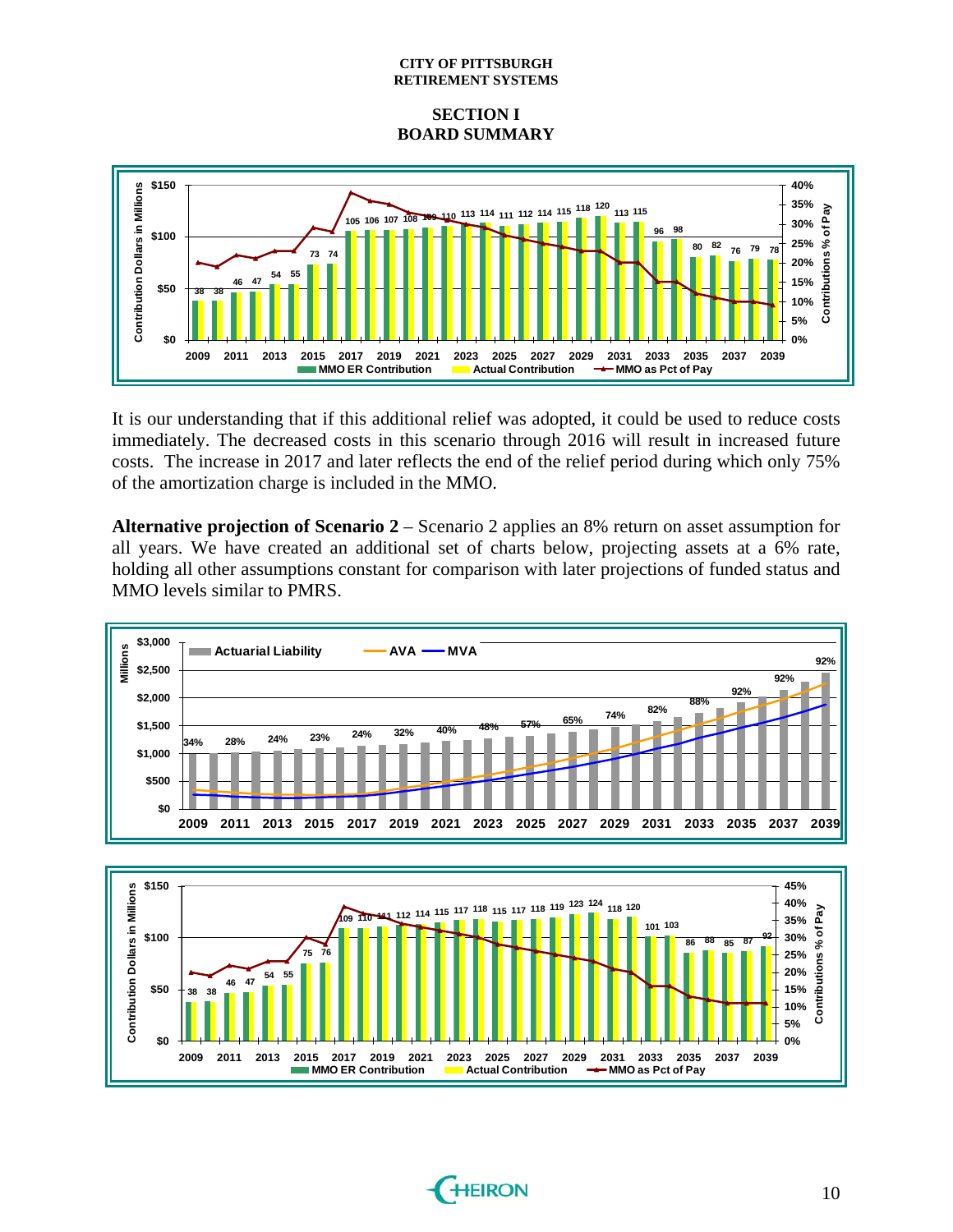### **SECTION I BOARD SUMMARY**

**Scenario 3** – This scenario builds on Scenario 2 by applying the prior mentioned Act 44 relief options and demonstrates the MMO under the Section 902(c) mandatory investment assumption .5% instead of 8.0%) pre-retirement assumption and the balance of the PMRS actuarial (7 assumptions for all other economic and demographic expectations on the basis of a transfer of all administration, assets and liabilities. For post retirement PMRS's 6.0% assumption is applied.

Under this scenario and Scenario 4 assets will be assumed at market value PMRS is required to value assets at their transfer value when they assume the administration responsibility. Prospectively assets are assumed to grow under this scenario at 7.5% but will be required to be valued by PMRS at the current interest crediting rate applicable to all participating municipalities of 6.0%. This will result in annual investment losses that will cause cost to increase over time. This is intended under Act 44 and is referred to as a "structural" loss.

One final aspect of the PMRS structure is that while they credit 6.0% on assets each year for all member municipalities, when PMRS assets are equal to or greater than all reserves, excess investment earnings are proportionately allocated to provide investment return margin and allocated to participating municipalities to reduce funding, or if over 95% funded, provide benefit enhancements. At this point we do not factor in to Scenario 3 and 4 the impact of distribution of excess interest in defraying the future cost of the Systems.

|    | <b>Employer Minimum Municipal Obligation Scenario 3 - Section 902(c) of Act 205 Implementation</b> |                                           |               |                                                      |     |                             |                          |
|----|----------------------------------------------------------------------------------------------------|-------------------------------------------|---------------|------------------------------------------------------|-----|-----------------------------|--------------------------|
|    |                                                                                                    | <b>Cheiron 1/1/2011</b><br><b>Results</b> |               | <b>Cheiron's</b><br>Implementation<br><b>Results</b> |     | <b>Net</b><br><b>Change</b> | Percent<br><b>Change</b> |
| A. | <b>Estimated covered payroll</b>                                                                   |                                           | \$203,499,006 | \$<br>203,499,006                                    | \$  |                             | 0.0%                     |
| В. | Net employer normal cost rate                                                                      |                                           | 4.33%         | 5.37%                                                |     | 1.04%                       | 24.0%                    |
| C. | Normal cost $(A x B)$                                                                              | \$                                        | 8,808,267     | \$<br>10,922,290                                     | \$. | 2,114,023                   | 24.0%                    |
| D. | Administration cost (Sum of Curr Costs   \$20/part)                                                |                                           | 3,831,394     | 155,300                                              |     | (3,676,094)                 | $(95.9\%)$               |
| Е. | <b>Current amortization</b>                                                                        |                                           | 46,740,325    | 57,804,442                                           |     | 11,064,116                  | 23.7%                    |
| F. | <b>Additional amortization charge</b>                                                              |                                           | 2,656,627     | 34,198,148                                           |     | 31,541,521                  | 1187.3%                  |
| G. | <b>Act 44 Amortization Reduction</b>                                                               |                                           |               | (23,000,647)                                         |     | (23,000,647)                | 0.0%                     |
| Н. | Amortization of delayed payment<br>charges to 2013                                                 |                                           |               | 6,228,564                                            |     | 6,228,564                   | $0.0\%$                  |
| I. | <b>Total employer charges</b><br>$(C+D+E+F+G+H)$                                                   | \$                                        | 62,036,613    | \$<br>86,308,096                                     |     | \$24,271,483                | 39.1%                    |
|    | <b>Employee Cost</b>                                                                               |                                           |               |                                                      |     |                             |                          |
| J. | <b>Member contribution rate</b>                                                                    |                                           | 5.33%         | 5.33%                                                |     | $0.00\%$                    | $0.0\%$                  |
| К. | Estimated member contribution $(A x J)$                                                            | \$                                        | 10,871,282    | \$<br>10,871,282                                     | S   |                             | $0.0\%$                  |

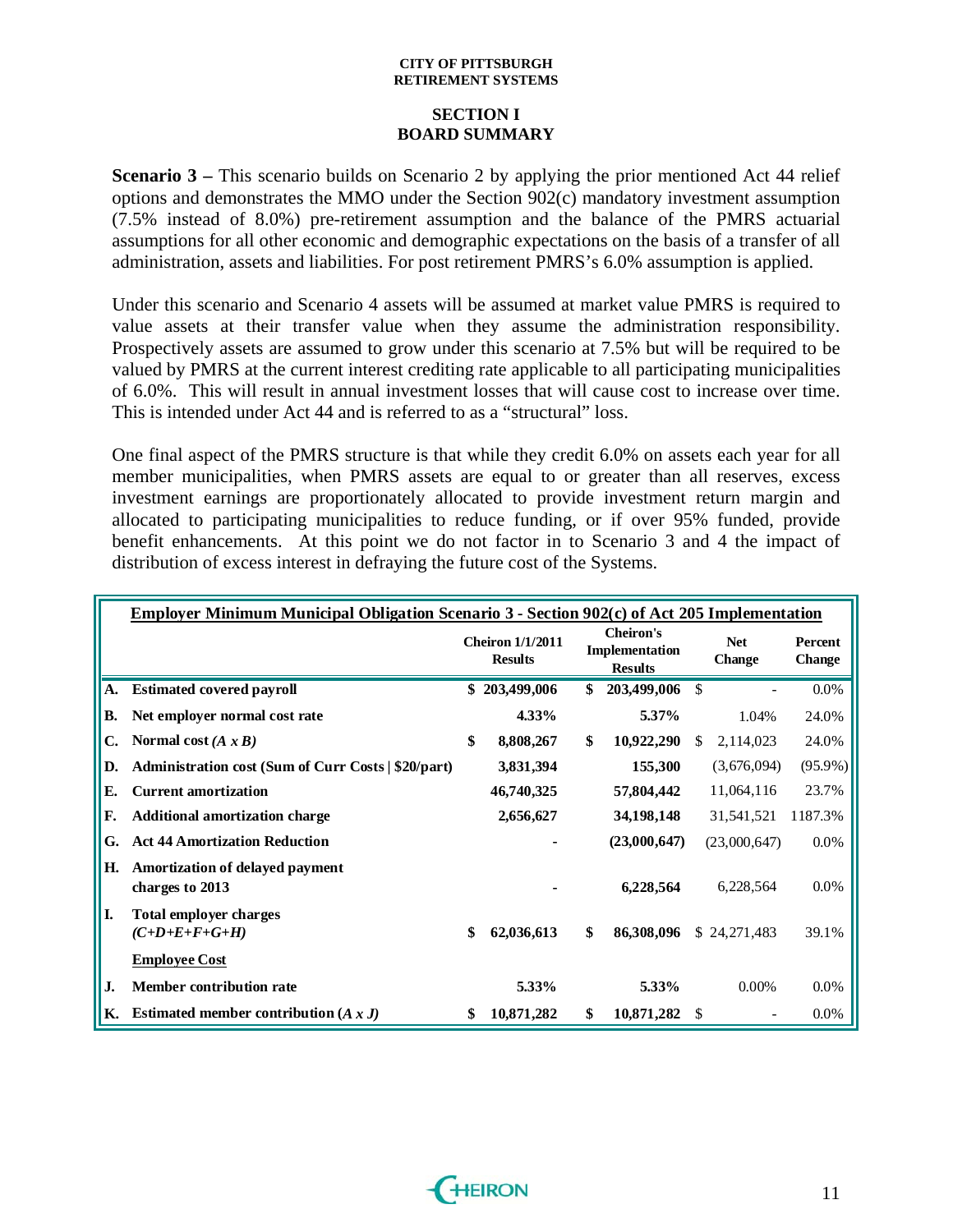### **SECTION I BOARD SUMMARY**



Scenario 3 produces the following projections based on asset growth rate of 6.0%:

**Scenario 4 – This scenario illustrates the implications of voluntary entry into PMRS. In this** scenario we use a 6.0% assumption as the investment and discount assumption pre and post retirement, as well as all other assumptions and methods used for PMRS member defined benefit retirement plans. Additionally, we have included the 25% reduction in the amortization payment in this scenario. Under this scenario as mentioned above assets will initially be recognized at market value and will be assumed to grow at 6.0% and credited at 6.0% regardless of actual investment returns. This approach removes the future investment risk for the City.

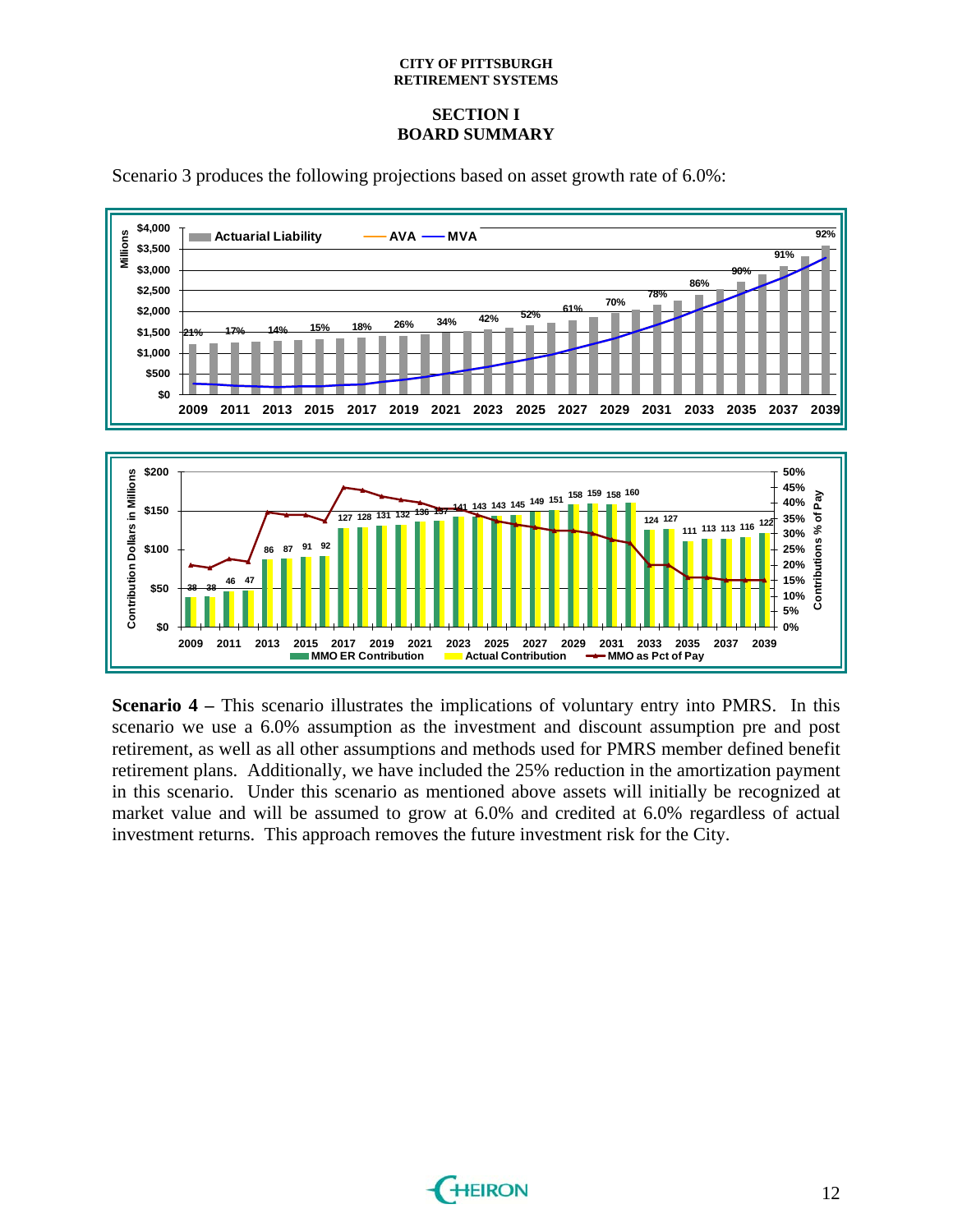### **SECTION I BOARD SUMMARY**

|    | <b>Employer Minimum Municipal Obligation Scenario 4 - Voluntary PMRS Entry</b> |                                    |                                                        |    |                             |                          |
|----|--------------------------------------------------------------------------------|------------------------------------|--------------------------------------------------------|----|-----------------------------|--------------------------|
|    |                                                                                | <b>Cheiron</b><br>1/1/2011 Results | <b>Cheiron's</b><br><b>Voluntary</b><br><b>Results</b> |    | <b>Net</b><br><b>Change</b> | Percent<br><b>Change</b> |
| A. | <b>Estimated covered payroll</b>                                               | \$203,499,006                      | \$203,499,006                                          | \$ |                             | $0.0\%$                  |
| В. | Net employer normal cost rate                                                  | 4.33%                              | 7.53%                                                  |    | 3.20%                       | 73.9%                    |
| C. | Normal cost $(A \times B)$                                                     | \$<br>8,808,267                    | \$<br>15,327,435                                       | S  | 6,519,168                   | 74.0%                    |
| D. | Administration cost (Sum of Curr Costs   \$20/part)                            | 3,831,394                          | 155,300                                                |    | (3,676,094)                 | $(95.9\%)$               |
| Е. | <b>Current amortization</b>                                                    | 46,740,325                         | 51,460,042                                             |    | 4,719,716                   | 10.1%                    |
| F. | <b>Additional amortization charge</b>                                          | 2,656,627                          | 34,840,238                                             |    | 32,183,611                  | 1211.4%                  |
| G. | <b>Act 44 Amortization Reduction</b>                                           |                                    | (21,575,070)                                           |    | (21,575,070)                | $0.0\%$                  |
| Н. | Amortization of delayed payment<br>charges to 2013                             |                                    | 6,265,434                                              |    | 6,265,434                   | 0.0%                     |
| I. | <b>Total employer charges</b><br>$(C+D+E+F+G+H)$                               | \$<br>62,036,613                   | \$<br>86,473,379                                       |    | \$24,436,765                | 39.4%                    |
|    | <b>Employee Cost</b>                                                           |                                    |                                                        |    |                             |                          |
| J. | <b>Member contribution rate</b>                                                | 5.33%                              | 5.33%                                                  |    | $0.00\%$                    | 0.0%                     |
| К. | Estimated member contribution $(A x J)$                                        | \$<br>10,871,282                   | \$<br>10,871,282                                       | S  |                             | $0.0\%$                  |

In comparing Scenario 3 and Scenario 4 the total costs are relatively the same as of January 1, 2011. As explained in Scenario 3, the amortization of the unfunded liability is being financed at 7.5%. In Scenario 4, the unfunded liability is financed at 6.0%. Similar to a mortgage transaction, when you reduce the rate used to finance a loan, you decrease the payment. This decrease in the payment covers the increase in normal cost and additional liability.

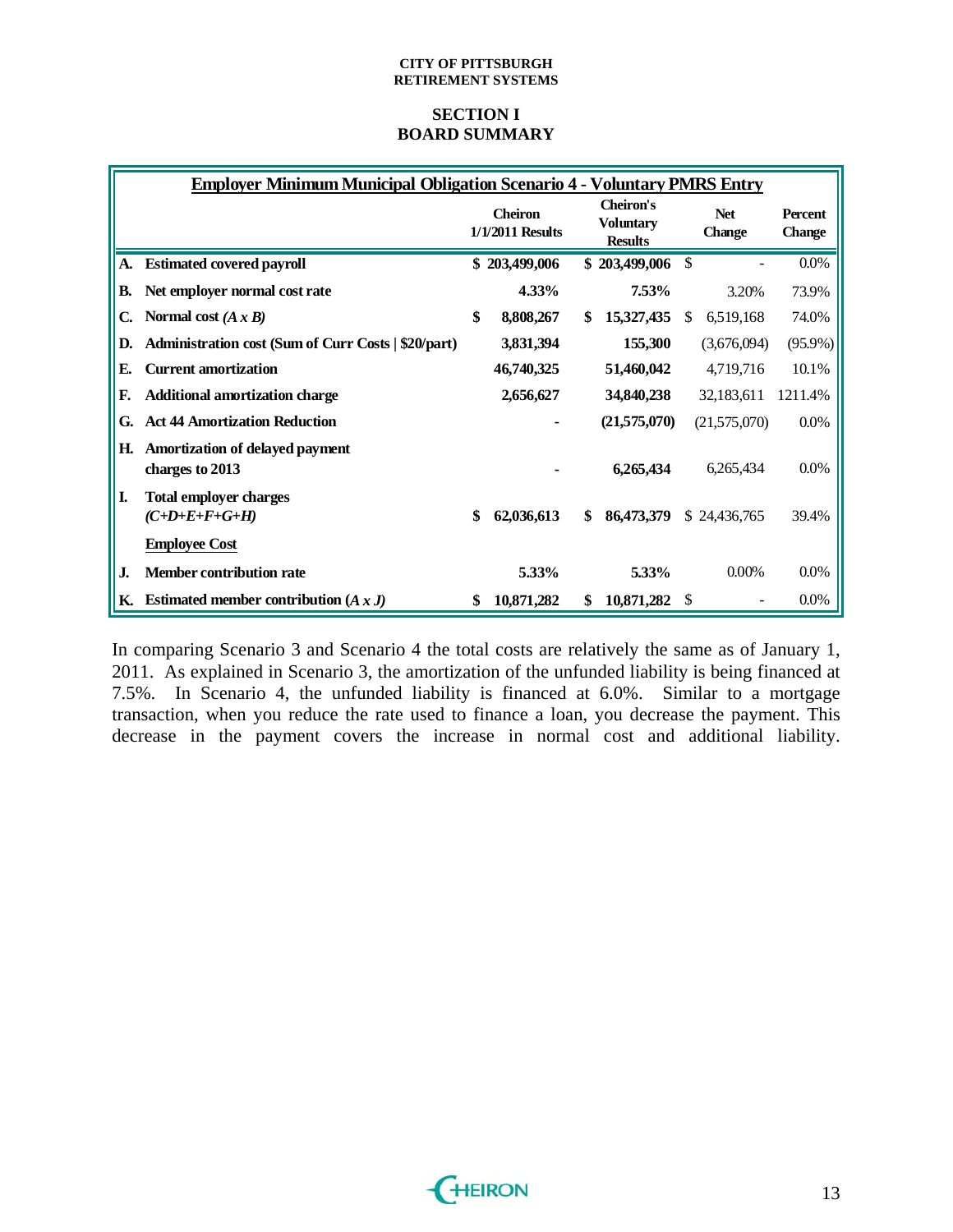### **SECTION I BOARD SUMMARY**

For Scenario 4, the projections show that by 2033 the plan is fully funded. Future costs are constant as a percent of pay, representing just the normal cost, as the unfunded liability has been paid off.



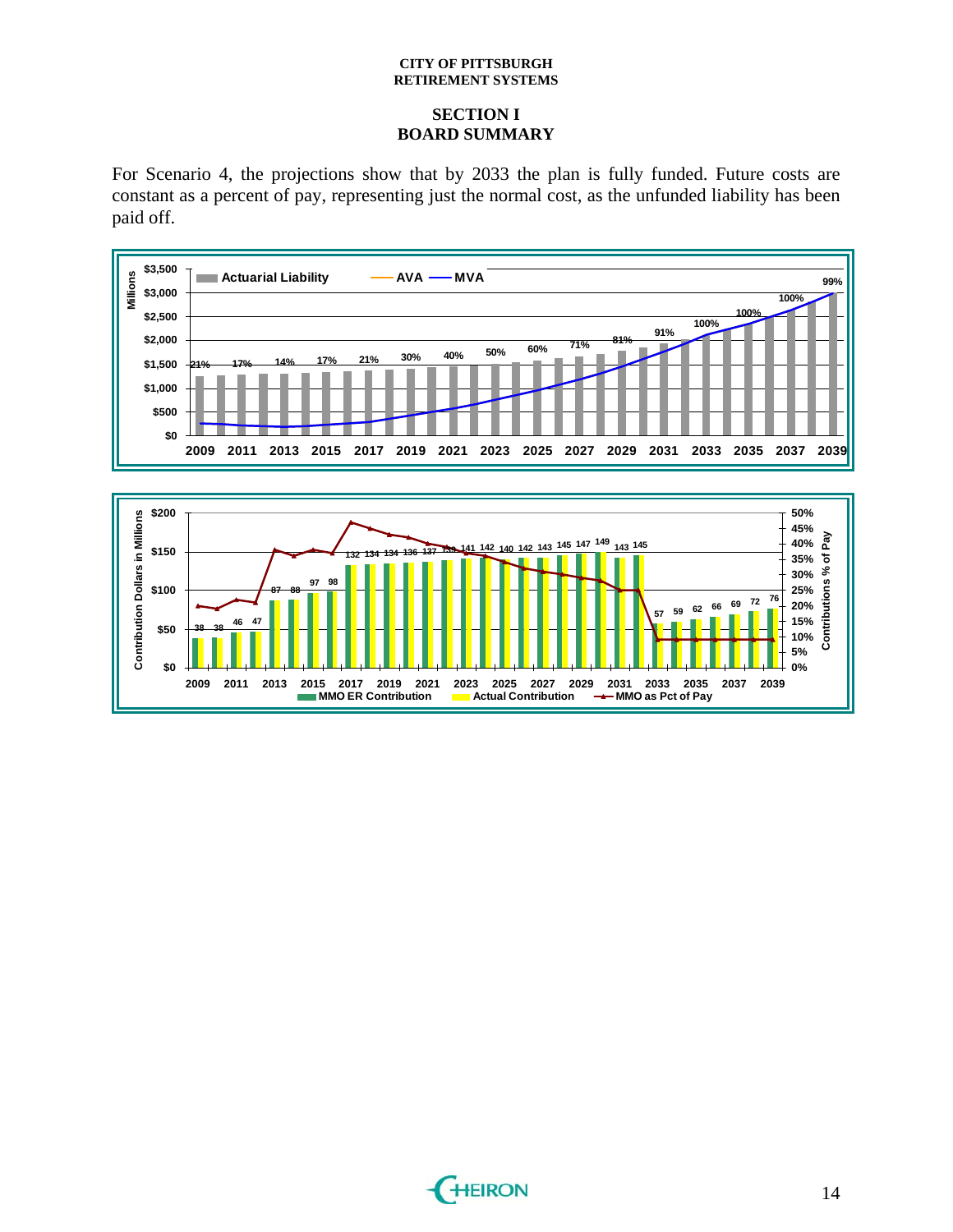### **SECTION I BOARD SUMMARY**

This next table summarizes the projected MMO by Scenario including the alternative investment return rate of 8.0% for Scenario 1 and 2 and 6.0% for Scenario 1b and 2b.

|              |                   | <b>Minimum Municipal Obligation (in millions)</b> |                   |                    |                   |                   |
|--------------|-------------------|---------------------------------------------------|-------------------|--------------------|-------------------|-------------------|
| Year         | <b>Scenario 1</b> | <b>Scenario 1b</b>                                | <b>Scenario 2</b> | <b>Scenario 2b</b> | <b>Scenario 3</b> | <b>Scenario 4</b> |
| 2009         | \$38.1            | \$38.1                                            | \$38.1            | \$38.1             | \$38.1            | \$38.1            |
| 2010         | \$38.5            | \$38.5                                            | \$38.5            | \$38.5             | \$38.5            | \$38.5            |
| 2011         | \$58.1            | \$58.1                                            | \$46.4            | \$46.4             | \$46.4            | \$46.4            |
| 2012         | \$58.8            | \$58.8                                            | \$46.9            | \$46.9             | \$46.9            | \$46.9            |
| 2013         | \$62.0            | \$62.0                                            | \$54.0            | \$54.0             | \$86.3            | \$86.5            |
| 2014         | \$62.7            | \$62.7                                            | \$54.6            | \$54.6             | \$87.3            | \$87.5            |
| 2015         | \$89.5            | \$92.0                                            | \$73.3            | \$75.1             | \$90.6            | \$96.7            |
| 2016         | \$90.2            | \$92.8                                            | \$74.0            | \$75.9             | \$91.5            | \$97.9            |
| 2017         | \$97.5            | \$101.2                                           | \$105.3           | \$108.8            | \$127.3           | \$132.4           |
| 2018         | \$98.4            | \$102.1                                           | \$106.2           | \$109.7            | \$128.3           | \$133.7           |
| 2019         | \$94.3            | \$98.2                                            | \$106.8           | \$111.1            | \$130.8           | \$134.3           |
| 2020         | \$95.2            | \$99.2                                            | \$107.8           | \$112.1            | \$131.9           | \$135.7           |
| 2021         | \$95.7            | \$99.7                                            | \$109.1           | \$113.5            | \$135.5           | \$136.9           |
| 2022         | \$96.8            | \$100.7                                           | \$110.1           | \$114.6            | \$136.7           | \$138.5           |
| 2023         | \$99.1            | \$103.5                                           | \$112.5           | \$116.9            | \$141.4           | \$140.6           |
| 2024         | \$100.2           | \$104.7                                           | \$113.6           | \$118.1            | \$142.8           | \$142.4           |
| 2025         | \$97.6            | \$102.9                                           | \$110.9           | \$115.3            | \$143.1           | \$139.7           |
| 2026         | \$98.8            | \$104.1                                           | \$112.1           | \$116.5            | \$144.6           | \$141.6           |
| 2027         | \$100.3           | \$106.7                                           | \$113.5           | \$117.9            | \$149.1           | \$142.5           |
| 2028         | \$101.7           | \$108.1                                           | \$114.9           | \$119.3            | \$150.7           | \$144.7           |
| 2029         | \$105.2           | \$113.3                                           | \$118.3           | \$122.7            | \$157.5           | \$147.0           |
| 2030         | \$106.8           | \$114.8                                           | \$119.9           | \$124.2            | \$159.3           | \$149.4           |
| 2031         | \$100.3           | \$110.3                                           | \$113.3           | \$118.2            | \$157.9           | \$142.5           |
| 2032         | \$102.0           | \$112.0                                           | \$115.0           | \$119.9            | \$159.9           | \$145.1           |
| 2033         | \$82.7            | \$93.8                                            | \$95.6            | \$100.6            | \$124.4           | \$56.6            |
| 2034         | \$84.6            | \$95.7                                            | \$97.5            | \$102.5            | \$126.6           | \$59.4            |
| 2035         | \$70.3            | \$83.0                                            | \$80.1            | \$85.9             | \$111.0           | \$62.4            |
| 2036         | \$72.3            | \$85.1                                            | \$82.2            | \$87.9             | \$113.4           | \$65.6            |
| 2037         | \$71.8            | \$87.9                                            | \$76.4            | \$84.9             | \$113.4           | \$68.9            |
| 2038         | \$74.1            | \$90.2                                            | \$78.7            | \$87.2             | \$116.1           | \$72.4            |
| 2039         | \$79.3            | \$101.8                                           | \$77.7            | \$91.5             | \$121.6           | \$76.1            |
| <b>Total</b> | \$2,622.90        | \$2,822.00                                        | \$2,803.30        | \$2,928.80         | \$3,648.90        | \$3,246.90        |

Another concern is the significant risk of the Systems during the period that contributions are lowered if Act 44 relief is used. As the graph below shows, under all four of the Scenarios the negative cash flow – defined as contributions minus benefits and expenses – are in excess of 10% of assets. This means that until the significantly larger MMOs are contributed, the Systems will be in a high risk period for the potential of running out of money because of funding relief and delay in MMO application.

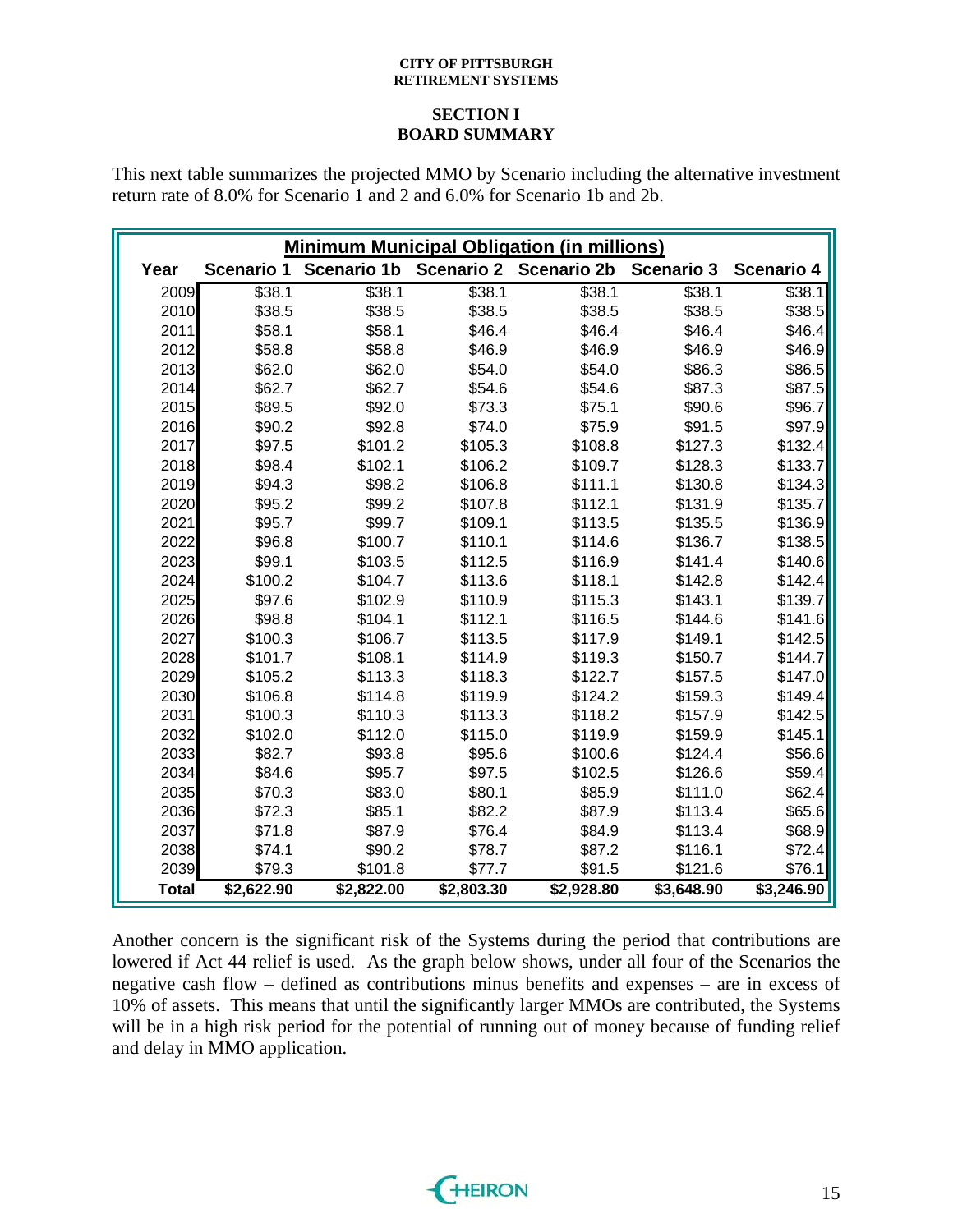### **SECTION I BOARD SUMMARY**



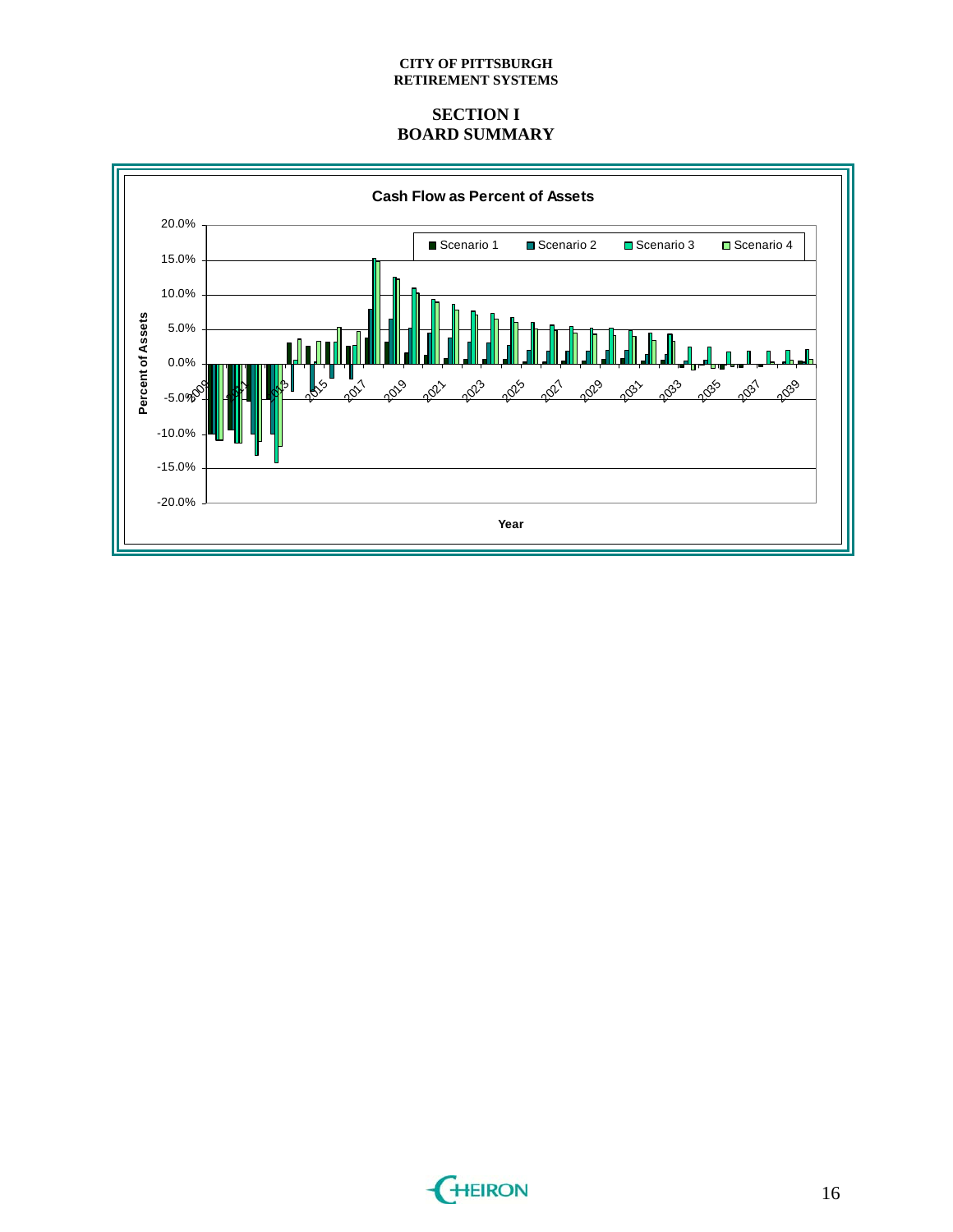### **SECTION II ASSETS, LIABILITIES AND MMO BY SYSTEM**

The following tables provide the summary of assets and liabilities first in the aggregate for the combined Systems followed by the reconciliation and four scenarios for each of the three systems separately.

| Assets Liabilities and Funded Status Projected to 1/1/2011 |    |                                      |    |                                                                      |                                                                  |                 |    |                                                   |  |  |  |
|------------------------------------------------------------|----|--------------------------------------|----|----------------------------------------------------------------------|------------------------------------------------------------------|-----------------|----|---------------------------------------------------|--|--|--|
|                                                            |    | Scenario 1<br><b>Current Funding</b> |    | Scenario 2 Using<br><b>Distress Level 3</b><br><b>Funding Relief</b> | <b>Scenario 3 Section</b><br>902(c) of Act 205<br>Implementation |                 |    | Scenario 4<br><b>Voluntary Entry</b><br>into PMRS |  |  |  |
| A. Actuarial Liability                                     |    |                                      |    |                                                                      |                                                                  |                 |    |                                                   |  |  |  |
| <b>Actives</b>                                             | \$ | 430,255,451                          | \$ | 430,255,451                                                          | \$                                                               | 543, 346, 118   | \$ | 567,481,989                                       |  |  |  |
| <b>Inactives</b>                                           |    | 586,014,210                          |    | 586,014,210                                                          |                                                                  | 710,641,155     |    | 710,641,155                                       |  |  |  |
| <b>Total</b>                                               |    | \$1,016,269,661                      |    | \$1,016,269,661                                                      |                                                                  | \$1,253,987,273 |    | \$1,278,123,144                                   |  |  |  |
| <b>B.</b> Market Value of Assets (MVA)                     | \$ | 249,690,107                          | \$ | 249,690,107                                                          | \$.                                                              | 233, 184, 763   | \$ | 233, 184, 763                                     |  |  |  |
| C. Actuarial Value of Assets (AVA)                         | \$ | 324,559,792                          | \$ | 324,559,792                                                          | \$.                                                              | 233, 184, 763   | \$ | 233, 184, 763                                     |  |  |  |
| D. Net Unfunded Liability using AVA                        | \$ | 691,709,869                          | \$ | 691,709,869                                                          |                                                                  | \$1,020,802,510 |    | \$1,044,938,381                                   |  |  |  |
| E. Funded Ratio on MVA                                     |    | 24.6%                                |    | 24.6%                                                                |                                                                  | 18.6%           |    | 18.2%                                             |  |  |  |
| F. Funded Ratio on AVA                                     |    | 31.9%                                |    | 31.9%                                                                |                                                                  | 18.6%           |    | 18.2%                                             |  |  |  |

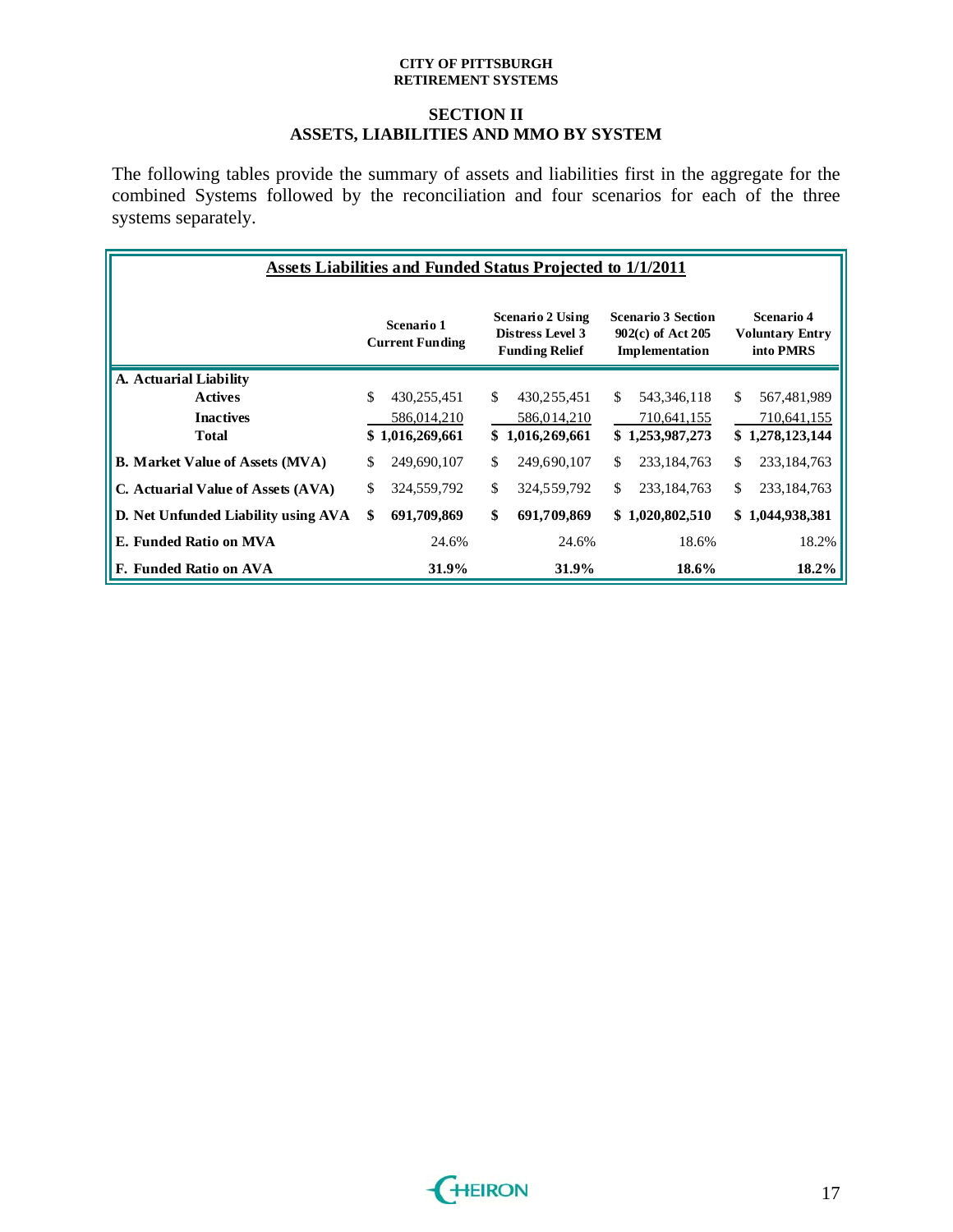### **SECTION II ASSETS, LIABILITIES AND MMO BY SYSTEM-FIRE**

# **Firemen's Relief and Pension Fund**

| <b>Assets Liabilities and Funded Status Projected to 1/1/2011</b> |                                                |                                                                                       |                                                                  |                                                          |  |  |  |  |  |  |  |
|-------------------------------------------------------------------|------------------------------------------------|---------------------------------------------------------------------------------------|------------------------------------------------------------------|----------------------------------------------------------|--|--|--|--|--|--|--|
|                                                                   | Scenario 1<br><b>Current</b><br><b>Funding</b> | <b>Scenario 2</b><br><b>Using Distress</b><br><b>Level 3 Funding</b><br><b>Relief</b> | <b>Scenario 3 Section</b><br>902(c) of Act 205<br>Implementation | <b>Scenario 4</b><br><b>Voluntary Entry</b><br>into PMRS |  |  |  |  |  |  |  |
| A. Actuarial Liability                                            |                                                |                                                                                       |                                                                  |                                                          |  |  |  |  |  |  |  |
| <b>Actives</b>                                                    | \$121,024,330                                  | \$121,024,330                                                                         | \$<br>171,201,463                                                | 178,016,503<br>\$.                                       |  |  |  |  |  |  |  |
| <b>Inactives</b>                                                  | 219,370,872                                    | 219,370,872                                                                           | 269,934,383                                                      | 269,934,383                                              |  |  |  |  |  |  |  |
| <b>Total</b>                                                      | \$340,395,202                                  | \$340,395,202                                                                         | \$<br>441,135,846                                                | 447,950,886<br>\$                                        |  |  |  |  |  |  |  |
| <b>B. Market Value of Assets (MVA)</b>                            | S<br>74,380,672                                | 74,380,672<br>S.                                                                      | \$<br>67,233,951                                                 | \$<br>67,233,951                                         |  |  |  |  |  |  |  |
| C. Actuarial Value of Assets (AVA)                                | \$<br>96,694,874                               | 96,694,874<br>\$.                                                                     | \$<br>67,233,951                                                 | \$<br>67,233,951                                         |  |  |  |  |  |  |  |
| D. Net Unfunded Liability using AVA                               | 243,700,328<br>\$.                             | \$243,700,328                                                                         | \$<br>373,901,895                                                | 380,716,935<br>\$                                        |  |  |  |  |  |  |  |
| E. Funded Ratio on MVA                                            | 21.9%                                          | 21.9%                                                                                 | 15.2%                                                            | 15.0%                                                    |  |  |  |  |  |  |  |
| F. Funded Ratio on AVA                                            | 28.4%                                          | 28.4%                                                                                 | $15.2\%$                                                         | 15.0%                                                    |  |  |  |  |  |  |  |

|    | <b>Employer Minimum Municipal Obligation Base Scenario - Replication 1/1/2009</b> |     |                                                      |                                    |           |               |                             |                          |
|----|-----------------------------------------------------------------------------------|-----|------------------------------------------------------|------------------------------------|-----------|---------------|-----------------------------|--------------------------|
|    |                                                                                   |     | <b>Current</b><br><b>Actuary's</b><br><b>Results</b> | <b>Cheiron's</b><br><b>Results</b> |           |               | <b>Net</b><br><b>Change</b> | Percent<br><b>Change</b> |
| А. | <b>Estimated covered payroll</b>                                                  | \$  | 47,509,475                                           | \$<br>47,509,475                   |           | $\mathcal{S}$ |                             | 0.0%                     |
| В. | Net employer normal cost rate                                                     |     | 5.37%                                                |                                    | 5.37%     |               | $(0.00\%)$                  | $(0.03\%)$               |
| C. | Normal cost $(A \times B)$                                                        | \$  | 2,549,726                                            | \$                                 | 2,548,952 | \$            | (774)                       | $(0.03\%)$               |
| D. | Administration cost (2.4% of pay)                                                 |     | 1,140,227                                            |                                    | 1,140,227 |               |                             | $0.0\%$                  |
| E. | <b>Current amortization</b>                                                       |     | 16,021,969                                           | 16,021,969                         |           |               |                             | 0.0%                     |
| F. | <b>Additional amortization charge</b>                                             |     |                                                      |                                    | 59,750    |               | 59,750                      | 0.0%                     |
| G. | <b>Act 44 Amortization Reduction</b>                                              |     |                                                      |                                    |           |               |                             | 0.0%                     |
| Н. | Amortization of delayed payment<br>charges to 2013                                |     |                                                      |                                    |           |               |                             | 0.0%                     |
| I. | <b>Total employer charges</b><br>$(C+D+E+F+G+H)$                                  | \$  | 19,711,922                                           | \$19,770,898                       |           | $\mathcal{S}$ | 58,976                      | 0.3%                     |
|    | <b>Employee Cost</b>                                                              |     |                                                      |                                    |           |               |                             |                          |
| J. | <b>Member contribution rate</b>                                                   |     | 6.71%                                                |                                    | 6.71%     |               | 0.00%                       | 0.0%                     |
| К. | Estimated member contribution $(A x J)$                                           | \$. | 3,189,198                                            | \$                                 | 3,189,198 | \$            |                             | $0.0\%$                  |

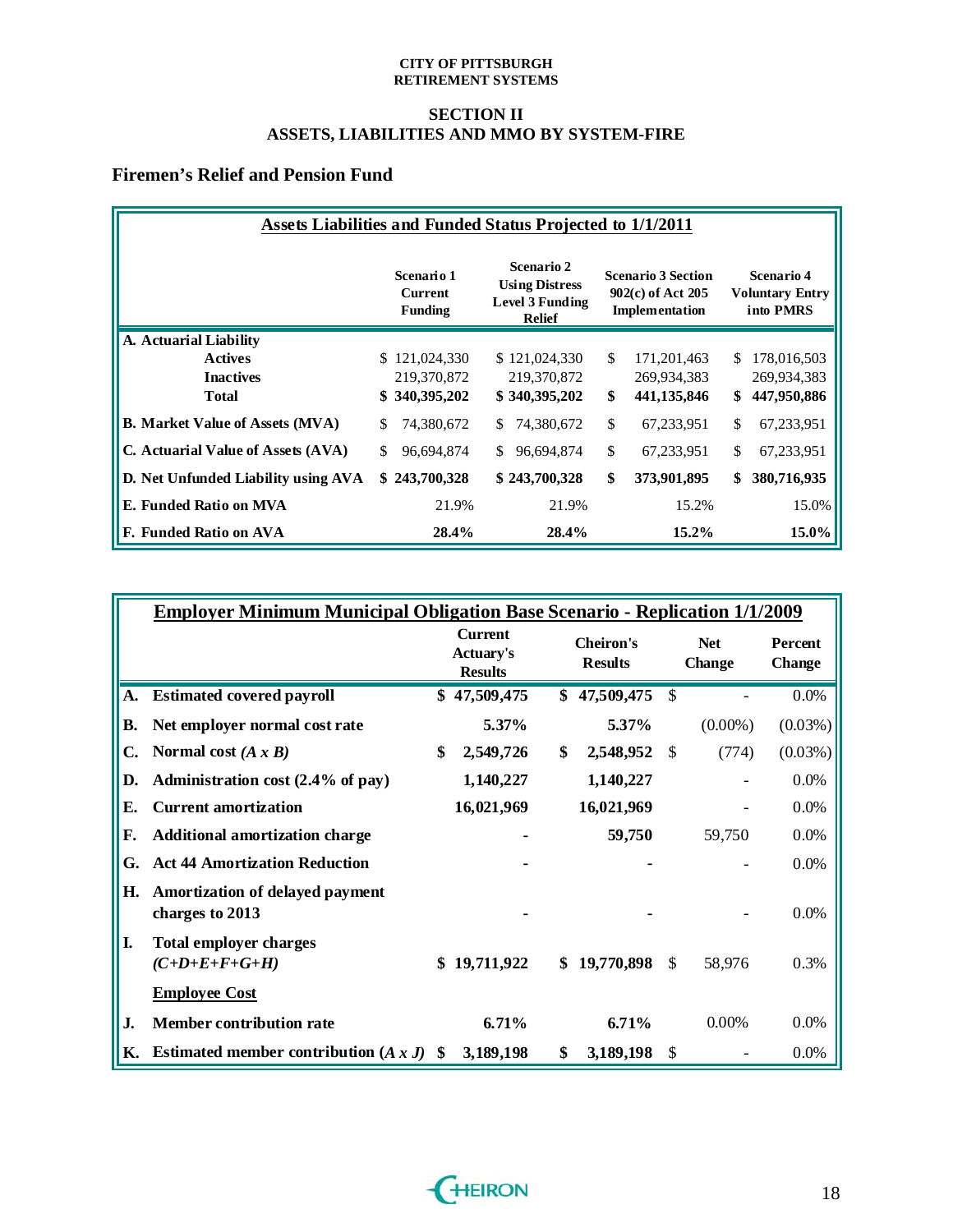### **SECTION II ASSETS, LIABILITIES AND MMO BY SYSTEM-FIRE**

|           | <b>Employer Minimum Municipal Obligation Base Scenario 1 - Estimated 1/1/2011</b> |                                           |                                                   |                             |             |                                 |
|-----------|-----------------------------------------------------------------------------------|-------------------------------------------|---------------------------------------------------|-----------------------------|-------------|---------------------------------|
|           |                                                                                   | <b>Cheiron 1/1/2009</b><br><b>Results</b> | <b>Cheiron</b><br>1/1/2011 Base<br><b>Results</b> | <b>Net</b><br><b>Change</b> |             | <b>Percent</b><br><b>Change</b> |
| A.        | <b>Estimated covered payroll</b>                                                  | \$<br>47,509,475                          | \$ 53,130,143                                     |                             | \$5,620,668 | 11.8%                           |
| <b>B.</b> | Net employer normal cost rate                                                     | 5.37%                                     | 5.37%                                             |                             | 0.00%       | 0.0%                            |
| C.        | Normal cost $(A \times B)$                                                        | \$<br>2,548,952                           | \$<br>2,850,509                                   | \$                          | 301,557     | 11.8%                           |
| D.        | Administration cost (2.4% of pay)                                                 | 1,140,227                                 | 1,275,123                                         |                             | 134,896     | 11.8%                           |
| Е.        | <b>Current amortization</b>                                                       | 16,021,969                                | 16,081,719                                        |                             | 59,750      | 0.4%                            |
| F.        | <b>Additional amortization charge</b>                                             | 59,750                                    | 1,169,989                                         |                             | 1,110,239   | 1858.1%                         |
| G.        | <b>Act 44 Amortization Reduction</b>                                              |                                           |                                                   |                             |             | 0.0%                            |
| H.        | Amortization of delayed payment<br>charges to 2013                                |                                           |                                                   |                             |             | 0.0%                            |
| I.        | <b>Total employer charges</b><br>$(C+D+E+F+G+H)$                                  | \$<br>19,770,898                          | \$21,377,340                                      |                             | \$1,606,442 | 8.1%                            |
|           | <b>Employee Cost</b>                                                              |                                           |                                                   |                             |             |                                 |
| J.        | <b>Member contribution rate</b>                                                   | 6.71%                                     | 6.71%                                             |                             | 0.00%       | 0.0%                            |
| <b>K.</b> | Estimated member contribution $(A x J)$ \$                                        | 3,189,198                                 | \$<br>3,566,500                                   | \$.                         | 377,302     | 11.8%                           |

|           | <b>Employer Minimum Municipal Obligation Scenario 2 - Utilization of Act 44 Relief</b> |     |                                                |                                           |                      |                   |
|-----------|----------------------------------------------------------------------------------------|-----|------------------------------------------------|-------------------------------------------|----------------------|-------------------|
|           |                                                                                        |     | <b>Cheiron 1/1/2011</b><br><b>Base Results</b> | <b>Cheiron's Act</b><br><b>44 Results</b> | <b>Net</b><br>Change | Percent<br>Change |
| A.        | <b>Estimated covered payroll</b>                                                       | \$  | 53,130,143                                     | \$ 53,130,143                             | $\mathbb{S}$         | 0.0%              |
| <b>B.</b> | Net employer normal cost rate                                                          |     | $5.37\%$                                       | $5.37\%$                                  | $0.00\%$             | 0.0%              |
| C.        | Normal cost $(A \times B)$                                                             | \$  | 2,850,509                                      | \$<br>2,850,509                           | \$                   | 0.0%              |
| D.        | Administration cost $(2.4\%$ of pay)                                                   |     | 1,275,123                                      | 1,275,123                                 |                      | 0.0%              |
| Е.        | <b>Current amortization</b>                                                            |     | 16,081,719                                     | 16,081,719                                |                      | 0.0%              |
| F.        | <b>Additional amortization charge</b>                                                  |     | 1,169,989                                      | 1,169,989                                 |                      | 0.0%              |
| G.        | <b>Act 44 Amortization Reduction</b>                                                   |     |                                                | (4,312,927)                               | (4,312,927)          | 0.0%              |
| H.        | Amortization of delayed payment<br>charges to 2013                                     |     |                                                |                                           |                      | 0.0%              |
| I.        | <b>Total employer charges</b><br>$(C+D+E+F+G+H)$                                       | \$  | 21,377,340                                     | \$17,064,413                              | (4,312,927)          | $(20.2\%)$        |
|           | <b>Employee Cost</b>                                                                   |     |                                                |                                           |                      |                   |
| J.        | <b>Member contribution rate</b>                                                        |     | 6.71%                                          | 6.71%                                     | $0.00\%$             | 0.0%              |
| Κ.        | Estimated member contribution $(A x J)$                                                | \$. | 3,566,500                                      | \$<br>3,566,500                           | \$                   | 0.0%              |

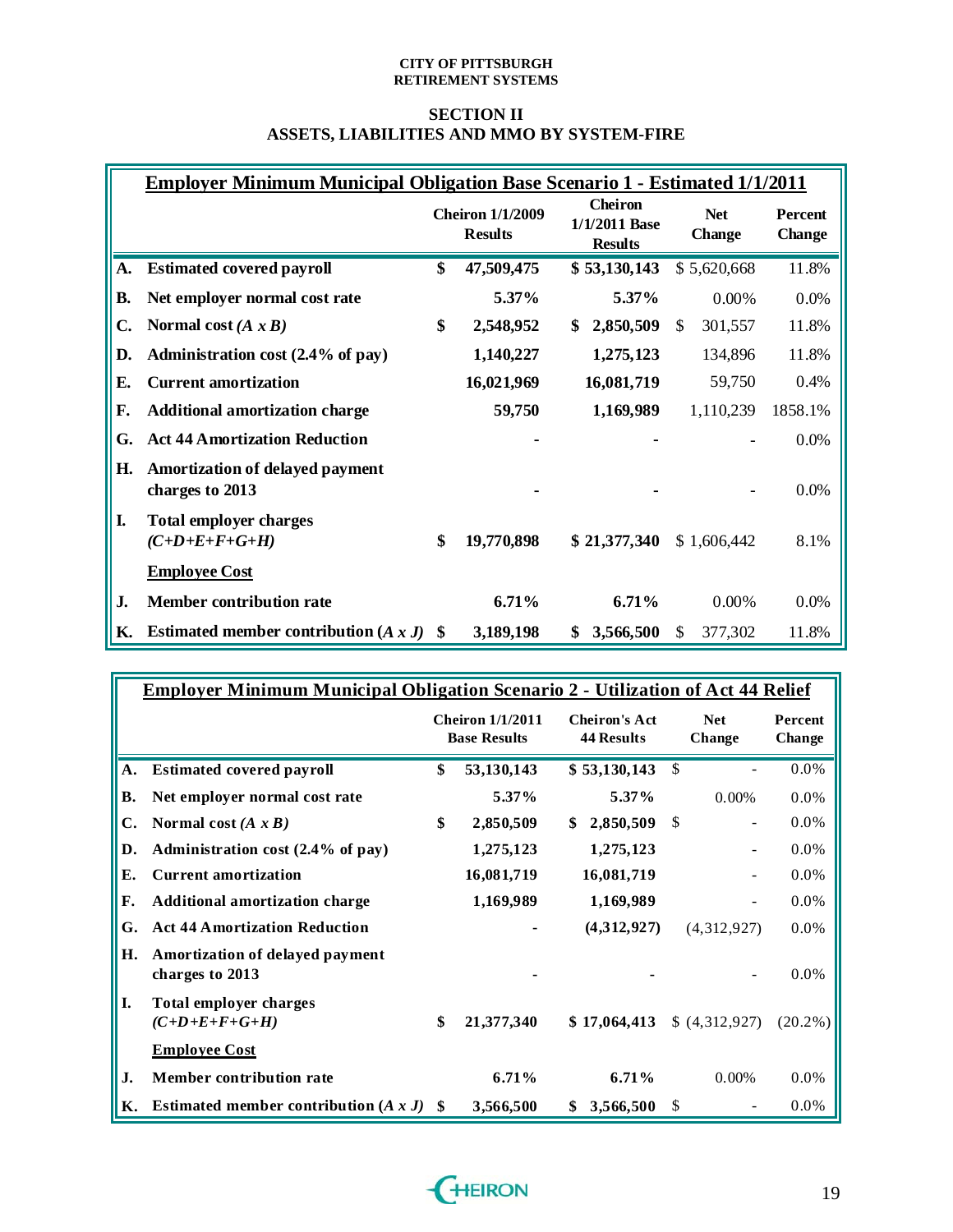### **SECTION II ASSETS, LIABILITIES AND MMO BY SYSTEM-FIRE**

|    | Employer Minimum Municipal Obligation Scenario 3 - Section 902(c) of Act 205 Implementation |                                                |                                               |                             |                                 |
|----|---------------------------------------------------------------------------------------------|------------------------------------------------|-----------------------------------------------|-----------------------------|---------------------------------|
|    |                                                                                             | <b>Cheiron 1/1/2011</b><br><b>Base Results</b> | Cheiron's<br>Implementation<br><b>Results</b> | <b>Net</b><br><b>Change</b> | <b>Percent</b><br><b>Change</b> |
| А. | <b>Estimated covered payroll</b>                                                            | \$<br>53,130,143                               | \$<br>53, 130, 143                            | $\mathcal{S}$               | $0.0\%$                         |
| В. | Net employer normal cost rate                                                               | 5.37%                                          | $6.67\%$                                      | 1.30%                       | 24.3%                           |
| C. | Normal cost $(A \times B)$                                                                  | \$<br>2,850,509                                | \$<br>3,542,610                               | \$.<br>692, 101             | 24.3%                           |
| D. | Administration cost (2.4% of pay   \$20/part)                                               | 1,275,123                                      | 36,160                                        | (1,238,963)                 | (97.2%)                         |
| E. | <b>Current amortization</b>                                                                 | 16,081,719                                     | 19,094,835                                    | 3,013,116                   | 18.7%                           |
| F. | <b>Additional amortization charge</b>                                                       | 1,169,989                                      | 13,852,129                                    | 12,682,141                  | 1084.0%                         |
| G. | <b>Act 44 Amortization Reduction</b>                                                        |                                                | (8, 236, 741)                                 | (8,236,741)                 | 0.0%                            |
| Н. | Amortization of delayed payment<br>charges to 2013                                          |                                                | 2,501,615                                     | 2,501,615                   | $0.0\%$                         |
| L  | <b>Total employer charges</b><br>$(C+D+E+F+G+H)$                                            | \$<br>21,377,340                               | \$<br>30,790,608                              | \$9,413,268                 | 44.0%                           |
|    | <b>Employee Cost</b>                                                                        |                                                |                                               |                             |                                 |
| J. | <b>Member contribution rate</b>                                                             | 6.71%                                          | 6.71%                                         | $0.00\%$                    | 0.0%                            |
| Κ. | Estimated member contribution $(A x J)$                                                     | \$<br>3,566,500                                | \$<br>3,566,500                               | S                           | $0.0\%$                         |

|              | <b>Employer Minimum Municipal Obligation Scenario 4 - Voluntary PMRS Entry</b> |                                                |     |                                                        |                   |                          |
|--------------|--------------------------------------------------------------------------------|------------------------------------------------|-----|--------------------------------------------------------|-------------------|--------------------------|
|              |                                                                                | <b>Cheiron 1/1/2011</b><br><b>Base Results</b> |     | <b>Cheiron's</b><br><b>Voluntary</b><br><b>Results</b> | <b>Net Change</b> | Percent<br><b>Change</b> |
| A.           | <b>Estimated covered payroll</b>                                               | \$<br>53,130,143                               |     | \$ 53,130,143                                          | <sup>\$</sup>     | $0.0\%$                  |
| <b>B.</b>    | Net employer normal cost rate                                                  | $5.37\%$                                       |     | $9.46\%$                                               | 4.09%             | 76.3%                    |
| $\mathbf{C}$ | Normal cost $(A \times B)$                                                     | \$<br>2,850,509                                | \$. | 5,025,011                                              | \$2,174,502       | 76.3%                    |
| D.           | Administration cost $(2.4\% \text{ of pay}   $20\%$                            | 1,275,123                                      |     | 36,160                                                 | (1,238,963)       | (97.2%)                  |
| E.           | <b>Current amortization</b>                                                    | 16,081,719                                     |     | 17,048,179                                             | 966,460           | $6.0\%$                  |
| F.           | <b>Additional amortization charge</b>                                          | 1,169,989                                      |     | 13,605,167                                             | 12,435,178        | 1062.8%                  |
| G.           | <b>Act 44 Amortization Reduction</b>                                           |                                                |     | (7,663,336)                                            | (7,663,336)       | 0.0%                     |
| H.           | Amortization of delayed payment<br>charges to 2013                             |                                                |     | 2,421,509                                              | 2,421,509         | 0.0%                     |
| I.           | <b>Total employer charges</b><br>$(C+D+E+F+G+H)$                               | \$<br>21,377,340                               |     | \$30,472,689                                           | \$9,095,349       | 42.5%                    |
|              | <b>Employee Cost</b>                                                           |                                                |     |                                                        |                   |                          |
| J.           | <b>Member contribution rate</b>                                                | $6.71\%$                                       |     | $6.71\%$                                               | $0.00\%$          | $0.0\%$                  |
| К.           | Estimated member contribution $(A x J)$                                        | \$<br>3,566,500                                | \$  | 3,566,500                                              | \$                | $0.0\%$                  |

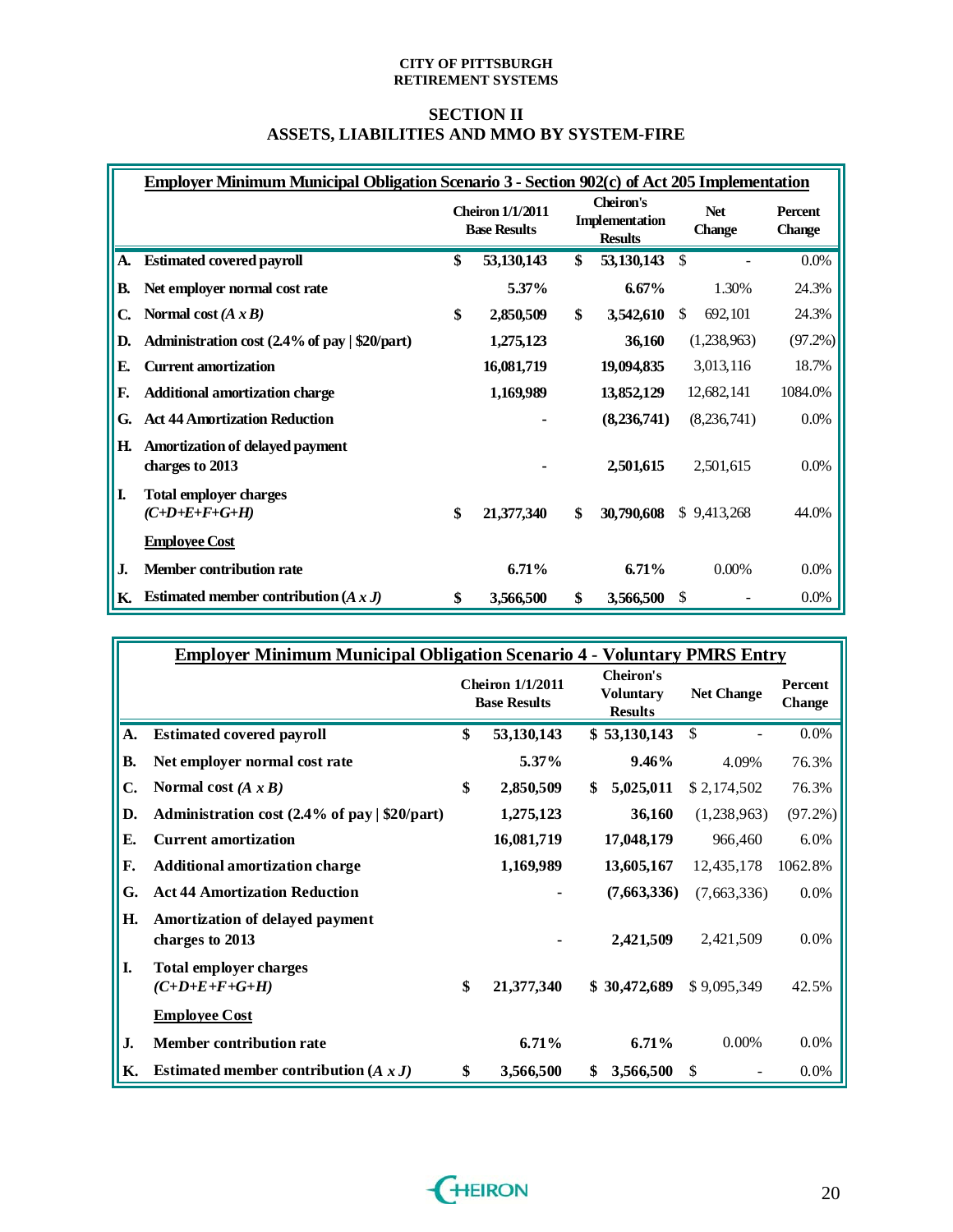## **SECTION II ASSETS, LIABILITIES AND MMO BY SYSTEM - MUNICIPAL**

# **Municipal Pension Fund**

|                                        | <b>Assets Liabilities and Funded Status Projected to 1/1/2011</b> |                                                |    |                                                                                |    |                                                                  |    |                                                   |  |  |  |  |
|----------------------------------------|-------------------------------------------------------------------|------------------------------------------------|----|--------------------------------------------------------------------------------|----|------------------------------------------------------------------|----|---------------------------------------------------|--|--|--|--|
|                                        |                                                                   | Scenario 1<br><b>Current</b><br><b>Funding</b> |    | Scenario 2<br><b>Using Distress</b><br><b>Level 3 Funding</b><br><b>Relief</b> |    | <b>Scenario 3 Section</b><br>902(c) of Act 205<br>Implementation |    | Scenario 4<br><b>Voluntary Entry</b><br>into PMRS |  |  |  |  |
| A. Actuarial Liability                 |                                                                   |                                                |    |                                                                                |    |                                                                  |    |                                                   |  |  |  |  |
| <b>Actives</b>                         |                                                                   | \$154,739,721                                  |    | \$154,739,721                                                                  | \$ | 182,549,247                                                      | S. | 189,222,872                                       |  |  |  |  |
| <b>Inactives</b>                       |                                                                   | 123,239,529                                    |    | 123,239,529                                                                    |    | 143,460,725                                                      |    | 143,460,725                                       |  |  |  |  |
| <b>Total</b>                           |                                                                   | \$277,979,250                                  |    | \$277,979,250                                                                  | \$ | 326,009,972                                                      | \$ | 332,683,597                                       |  |  |  |  |
| <b>B. Market Value of Assets (MVA)</b> | \$                                                                | 95,573,468                                     | S. | 95,573,468                                                                     | \$ | 90,847,837                                                       | \$ | 90,847,837                                        |  |  |  |  |
| C. Actuarial Value of Assets (AVA)     |                                                                   | \$124,208,161                                  |    | \$124,208,161                                                                  | \$ | 90,847,837                                                       | \$ | 90,847,837                                        |  |  |  |  |
| D. Net Unfunded Liability using AVA    |                                                                   | \$153,771,089                                  |    | \$153,771,089                                                                  | \$ | 235, 162, 135                                                    | \$ | 241,835,760                                       |  |  |  |  |
| E. Funded Ratio on MVA                 |                                                                   | 34.4%                                          |    | 34.4%                                                                          |    | 27.9%                                                            |    | 27.3%                                             |  |  |  |  |
| F. Funded Ratio on AVA                 |                                                                   | 44.7%                                          |    | 44.7%                                                                          |    | 27.9%                                                            |    | 27.3%                                             |  |  |  |  |

|    | <b>Employer Minimum Municipal Obligation Base Scenario - Replication 1/1/2009</b> |    |                                                                                     |    |                             |               |                                 |           |
|----|-----------------------------------------------------------------------------------|----|-------------------------------------------------------------------------------------|----|-----------------------------|---------------|---------------------------------|-----------|
|    |                                                                                   |    | <b>Current</b><br>Cheiron's<br><b>Actuary's</b><br><b>Results</b><br><b>Results</b> |    | <b>Net</b><br><b>Change</b> |               | <b>Percent</b><br><b>Change</b> |           |
|    | A. Estimated covered payroll                                                      |    | \$73,072,430                                                                        | \$ | 73,072,430                  | $\mathcal{S}$ |                                 | 0.0%      |
| В. | Net employer normal cost rate                                                     |    | 1.91%                                                                               |    | 1.73%                       |               | $(0.18\%)$                      | $(9.3\%)$ |
| C. | Normal cost $(A x B)$                                                             | \$ | 1,396,477                                                                           | \$ | 1,267,057                   | \$            | (129, 420)                      | $(9.3\%)$ |
| D. | Administration cost (1.7% of pay)                                                 |    | 1,242,231                                                                           |    | 1,242,231                   |               |                                 | 0.0%      |
| Е. | <b>Current amortization</b>                                                       |    | 11,168,516                                                                          |    | 11,168,516                  |               |                                 | 0.0%      |
| F. | <b>Additional amortization charge</b>                                             |    |                                                                                     |    | (396, 914)                  |               | (396, 914)                      | 0.0%      |
| G. | <b>Act 44 Amortization Reduction</b>                                              |    |                                                                                     |    |                             |               |                                 | $0.0\%$   |
| Н. | Amortization of delayed payment<br>charges to 2013                                |    |                                                                                     |    |                             |               |                                 | 0.0%      |
| I. | <b>Total employer charges</b><br>$(C+D+E+F+G+H)$                                  |    | \$13,807,224                                                                        | \$ | 13,280,890                  | \$            | (526, 334)                      | $(3.8\%)$ |
|    | <b>Employee Cost</b>                                                              |    |                                                                                     |    |                             |               |                                 |           |
| J. | <b>Member contribution rate</b>                                                   |    | 4.29%                                                                               |    | 4.29%                       |               | 0.00%                           | 0.0%      |
| К. | Estimated member contribution $(A x J)$                                           | S  | 3,133,640                                                                           | \$ | 3,133,640                   | \$            |                                 | 0.0%      |

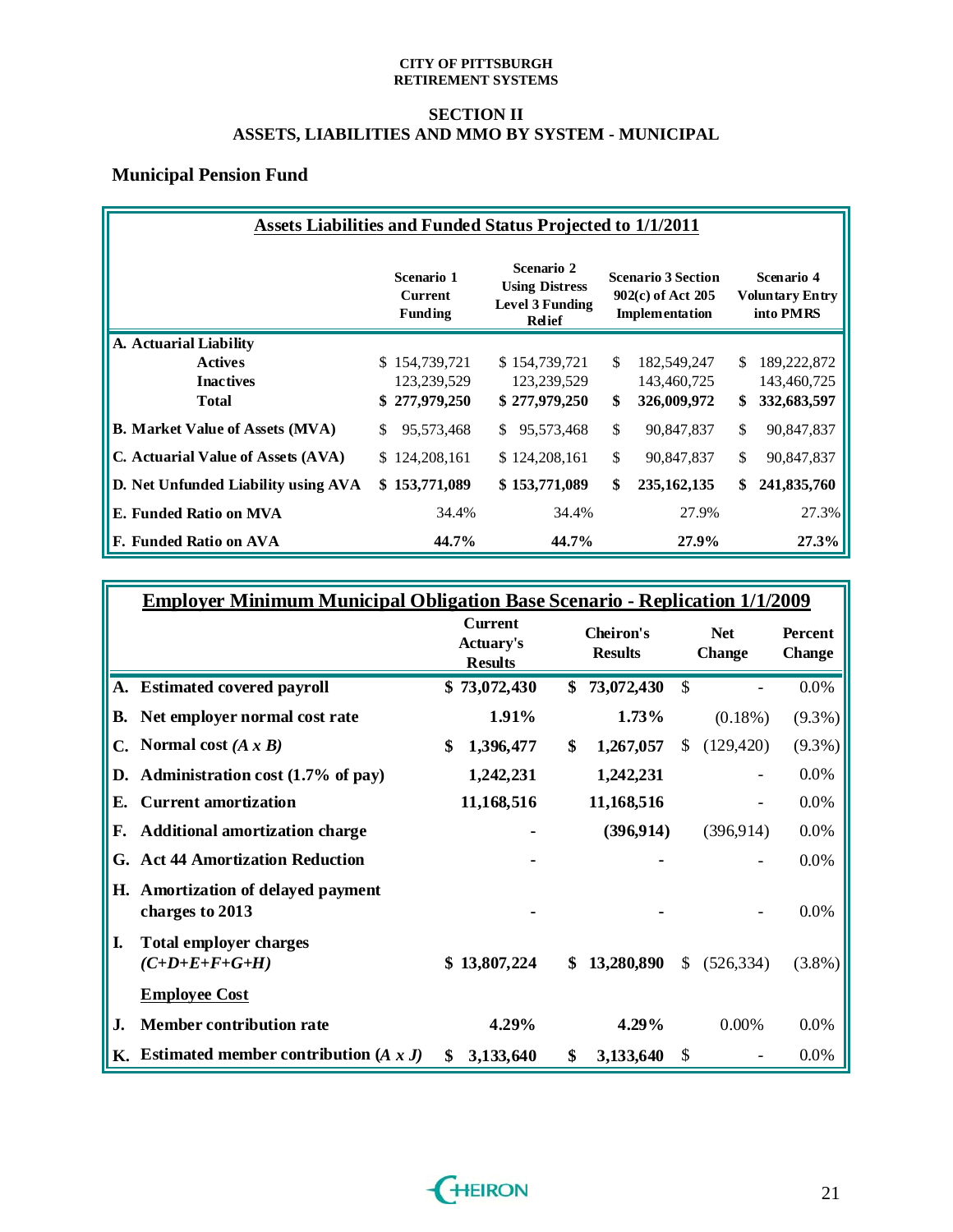### **SECTION II ASSETS, LIABILITIES AND MMO BY SYSTEM - MUNICIPAL**

| <u> Emplover Minimum Municipal Obligation Base Scenario 1 - Estimated 1/1/2011</u> |     |                                           |                                                   |                             |             |                                 |
|------------------------------------------------------------------------------------|-----|-------------------------------------------|---------------------------------------------------|-----------------------------|-------------|---------------------------------|
|                                                                                    |     | <b>Cheiron 1/1/2009</b><br><b>Results</b> | <b>Cheiron</b><br>1/1/2011 Base<br><b>Results</b> | <b>Net</b><br><b>Change</b> |             | <b>Percent</b><br><b>Change</b> |
| A. Estimated covered payroll                                                       | \$  | 73,072,430                                | \$<br>79,035,140                                  |                             | \$5,962,710 | 8.2%                            |
| <b>B.</b> Net employer normal cost rate                                            |     | 1.73%                                     | 1.73%                                             |                             | $0.00\%$    | $0.0\%$                         |
| C. Normal cost $(A x B)$                                                           | \$  | 1,267,057                                 | \$<br>1,370,449                                   | <sup>\$</sup>               | 103,392     | 8.2%                            |
| D. Administration cost $(1.7\% \text{ of pay})$                                    |     | 1,242,231                                 | 1,343,597                                         |                             | 101,366     | 8.2%                            |
| E. Current amortization                                                            |     | 11,168,516                                | 10,771,602                                        |                             | (396, 914)  | $(3.6\%)$                       |
| F. Additional amortization charge                                                  |     | (396, 914)                                | 366,244                                           |                             | 763,158     | $(192.3\%)$                     |
| <b>G. Act 44 Amortization Reduction</b>                                            |     |                                           |                                                   |                             |             | 0.0%                            |
| H. Amortization of delayed payment<br>charges to 2013                              |     |                                           |                                                   |                             |             | 0.0%                            |
| I. Total employer charges<br>$(C+D+E+F+G+H)$                                       | \$  | 13,280,890                                | \$<br>13,851,892                                  | \$.                         | 571,002     | 4.3%                            |
| <b>Employee Cost</b>                                                               |     |                                           |                                                   |                             |             |                                 |
| J. Member contribution rate                                                        |     | 4.29%                                     | $4.29\%$                                          |                             | 0.00%       | $0.0\%$                         |
| K. Estimated member contribution $(A x J)$                                         | -SS | 3,133,640                                 | \$<br>3,389,345                                   | \$                          | 255,705     | 8.2%                            |

| <b>Employer Minimum Municipal Obligation Scenario 2 - Utilization of Act 44 Relief</b> |                                            |                                           |                             |                                 |
|----------------------------------------------------------------------------------------|--------------------------------------------|-------------------------------------------|-----------------------------|---------------------------------|
|                                                                                        | Cheiron<br>1/1/2011 Base<br><b>Results</b> | <b>Cheiron's Act</b><br><b>44 Results</b> | <b>Net</b><br><b>Change</b> | <b>Percent</b><br><b>Change</b> |
| A. Estimated covered payroll                                                           | \$79,035,140                               | \$79,035,140                              | $\mathcal{S}$               | 0.0%                            |
| <b>B.</b> Net employer normal cost rate                                                | 1.73%                                      | 1.73%                                     | 0.00%                       | 0.0%                            |
| C. Normal cost $(A \times B)$                                                          | \$<br>1,370,449                            | 1,370,449<br>S.                           | \$                          | 0.0%                            |
| D. Administration cost $(1.7\% \text{ of pay})$                                        | 1,343,597                                  | 1,343,597                                 |                             | 0.0%                            |
| E. Current amortization                                                                | 10,771,602                                 | 10,771,602                                |                             | 0.0%                            |
| F. Additional amortization charge                                                      | 366,244                                    | 366,244                                   |                             | 0.0%                            |
| <b>G. Act 44 Amortization Reduction</b>                                                |                                            | (2,784,461)                               | (2,784,461)                 | $0.0\%$                         |
| H. Amortization of delayed payment<br>charges to 2013                                  |                                            |                                           |                             | $0.0\%$                         |
| I. Total employer charges<br>$(C+D+E+F+G+H)$                                           | \$13,851,892                               | \$11,067,431                              | \$ (2,784,461)              | $(20.1\%)$                      |
| <b>Employee Cost</b>                                                                   |                                            |                                           |                             |                                 |
| J. Member contribution rate                                                            | $4.29\%$                                   | $4.29\%$                                  | 0.00%                       | $0.0\%$                         |
| K. Estimated member contribution $(A x J)$                                             | 3,389,345<br>\$                            | 3,389,345<br>\$                           | \$                          | $0.0\%$                         |

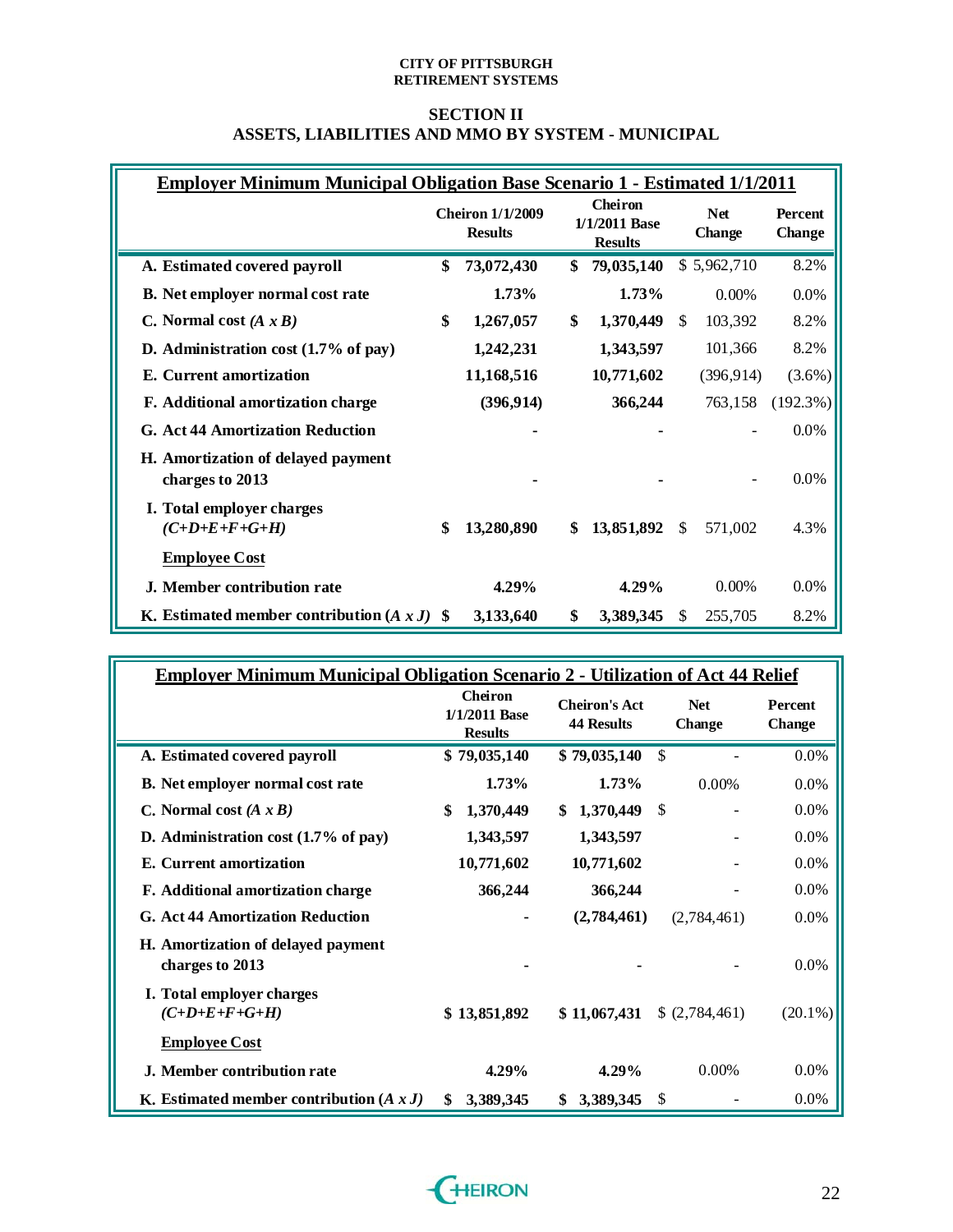### **SECTION II ASSETS, LIABILITIES AND MMO BY SYSTEM - MUNICIPAL**

|                                                              | <b>Employer Minimum Municipal Obligation Scenario 3 - Section 902(c) of Act 205 Implementation</b> |                                               |                      |                       |  |  |  |  |  |  |  |
|--------------------------------------------------------------|----------------------------------------------------------------------------------------------------|-----------------------------------------------|----------------------|-----------------------|--|--|--|--|--|--|--|
|                                                              | <b>Cheiron</b><br>1/1/2011 Base<br><b>Results</b>                                                  | Cheiron's<br>Implementation<br><b>Results</b> | <b>Net</b><br>Change | <b>Percent Change</b> |  |  |  |  |  |  |  |
| A. Estimated covered payroll                                 | \$79,035,140                                                                                       | \$<br>79,035,140                              | \$                   | 0.0%                  |  |  |  |  |  |  |  |
| <b>B.</b> Net employer normal cost rate                      | 1.73%                                                                                              | 3.71%                                         | 1.97%                | 113.9%                |  |  |  |  |  |  |  |
| C. Normal cost $(A x B)$                                     | \$<br>1,370,449                                                                                    | \$<br>2,931,120                               | \$1,560,671          | 113.9%                |  |  |  |  |  |  |  |
| D. Administration cost $(1.7\%$ of pay $\frac{1}{20}$ /part) | 1,343,597                                                                                          | 69,320                                        | (1,274,277)          | $(94.8\%)$            |  |  |  |  |  |  |  |
| E. Current amortization                                      | 10,771,602                                                                                         | 13,113,003                                    | 2,341,401            | 21.7%                 |  |  |  |  |  |  |  |
| F. Additional amortization charge                            | 366,244                                                                                            | 8,022,514                                     | 7,656,270            | 2090.5%               |  |  |  |  |  |  |  |
| <b>G. Act 44 Amortization Reduction</b>                      |                                                                                                    | (5,283,879)                                   | (5,283,879)          | $0.0\%$               |  |  |  |  |  |  |  |
| H. Amortization of delayed payment<br>charges to 2013        |                                                                                                    | 1,612,390                                     | 1,612,390            | $0.0\%$               |  |  |  |  |  |  |  |
| I. Total employer charges<br>$(C+D+E+F+G+H)$                 | \$13,851,892                                                                                       | \$<br>20,464,467                              | \$6,612,575          | 47.7%                 |  |  |  |  |  |  |  |
| <b>Employee Cost</b>                                         |                                                                                                    |                                               |                      |                       |  |  |  |  |  |  |  |
| J. Member contribution rate                                  | 4.29%                                                                                              | 4.29%                                         | $0.00\%$             | $0.0\%$               |  |  |  |  |  |  |  |
| K. Estimated member contribution $(A x J)$                   | 3,389,345<br>\$                                                                                    | \$<br>3,389,345                               | \$                   | $0.0\%$               |  |  |  |  |  |  |  |

| <b>Employer Minimum Municipal Obligation Scenario 4 - Voluntary PMRS Entry</b> |                                                     |                                                        |                   |                          |  |  |  |  |  |  |
|--------------------------------------------------------------------------------|-----------------------------------------------------|--------------------------------------------------------|-------------------|--------------------------|--|--|--|--|--|--|
|                                                                                | <b>Cheiron</b><br>$1/1/2011$ Base<br><b>Results</b> | <b>Cheiron's</b><br><b>Voluntary</b><br><b>Results</b> | <b>Net Change</b> | Percent<br><b>Change</b> |  |  |  |  |  |  |
| A. Estimated covered payroll                                                   | \$79,035,140                                        | \$79,035,140                                           | $\mathcal{S}$     | 0.0%                     |  |  |  |  |  |  |
| <b>B.</b> Net employer normal cost rate                                        | 1.73%                                               | 5.19%                                                  | 3.46%             | 199.5%                   |  |  |  |  |  |  |
| C. Normal cost $(A x B)$                                                       | \$<br>1,370,449                                     | 4,104,779<br>\$                                        | \$2,734,330       | 199.5%                   |  |  |  |  |  |  |
| D. Administration cost $(1.7\%$ of pay $ \$20/part)$                           | 1,343,597                                           | 69,320                                                 | (1,274,277)       | $(94.8\%)$               |  |  |  |  |  |  |
| E. Current amortization                                                        | 10,771,602                                          | 11,523,500                                             | 751,898           | 7.0%                     |  |  |  |  |  |  |
| F. Additional amortization charge                                              | 366,244                                             | 8,274,193                                              | 7,907,949         | 2159.2%                  |  |  |  |  |  |  |
| <b>G. Act 44 Amortization Reduction</b>                                        |                                                     | (4,949,423)                                            | (4,949,423)       | 0.0%                     |  |  |  |  |  |  |
| H. Amortization of delayed payment<br>charges to 2013                          |                                                     | 1,663,299                                              | 1,663,299         | 0.0%                     |  |  |  |  |  |  |
| I. Total employer charges<br>$(C+D+E+F+G+H)$                                   | \$13,851,892                                        | \$20,685,668                                           | \$6,833,776       | 49.3%                    |  |  |  |  |  |  |
| <b>Employee Cost</b>                                                           |                                                     |                                                        |                   |                          |  |  |  |  |  |  |
| J. Member contribution rate                                                    | 4.29%                                               | 4.29%                                                  | 0.00%             | 0.0%                     |  |  |  |  |  |  |
| K. Estimated member contribution $(A x J)$                                     | \$<br>3,389,345                                     | \$<br>3,389,345                                        | <sup>\$</sup>     | $0.0\%$                  |  |  |  |  |  |  |

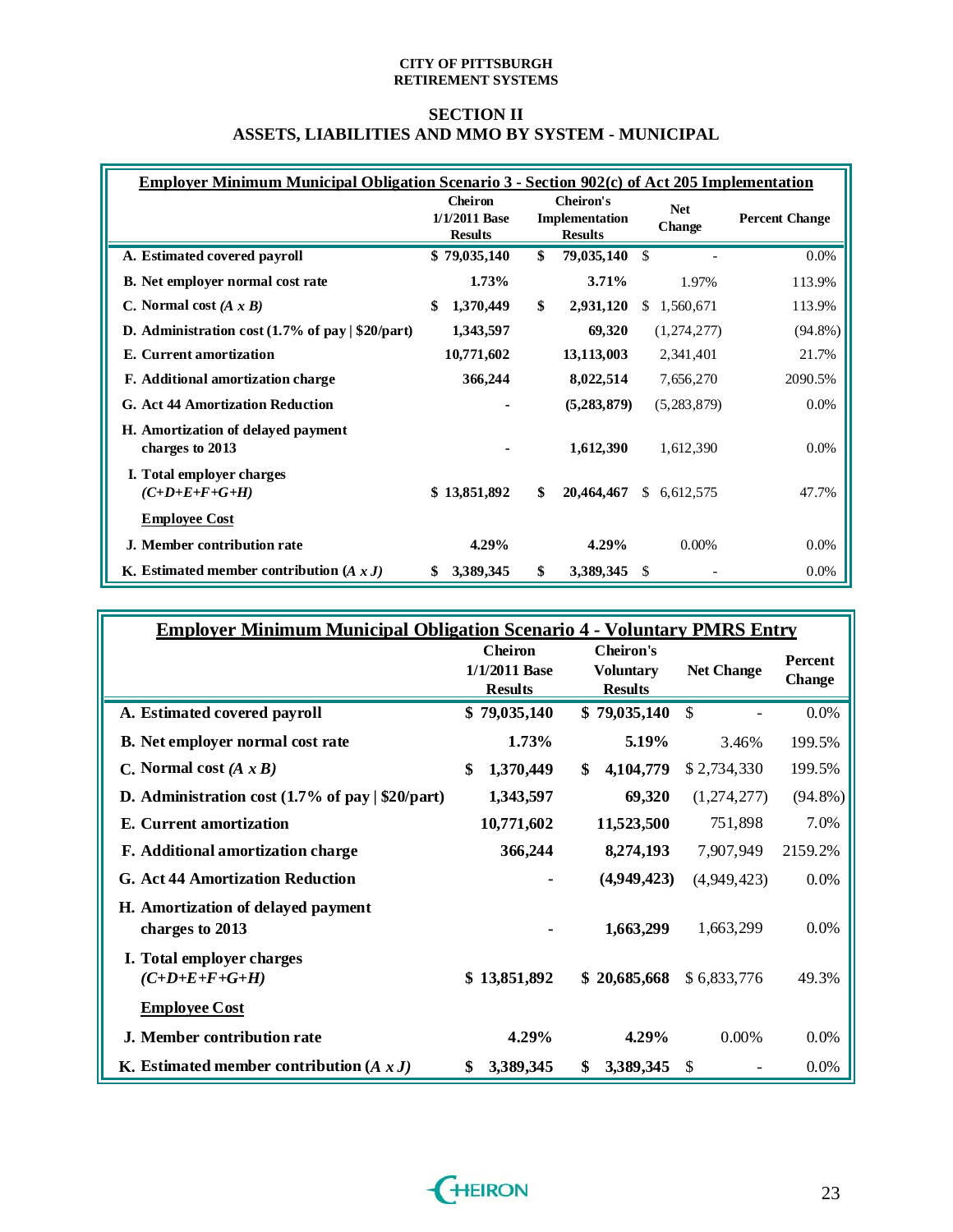### **SECTION II ASSETS, LIABILITIES AND MMO BY SYSTEM – POLICE**

# **Police Pension and Relief Fund**

|                                        | Assets Liabilities and Funded Status Projected to 1/1/2011 |                                                                                |                                                                  |                                                          |  |  |  |  |  |  |  |  |  |
|----------------------------------------|------------------------------------------------------------|--------------------------------------------------------------------------------|------------------------------------------------------------------|----------------------------------------------------------|--|--|--|--|--|--|--|--|--|
|                                        | Scenario 1<br><b>Current</b><br><b>Funding</b>             | Scenario 2<br><b>Using Distress</b><br><b>Level 3 Funding</b><br><b>Relief</b> | <b>Scenario 3 Section</b><br>902(c) of Act 205<br>Implementation | <b>Scenario 4</b><br><b>Voluntary Entry</b><br>into PMRS |  |  |  |  |  |  |  |  |  |
| A. Actuarial Liability                 |                                                            |                                                                                |                                                                  |                                                          |  |  |  |  |  |  |  |  |  |
| <b>Actives</b>                         | \$154,491,400                                              | \$154,491,400                                                                  | \$.<br>189,595,408                                               | 200,242,614<br>\$.                                       |  |  |  |  |  |  |  |  |  |
| <b>Inactives</b>                       | 243,403,809                                                | 243,403,809                                                                    | 297,246,047                                                      | 297,246,047                                              |  |  |  |  |  |  |  |  |  |
| <b>Total</b>                           | \$397,895,209                                              | \$397,895,209                                                                  | \$<br>486, 841, 455                                              | \$<br>497,488,661                                        |  |  |  |  |  |  |  |  |  |
| <b>B.</b> Market Value of Assets (MVA) | \$<br>79,735,967                                           | 79,735,967<br>\$.                                                              | \$<br>75,102,975                                                 | \$<br>75,102,975                                         |  |  |  |  |  |  |  |  |  |
| C. Actuarial Value of Assets (AVA)     | 103,656,757<br>\$.                                         | \$103,656,757                                                                  | \$<br>75,102,975                                                 | \$<br>75,102,975                                         |  |  |  |  |  |  |  |  |  |
| D. Net Unfunded Liability using AVA    | 294,238,452<br>\$                                          | \$294,238,452                                                                  | \$<br>411,738,480                                                | 422,385,686<br>\$                                        |  |  |  |  |  |  |  |  |  |
| <b>Funded Ratio on MVA</b><br>Е.       | 20.0%                                                      | 20.0%                                                                          | 15.4%                                                            | 15.1%                                                    |  |  |  |  |  |  |  |  |  |
| <b>Funded Ratio on AVA</b><br>F.       | 26.1%                                                      | $26.1\%$                                                                       | $15.4\%$                                                         | $15.1\%$                                                 |  |  |  |  |  |  |  |  |  |

|           | <b>Employer Minimum Municipal Obligation Base Scenario - Replication 1/1/2009</b> |                                                      |                             |               |                   |                          |
|-----------|-----------------------------------------------------------------------------------|------------------------------------------------------|-----------------------------|---------------|-------------------|--------------------------|
|           |                                                                                   | <b>Current</b><br><b>Actuary's</b><br><b>Results</b> | Cheiron's<br><b>Results</b> |               | <b>Net Change</b> | Percent<br><b>Change</b> |
| A.        | <b>Estimated covered payroll</b>                                                  | \$<br>63,787,288                                     | \$63,787,288                | $\mathcal{S}$ |                   | $0.0\%$                  |
| <b>B.</b> | Net employer normal cost rate                                                     | 6.43%                                                | 6.43%                       |               | $(0.00\%)$        | $(0.02\%)$               |
| C.        | Normal cost $(A \times B)$                                                        | \$<br>4,102,826                                      | \$<br>4,102,015             | $\mathbb{S}$  | (811)             | $(0.02\%)$               |
| D.        | Administration cost (1.7% of pay)                                                 | 1,084,384                                            | 1,084,384                   |               |                   | 0.0%                     |
| E.        | <b>Current amortization</b>                                                       | 19,754,275                                           | 19,754,275                  |               |                   | $0.0\%$                  |
| F.        | <b>Additional amortization charge</b>                                             |                                                      | 132,730                     |               | 132,730           | $0.0\%$                  |
| G.        | <b>Act 44 Amortization Reduction</b>                                              |                                                      |                             |               |                   | $0.0\%$                  |
| Н.        | Amortization of delayed payment<br>charges to 2013                                |                                                      |                             |               |                   | 0.0%                     |
| I.        | <b>Total employer charges</b><br>$(C+D+E+F+G+H)$                                  | \$<br>24,941,485                                     | \$25,073,403                | \$            | 131,919           | 0.5%                     |
|           | <b>Employee Cost</b>                                                              |                                                      |                             |               |                   |                          |
| J.        | Member contribution rate                                                          | 5.49%                                                | 5.49%                       |               | 0.00%             | $0.0\%$                  |
| Κ.        | Estimated member contribution $(A x J)$ \$                                        | 3,501,221                                            | \$<br>3,501,221             | \$            |                   | 0.0%                     |

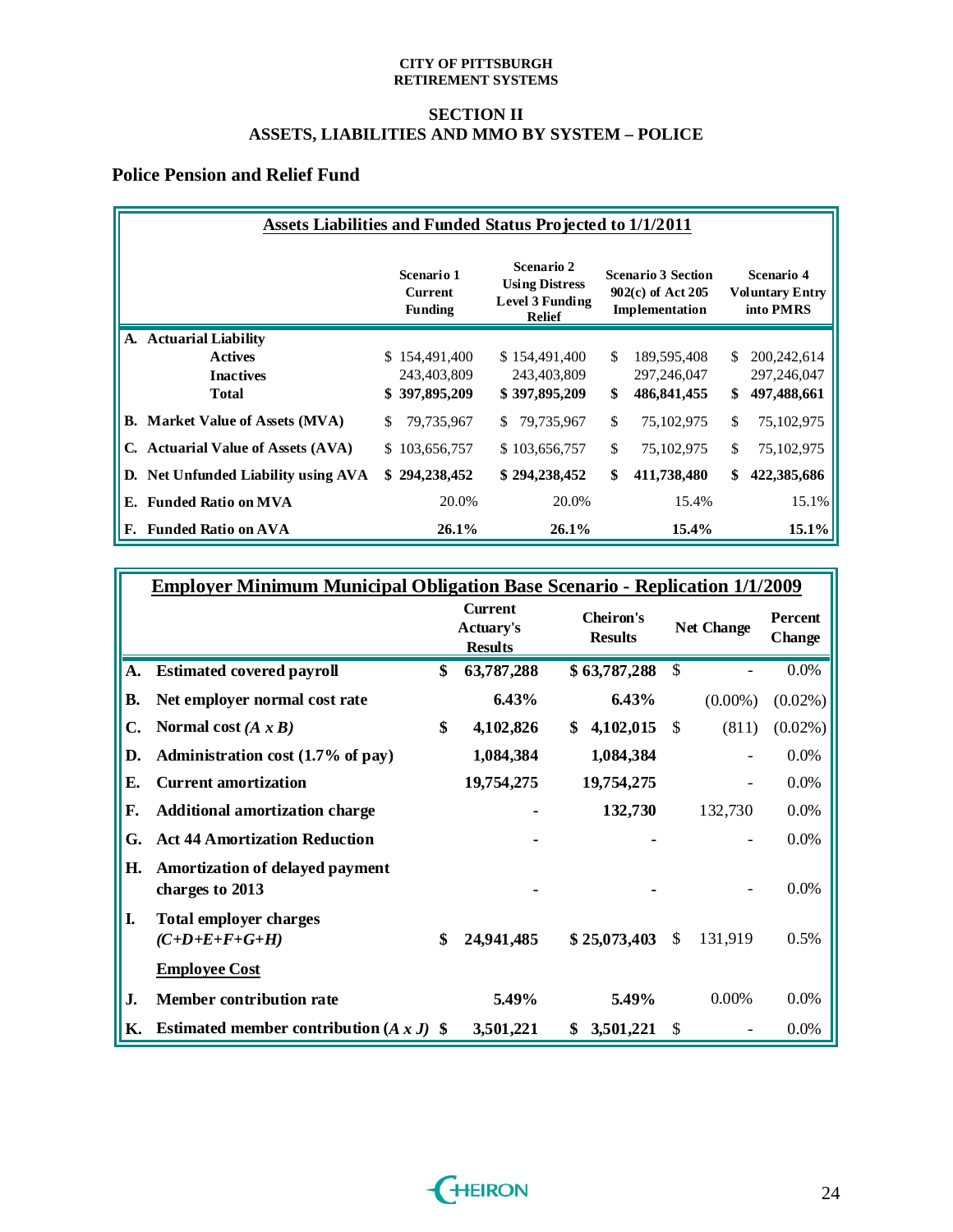### **SECTION II ASSETS, LIABILITIES AND MMO BY SYSTEM – POLICE**

|           | <b>Employer Minimum Municipal Obligation Base Scenario 1 - Estimated 1/1/2011</b> |    |                                           |    |                                    |     |                   |                                 |
|-----------|-----------------------------------------------------------------------------------|----|-------------------------------------------|----|------------------------------------|-----|-------------------|---------------------------------|
|           |                                                                                   |    | <b>Cheiron 1/1/2009</b><br><b>Results</b> |    | <b>Cheiron</b><br>1/1/2011 Results |     | <b>Net Change</b> | <b>Percent</b><br><b>Change</b> |
| A.        | <b>Estimated covered payroll</b>                                                  | \$ | 63,787,288                                | \$ | 71,333,723                         |     | \$7,546,435       | 11.8%                           |
| <b>B.</b> | Net employer normal cost rate                                                     |    | 6.43%                                     |    | 6.43%                              |     | $(0.00\%)$        | $(0.02\%)$                      |
| C.        | Normal cost $(A \times B)$                                                        | \$ | 4,102,015                                 | \$ | 4,587,309                          | S.  | 485,294           | 11.8%                           |
| D.        | Administration cost (1.7% of pay)                                                 |    | 1,084,384                                 |    | 1,212,673                          |     | 128,289           | 11.8%                           |
| E.        | <b>Current amortization</b>                                                       |    | 19,754,275                                |    | 19,887,005                         |     | 132,730           | 0.7%                            |
| F.        | <b>Additional amortization charge</b>                                             |    | 132,730                                   |    | 1,120,394                          |     | 987,665           | 744.1%                          |
| G.        | <b>Act 44 Amortization Reduction</b>                                              |    |                                           |    |                                    |     |                   | 0.0%                            |
| Н.        | Amortization of delayed payment<br>charges to 2013                                |    |                                           |    |                                    |     |                   | 0.0%                            |
| I.        | <b>Total employer charges</b><br>$(C+D+E+F+G+H)$                                  | \$ | 25,073,403                                | \$ | 26,807,381                         |     | \$1,733,978       | 6.9%                            |
|           | <b>Employee Cost</b>                                                              |    |                                           |    |                                    |     |                   |                                 |
| J.        | <b>Member contribution rate</b>                                                   |    | 5.49%                                     |    | 5.49%                              |     | 0.00%             | 0.0%                            |
| Κ.        | Estimated member contribution $(A x J)$ \$                                        |    | 3,501,221                                 | \$ | 3,915,437                          | \$. | 414,216           | 11.8%                           |

|           | <b>Employer Minimum Municipal Obligation Scenario 2 - Utilization of Act 44 Relief</b> |              |                                           |                                           |                             |                                 |
|-----------|----------------------------------------------------------------------------------------|--------------|-------------------------------------------|-------------------------------------------|-----------------------------|---------------------------------|
|           |                                                                                        |              | <b>Cheiron 1/1/2011</b><br><b>Results</b> | <b>Cheiron's Act 44</b><br><b>Results</b> | <b>Net</b><br><b>Change</b> | <b>Percent</b><br><b>Change</b> |
| <b>A.</b> | <b>Estimated covered payroll</b>                                                       | \$           | 71,333,723                                | \$<br>71,333,723                          | S                           | 0.0%                            |
| В.        | Net employer normal cost rate                                                          |              | 6.43%                                     | 6.43%                                     | 0.00%                       | 0.0%                            |
| C.        | Normal cost $(A \times B)$                                                             | \$           | 4,587,309                                 | \$<br>4,587,309                           | \$                          | 0.0%                            |
| D.        | Administration cost (1.7% of pay)                                                      |              | 1,212,673                                 | 1,212,673                                 |                             | 0.0%                            |
| E.        | <b>Current amortization</b>                                                            |              | 19,887,005                                | 25,596,604                                | 5,709,599                   | 28.7%                           |
| F.        | <b>Additional amortization charge</b>                                                  |              | 1,120,394                                 | 1,120,394                                 |                             | 0.0%                            |
| G.        | <b>Act 44 Amortization Reduction</b>                                                   |              |                                           | (6,679,250)                               | (6,679,250)                 | 0.0%                            |
| Н.        | Amortization of delayed payment<br>charges to 2013                                     |              |                                           |                                           |                             | 0.0%                            |
| I.        | <b>Total employer charges</b><br>$(C+D+E+F+G+H)$                                       | \$           | 26,807,381                                | \$<br>25,837,731                          | S.<br>(969, 650)            | $(3.6\%)$                       |
|           | <b>Employee Cost</b>                                                                   |              |                                           |                                           |                             |                                 |
| J.        | <b>Member contribution rate</b>                                                        |              | 5.49%                                     | 5.49%                                     | 0.00%                       | 0.0%                            |
| Κ.        | Estimated member contribution $(A x J)$                                                | $\mathbf{s}$ | 3,915,437                                 | \$<br>3,915,437                           | S                           | 0.0%                            |

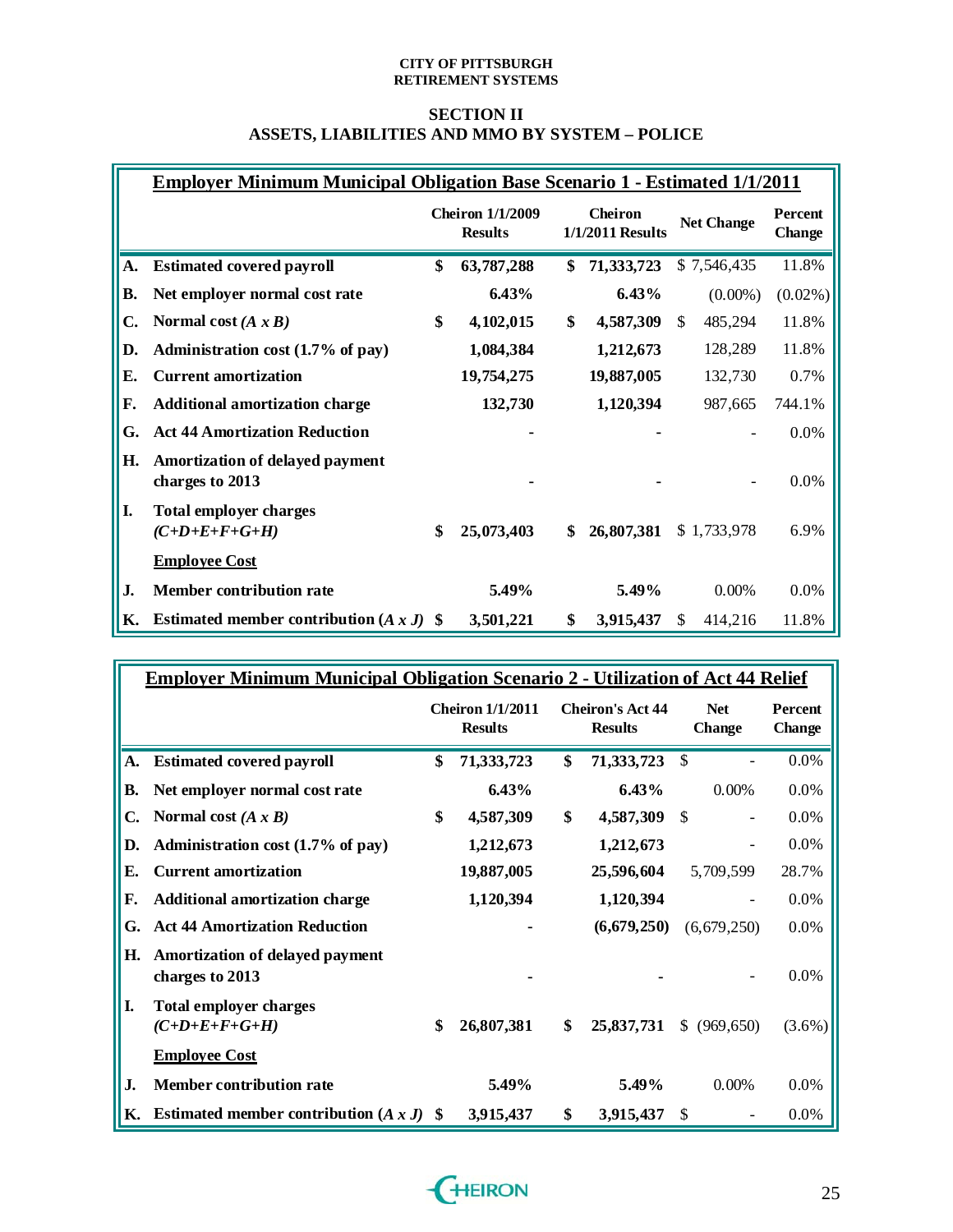### **SECTION II ASSETS, LIABILITIES AND MMO BY SYSTEM – POLICE**

|              | <b>Employer Minimum Municipal Obligation Scenario 3 - Section 902(c) of Act 205 Implementation</b> |                                           |            |                                               |              |                             |                          |
|--------------|----------------------------------------------------------------------------------------------------|-------------------------------------------|------------|-----------------------------------------------|--------------|-----------------------------|--------------------------|
|              |                                                                                                    | <b>Cheiron 1/1/2011</b><br><b>Results</b> |            | Cheiron's<br>Implementation<br><b>Results</b> |              | <b>Net</b><br><b>Change</b> | Percent<br><b>Change</b> |
|              | A. Estimated covered payroll                                                                       | \$                                        | 71,333,723 | \$                                            | 71, 333, 723 | \$                          | $0.0\%$                  |
| В.           | Net employer normal cost rate                                                                      |                                           | 6.43%      |                                               | $6.24\%$     | (0.19%)                     | $(3.0\%)$                |
| C.           | Normal cost $(A x B)$                                                                              | \$                                        | 4,587,309  | \$                                            | 4,448,561    | (138, 748)<br>S             | $(3.0\%)$                |
| D.           | Administration cost (1.7% of pay   \$20/part)                                                      |                                           | 1,212,673  |                                               | 49,820       | (1,162,853)                 | $(95.9\%)$               |
| E.           | <b>Current amortization</b>                                                                        |                                           | 19,887,005 |                                               | 25,596,604   | 5,709,599                   | 28.7%                    |
| F.           | <b>Additional amortization charge</b>                                                              |                                           | 1,120,394  |                                               | 12,323,505   | 11,203,110                  | 999.9%                   |
| G.           | <b>Act 44 Amortization Reduction</b>                                                               |                                           |            |                                               | (9,480,027)  | (9,480,027)                 | 0.0%                     |
| H.           | <b>Amortization of delayed payment</b><br>charges to 2013                                          |                                           |            |                                               | 2,114,559    | 2,114,559                   | 0.0%                     |
| II.          | <b>Total employer charges</b><br>$(C+D+E+F+G+H)$                                                   | \$                                        | 26,807,381 | \$                                            | 35,053,021   | \$8,245,640                 | 30.8%                    |
|              | <b>Employee Cost</b>                                                                               |                                           |            |                                               |              |                             |                          |
| $\mathbf{J}$ | <b>Member contribution rate</b>                                                                    |                                           | 5.49%      |                                               | 5.49%        | 0.00%                       | $0.0\%$                  |
|              | K. Estimated member contribution $(A x J)$                                                         | \$                                        | 3,915,437  | \$                                            | 3,915,437    | \$.                         | 0.0%                     |

| <b>Employer Minimum Municipal Obligation Scenario 4 - Voluntary PMRS Entry</b> |                                           |                                                        |                             |              |                          |
|--------------------------------------------------------------------------------|-------------------------------------------|--------------------------------------------------------|-----------------------------|--------------|--------------------------|
|                                                                                | <b>Cheiron 1/1/2011</b><br><b>Results</b> | <b>Cheiron's</b><br><b>Voluntary</b><br><b>Results</b> | <b>Net</b><br><b>Change</b> |              | Percent<br><b>Change</b> |
| A. Estimated covered payroll                                                   | \$<br>71,333,723                          | \$<br>71, 333, 723                                     | \$                          |              | $0.0\%$                  |
| <b>B.</b> Net employer normal cost rate                                        | 6.43%                                     | $8.69\%$                                               |                             | 2.26%        | 35.1%                    |
| Normal cost $(A \times B)$                                                     | \$<br>4,587,309                           | \$<br>6,197,645                                        | S.                          | 1,610,336    | 35.1%                    |
| Administration cost (1.7% of pay   \$20/part)<br>D.                            | 1,212,673                                 | 49,820                                                 |                             | (1,162,853)  | $(95.9\%)$               |
| <b>Current amortization</b><br>Е.                                              | 19,887,005                                | 22,888,362                                             |                             | 3,001,358    | 15.1%                    |
| <b>Additional amortization charge</b><br>F.                                    | 1,120,394                                 | 12,960,878                                             |                             | 11,840,484   | 1056.8%                  |
| G. Act 44 Amortization Reduction                                               |                                           | (8,962,310)                                            |                             | (8,962,310)  | $0.0\%$                  |
| H. Amortization of delayed payment<br>charges to 2013                          |                                           | 2,180,626                                              |                             | 2,180,626    | $0.0\%$                  |
| I.<br><b>Total employer charges</b><br>$(C+D+E+F+G+H)$                         | \$<br>26,807,381                          | \$<br>35,315,022                                       |                             | \$ 8,507,641 | 31.7%                    |
| <b>Employee Cost</b>                                                           |                                           |                                                        |                             |              |                          |
| <b>Member contribution rate</b><br>J.                                          | 5.49%                                     | 5.49%                                                  |                             | 0.00%        | $0.0\%$                  |
| K. Estimated member contribution $(A x J)$                                     | \$<br>3,915,437                           | \$<br>3,915,437                                        | \$.                         |              | $0.0\%$                  |

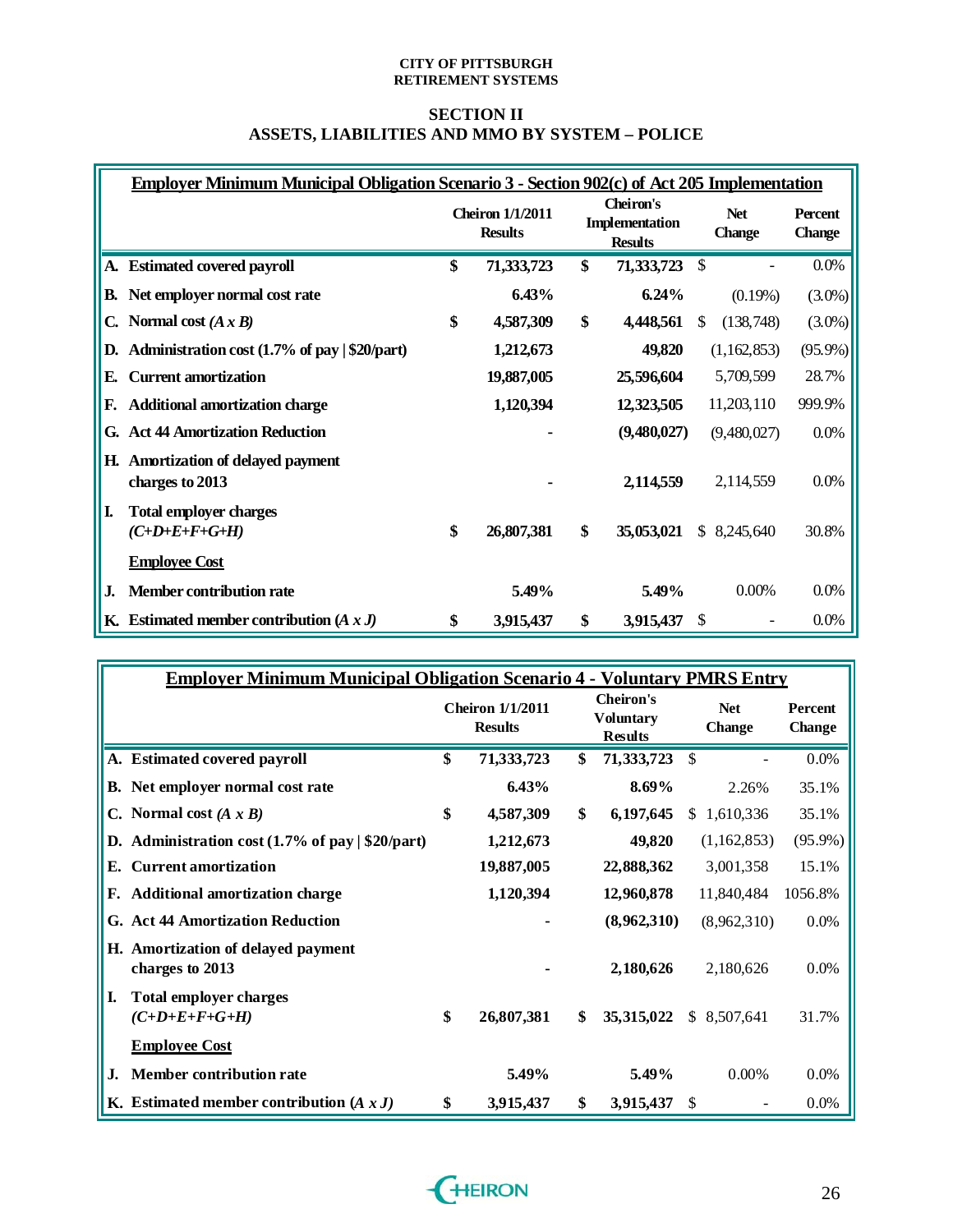### **SECTION III AMORTIZATION CHARGES AND OTHER MMO SUPPORTING DETAILS**

The following tables represent the amortization schedules used in the development of the MMO, based upon the January 1, 2009 actuarial valuation report.

| <b>Combined Amortization Schedule</b>  |               |                |                    |               |               |                |                 |                           |               |
|----------------------------------------|---------------|----------------|--------------------|---------------|---------------|----------------|-----------------|---------------------------|---------------|
|                                        |               | Original       | <b>Established</b> | <b>Target</b> |               | Remaining      | Remaining       |                           | <b>Annual</b> |
| <b>Source</b>                          |               | <b>Base</b>    | Year               | Year          |               | <b>Balance</b> | <b>Payments</b> |                           | <b>Amount</b> |
| <b>Initial Unfunded</b>                |               | \$258,471,867  | 1998               | 2037          |               | \$340,245,826  | 29              | $\boldsymbol{\mathsf{S}}$ | 15,212,028    |
|                                        |               |                |                    |               |               |                |                 |                           |               |
| <b>Assumption Change</b>               | $\mathcal{S}$ | (9,951,433)    | 1998               | 2017          | $\mathcal{S}$ | (6,505,501)    | 9               | $\mathbb{S}$              | (964, 259)    |
| <b>Experience Gain</b>                 |               | (5,963,379)    | 1999               | 2013          |               | (2,862,236)    | 5               |                           | (663, 764)    |
| <b>Experience Gain</b>                 |               | (25, 199, 768) | 2000               | 2014          |               | (13,951,820)   | 6               |                           | (2,794,441)   |
| <b>Experience Loss</b>                 |               | 52,070,313     | 2001               | 2015          |               | 32,350,096     | $\overline{7}$  |                           | 5,753,297     |
| Plan Change                            |               | 15,673,606     | 2002               | 2021          |               | 12,804,235     | 13              |                           | 1,500,014     |
| <b>Experience Loss</b>                 |               | 6,079,056      | 2002               | 2016          |               | 4,154,132      | 8               |                           | 669,334       |
| <b>Investment Loss</b>                 |               | 53, 313, 385   | 2002               | 2032          |               | 48,538,538     | 24              |                           | 4,268,603     |
| <b>Assumption Change</b>               |               | (27, 294, 448) | 2003               | 2022          |               | (23, 192, 601) | 14              |                           | (2,604,805)   |
| Plan Change                            |               | 7,219,914      | 2003               | 2022          |               | 6,134,896      | 14              |                           | 689,022       |
| Plan Change                            |               | 11,877,168     | 2003               | 2012          |               | 5,962,627      | $\overline{4}$  |                           | 1,666,890     |
| <b>Experience Gain</b>                 |               | 10,779,991     | 2003               | 2017          |               | 7,980,741      | 9               |                           | 1,182,921     |
| <b>Investment Loss</b>                 |               | 74,824,217     | 2003               | 2032          |               | 70,524,815     | 24              |                           | 6,202,132     |
| <b>Assumption Change</b>               |               | 423,109        | 2005               | 2024          |               | 384,356        | 16              |                           | 40,207        |
| Plan Change - Actives                  |               | 7,325,991      | 2005               | 2024          |               | 6,655,007      | 16              |                           | 696,168       |
| <b>Experience Gain</b>                 |               | (3,401,939)    | 2005               | 2019          |               | (2,863,556)    | 11              |                           | (371, 404)    |
| <b>Experience Loss</b>                 |               | 47,058,631     | 2007               | 2021          |               | 43,646,559     | 13              |                           | 5,113,186     |
| <b>Aggregated Changes</b>              |               |                |                    |               |               |                |                 |                           |               |
| through Last                           |               |                |                    |               |               |                |                 |                           |               |
| <b>Valuation</b>                       |               |                | 2009               | 2026          |               | \$189,760,288  | 18              | \$                        | 20,383,101    |
| <b>Assumption Change</b>               | $\mathbb{S}$  | (17, 159, 969) | 2009               | 2028          | $\mathbb{S}$  | (17, 159, 969) | 20              | \$                        | (1,618,315)   |
| <b>Experience Loss</b>                 |               | \$137,506,895  | 2009               | 2028          |               | \$137,506,895  | 20              | \$                        | 12,967,946    |
| <b>Aggregated Changes in 2009</b>      |               |                |                    | 2028          |               | \$120,346,926  | 20              | \$                        | 11,349,631    |
| <b>Aggregate All Changes Post-1998</b> |               |                |                    | 2027          |               | \$310,107,214  | 19              | \$                        | 31,732,732    |
| <b>Aggregation of all Bases</b>        |               |                |                    |               |               | \$650,353,040  |                 | \$                        | 46,944,760    |

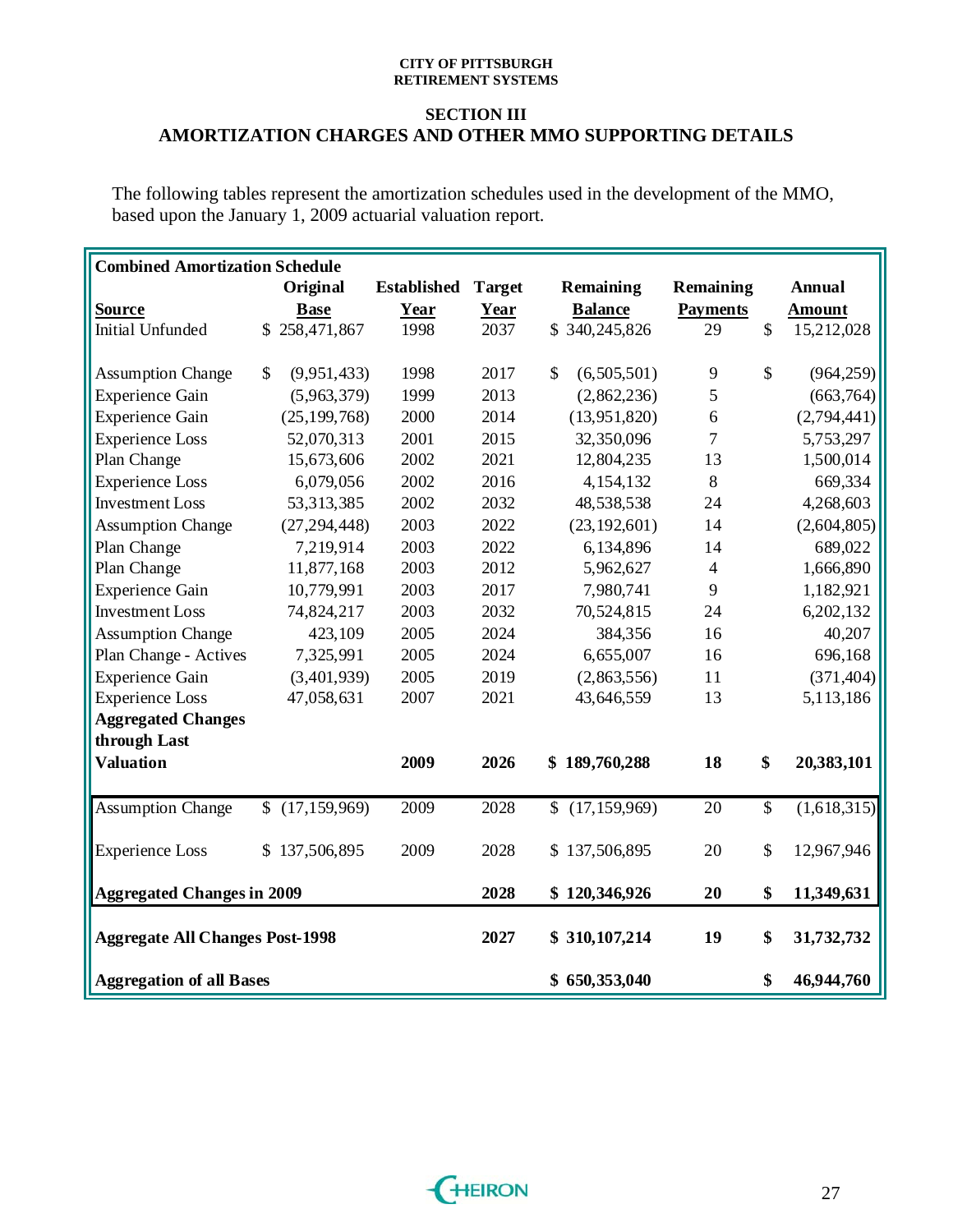### **SECTION III AMORTIZATION CHARGES AND OTHER MMO SUPPORTING DETAILS**

| <b>FIRE Amortization Schedule</b>      |                |                    |               |                            |                 |                 |               |
|----------------------------------------|----------------|--------------------|---------------|----------------------------|-----------------|-----------------|---------------|
|                                        | Original       | <b>Established</b> | <b>Target</b> | Remaining                  | Remaining       |                 | <b>Annual</b> |
| <b>Source</b>                          | <b>Base</b>    | Year               | Year          | <b>Balance</b>             | <b>Payments</b> |                 | <b>Amount</b> |
| <b>Initial Unfunded</b>                | \$73,627,561   | 1998               | 2037          | $\mathbb{S}$<br>96,921,458 | 29              | $\mathbb{S}$    | 4,333,255     |
|                                        |                |                    |               |                            |                 |                 |               |
| <b>Assumption Change</b>               | \$(2,712,163)  | 1998               | 2017          | \$<br>(1,773,009)          | 9               | $\mathbb{S}$    | (262, 799)    |
| <b>Experience Gain</b>                 | (7,309,856)    | 1999               | 2013          | (3,508,506)                | 5               |                 | (813, 637)    |
| <b>Experience Gain</b>                 | (10,034,869)   | 2000               | 2014          | (5,555,793)                | 6               |                 | (1, 112, 781) |
| <b>Experience Loss</b>                 | 14,852,702     | 2001               | 2015          | 9,227,644                  | 7               |                 | 1,641,089     |
|                                        |                |                    |               |                            |                 |                 |               |
| <b>Experience Loss</b>                 | 1,151,699      | 2002               | 2016          | 787,016                    | 8               |                 | 126,808       |
| <b>Investment Loss</b>                 | 18,857,549     | 2002               | 2032          | 17,168,631                 | 24              |                 | 1,509,853     |
| <b>Assumption Change</b>               | (17, 287, 129) | 2003               | 2022          | (14, 689, 196)             | 14              |                 | (1,649,772)   |
| Ben. Mod.                              | 957,341        | 2003               | 2022          | 813,472                    | 14              |                 | 91,363        |
| Ben. Mod.                              | 6,733,210      | 2003               | 2012          | 3,380,235                  | $\overline{4}$  |                 | 944,966       |
| <b>Experience Gain</b>                 | (1,201,890)    | 2003               | 2017          | (889,794)                  | 9               |                 | (131, 887)    |
| <b>Investment Loss</b>                 | 27,829,106     | 2003               | 2032          | 26,230,045                 | 24              |                 | 2,306,737     |
| <b>Assumption Change</b>               | 847,777        | 2005               | 2024          | 770,129                    | 16              |                 | 80,562        |
| <b>Experience Gain</b>                 | (10, 559, 362) | 2005               | 2019          | (8,888,264)                | 11              |                 | (1, 152, 811) |
| <b>Experience Loss</b>                 | 50,924,405     | 2007               | 2021          | 47,232,039                 | 13              |                 | 5,533,225     |
| <b>Aggregated Changes</b>              |                |                    |               |                            |                 |                 |               |
| through Last                           |                |                    |               |                            |                 |                 |               |
| <b>Valuation</b>                       |                | 2009               | 2026          | 70,304,649<br>\$           | 18              | \$              | 7,110,916     |
| <b>Assumption Change</b>               | \$(7,157,970)  | 2009               | 2028          | \$<br>(7,157,970)          | 20              | $\overline{\$}$ | (675, 051)    |
|                                        |                |                    |               |                            |                 |                 |               |
| <b>Experience Loss</b>                 | \$55,699,104   | 2009               | 2028          | \$<br>55,699,104           | 20              | $\mathsf{\$}$   | 5,252,849     |
| <b>Aggregated Changes in 2009</b>      |                |                    | 2028          | \$<br>48,541,134           | 20              | \$              | 4,577,798     |
| <b>Aggregate All Changes Post-1998</b> |                |                    | 2027          | 118,845,783<br>\$          | 19              | \$              | 11,688,714    |
|                                        |                |                    |               |                            |                 |                 |               |
| <b>Aggregation of all Bases</b>        |                |                    |               | \$215,767,241              |                 | \$              | 16,021,969    |

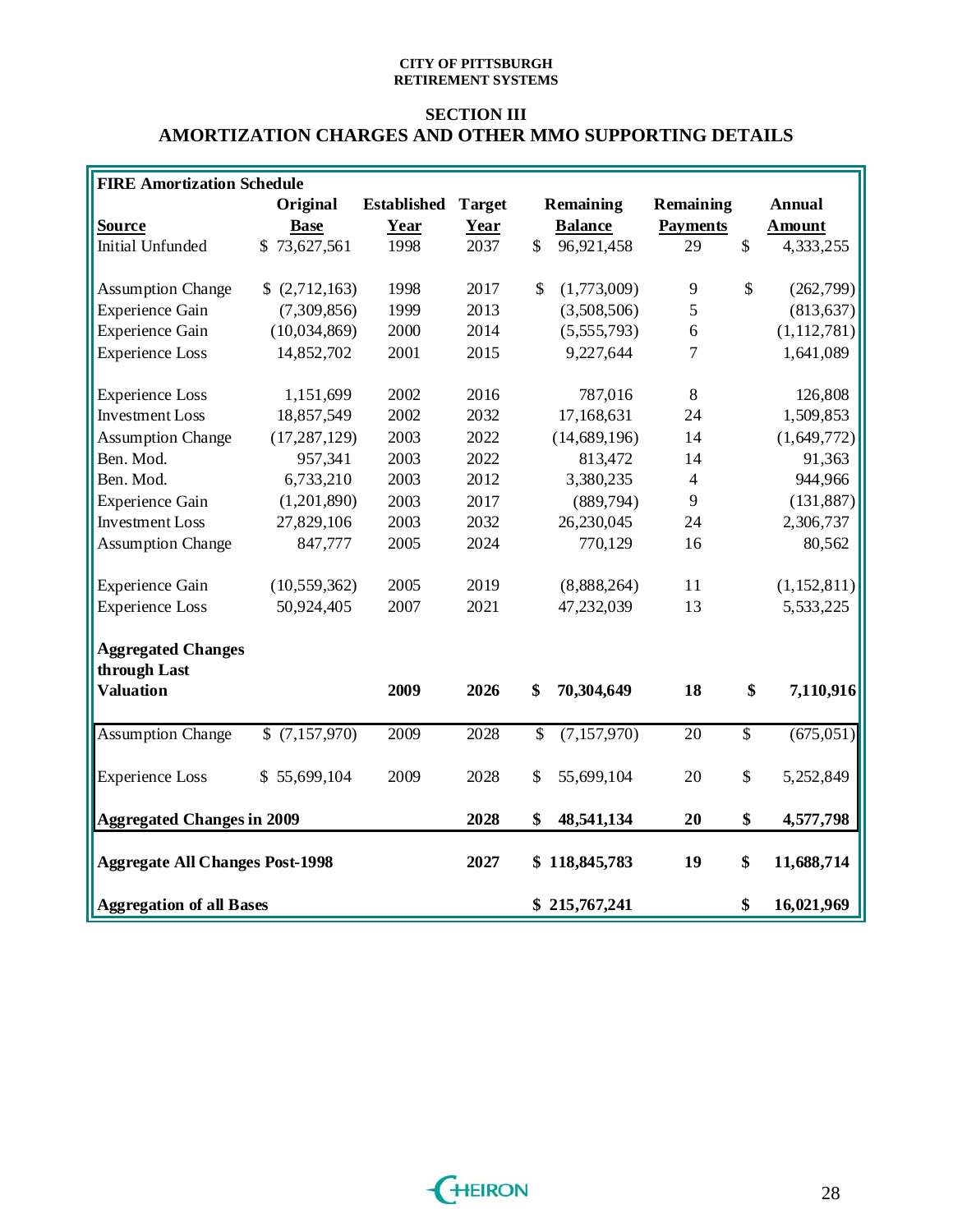### **SECTION III AMORTIZATION CHARGES AND OTHER MMO SUPPORTING DETAILS**

| <b>MUNICIPAL Amortization Schedule</b> |                |                    |               |                     |                 |                          |               |
|----------------------------------------|----------------|--------------------|---------------|---------------------|-----------------|--------------------------|---------------|
|                                        | Original       | <b>Established</b> | <b>Target</b> | <b>Remaining</b>    | Remaining       |                          | <b>Annual</b> |
| <b>Source</b>                          | <b>Base</b>    | Year               | Year          | <b>Balance</b>      | <b>Payments</b> |                          | <b>Amount</b> |
| <b>Initial Unfunded</b>                | \$53,226,758   | 1998               | 2037          | \$<br>70,066,359    | 29              | \$                       | 3,132,592     |
|                                        |                |                    |               |                     |                 |                          |               |
| <b>Assumption Change</b>               | (4,327,036)    | 1998               | 2017          | \$<br>(2,828,694)   | 9               | $\mathcal{S}$            | (419,275)     |
| <b>Experience Loss</b>                 | 531,346        | 1999               | 2013          | 255,031             | 5               |                          | 59,143        |
| <b>Experience Gain</b>                 | (8,518,572)    | 2000               | 2014          | (4,716,297)         | 6               |                          | (944, 638)    |
| <b>Experience Loss</b>                 | 15,454,485     | 2001               | 2015          | 9,601,519           | 7               |                          | 1,707,580     |
| Plan Change                            | 15,075,742     | 2002               | 2021          | 12,315,824          | 13              |                          | 1,442,797     |
| <b>Experience Loss</b>                 | 1,076,675      | 2002               | 2016          | 735,747             | 8               |                          | 118,547       |
| <b>Investment Loss</b>                 | 15,617,085     | 2002               | 2032          | 14,218,390          | 24              |                          | 1,250,402     |
| <b>Assumption Change</b>               | (5,300,394)    | 2003               | 2022          | (4,503,844)         | 14              |                          | (505, 835)    |
| Plan Change                            | 6,262,573      | 2003               | 2022          | 5,321,424           | 14              |                          | 597,659       |
|                                        |                |                    |               |                     |                 |                          |               |
| <b>Experience Loss</b>                 | 4,617,946      | 2003               | 2017          | 3,418,800           | 9               |                          | 506,741       |
| <b>Investment Loss</b>                 | 20,777,261     | 2003               | 2032          | 19,583,399          | 24              |                          | 1,722,214     |
| <b>Assumption Change</b>               | (55, 417)      | 2005               | 2024          | (50, 342)           | 16              |                          | (5,266)       |
| Plan Change - Actives                  | 7,325,991      | 2005               | 2024          | 6,655,007           | 16              |                          | 696,168       |
| <b>Experience Gain</b>                 | (7, 233, 308)  | 2005               | 2019          | (6,088,583)         | 11              |                          | (789, 691)    |
| <b>Experience Gain</b>                 | (3,323,763)    | 2007               | 2021          | (3,082,768)         | 13              |                          | (361, 146)    |
| <b>Aggregated Changes</b>              |                |                    |               |                     |                 |                          |               |
| through Last                           |                |                    |               |                     |                 |                          |               |
| <b>Valuation</b>                       |                | 2009               | 2026          | \$<br>50,834,613    | 18              | \$                       | 5,075,400     |
|                                        |                |                    |               |                     |                 |                          |               |
| <b>Assumption Change</b>               | \$ (9,457,779) | 2009               | 2028          | \$<br>(9, 457, 779) | 20              | $\overline{\mathcal{S}}$ | (891, 940)    |
| <b>Experience Gain</b>                 | \$40,849,981   | 2009               | 2028          | \$<br>40,849,981    | 20              | \$                       | 3,852,464     |
|                                        |                |                    |               |                     |                 |                          |               |
| <b>Aggregated Changes in 2009</b>      |                |                    | 2028          | \$<br>31,392,202    | 20              | \$                       | 2,960,524     |
| <b>Aggregate Changes</b>               |                |                    | 2027          | \$<br>82,226,815    | 19              | \$                       | 8,035,924     |
|                                        |                |                    |               |                     |                 |                          |               |
| <b>Aggregate of all Bases</b>          |                |                    |               | \$152,293,174       |                 |                          | \$11,168,516  |

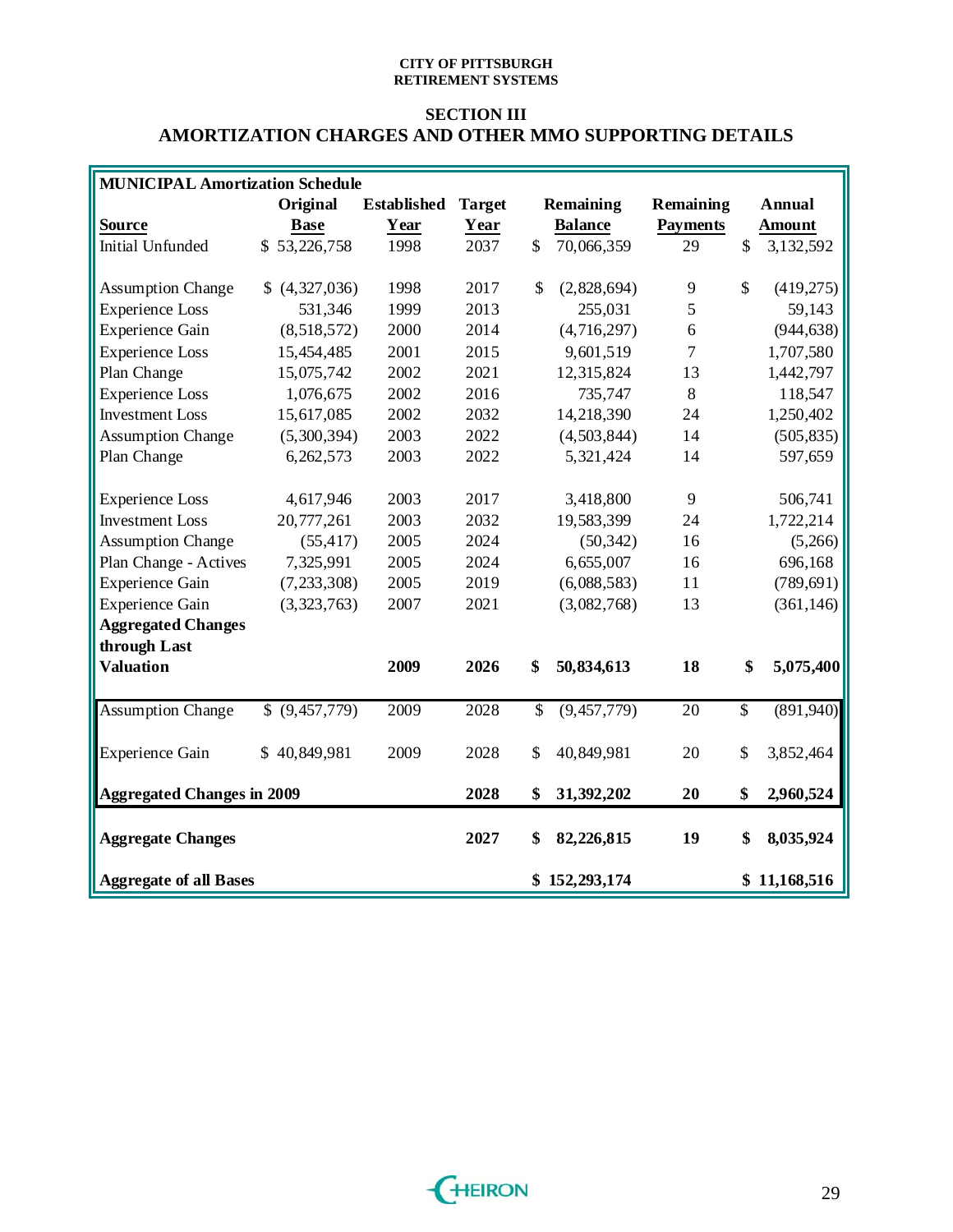### **SECTION III AMORTIZATION CHARGES AND OTHER MMO SUPPORTING DETAILS**

| <b>POLICE Amortization Schedule</b> |                               |                    |               |                   |                 |               |               |
|-------------------------------------|-------------------------------|--------------------|---------------|-------------------|-----------------|---------------|---------------|
|                                     | Original                      | <b>Established</b> | <b>Target</b> | <b>Remaining</b>  | Remaining       |               | Annual        |
| <b>Source</b>                       | <b>Base</b>                   | Year               | Year          | <b>Balance</b>    | <b>Payments</b> |               | <b>Amount</b> |
| Initial                             | \$131,617,548                 | 1998               | 2037          | \$173,258,009     | 29              | $\mathcal{S}$ | 7,746,181     |
|                                     |                               |                    |               |                   |                 |               |               |
| <b>Assumption Change</b>            | (2,912,234)<br>\$             | 1998               | 2017          | \$<br>(1,903,798) | 9               | \$            | (282, 185)    |
| <b>Experience Loss</b>              | 815,131                       | 1999               | 2013          | 391,239           | 5               |               | 90,730        |
| <b>Experience Gain</b>              | (6,646,327)                   | 2000               | 2014          | (3,679,730)       | 6               |               | (737, 022)    |
| <b>Experience Loss</b>              | 21,763,126                    | 2001               | 2015          | 13,520,933        | $\overline{7}$  |               | 2,404,628     |
| <b>Assumption Change</b>            | 597,864                       | 2002               | 2021          | 488,411           | 13              |               | 57,217        |
| <b>Experience Loss</b>              | 3,850,682                     | 2002               | 2016          | 2,631,369         | 8               |               | 423,979       |
| <b>Investment Loss</b>              | 18,838,751                    | 2002               | 2032          | 17, 151, 517      | 24              |               | 1,508,348     |
| <b>Assumption Change</b>            | (4,706,925)                   | 2003               | 2022          | (3,999,561)       | 14              |               | (449, 198)    |
|                                     |                               |                    |               |                   |                 |               |               |
| Ben. Mod.-Retired                   | 5,143,958                     | 2003               | 2012          | 2,582,392         | $\overline{4}$  |               | 721,924       |
| <b>Experience Loss</b>              | 7,363,935                     | 2003               | 2017          | 5,451,735         | 9               |               | 808,067       |
| <b>Investment Loss</b>              | 26,217,850                    | 2003               | 2032          | 24,711,371        | 24              |               | 2,173,181     |
| <b>Assumption Change</b>            | (369, 251)                    | 2005               | 2024          | (335, 431)        | 16              |               | (35,089)      |
|                                     |                               |                    |               |                   |                 |               |               |
| <b>Experience Loss</b>              | 14,390,731                    | 2005               | 2019          | 12, 113, 291      | 11              |               | 1,571,098     |
| <b>Experience Gain</b>              | (542, 011)                    | 2007               | 2021          | (502, 712)        | 13              |               | (58, 893)     |
| <b>Aggregated Changes</b>           |                               |                    |               |                   |                 |               |               |
| through Last                        |                               |                    |               |                   |                 |               |               |
| <b>Valuation</b>                    |                               | 2009               | 2026          | \$<br>68,621,026  | 13              | \$            | 8,196,785     |
|                                     |                               |                    |               |                   |                 |               |               |
| <b>Assumption Change</b>            | $\overline{\$}$<br>(544, 220) | 2009               | 2028          | \$<br>(544, 220)  | 20              | \$            | (51, 324)     |
|                                     |                               |                    |               |                   |                 |               |               |
| <b>Experience Loss</b>              | 40,957,810<br>\$              | 2009               | 2028          | \$<br>40,957,810  | 20              | $\$$          | 3,862,633     |
|                                     |                               |                    |               |                   |                 |               |               |
| <b>Aggregated Changes in 2009</b>   |                               |                    | 2028          | \$<br>40,413,590  | 20              | \$            | 3,811,309     |
|                                     |                               |                    |               |                   |                 |               |               |
| <b>Aggregate Changes</b>            |                               |                    | 2023          | \$109,034,616     | 15              | \$            | 12,008,094    |
| <b>Aggregate of all Bases</b>       |                               |                    |               | \$282,292,625     |                 | \$            | 19,754,275    |
|                                     |                               |                    |               |                   |                 |               |               |

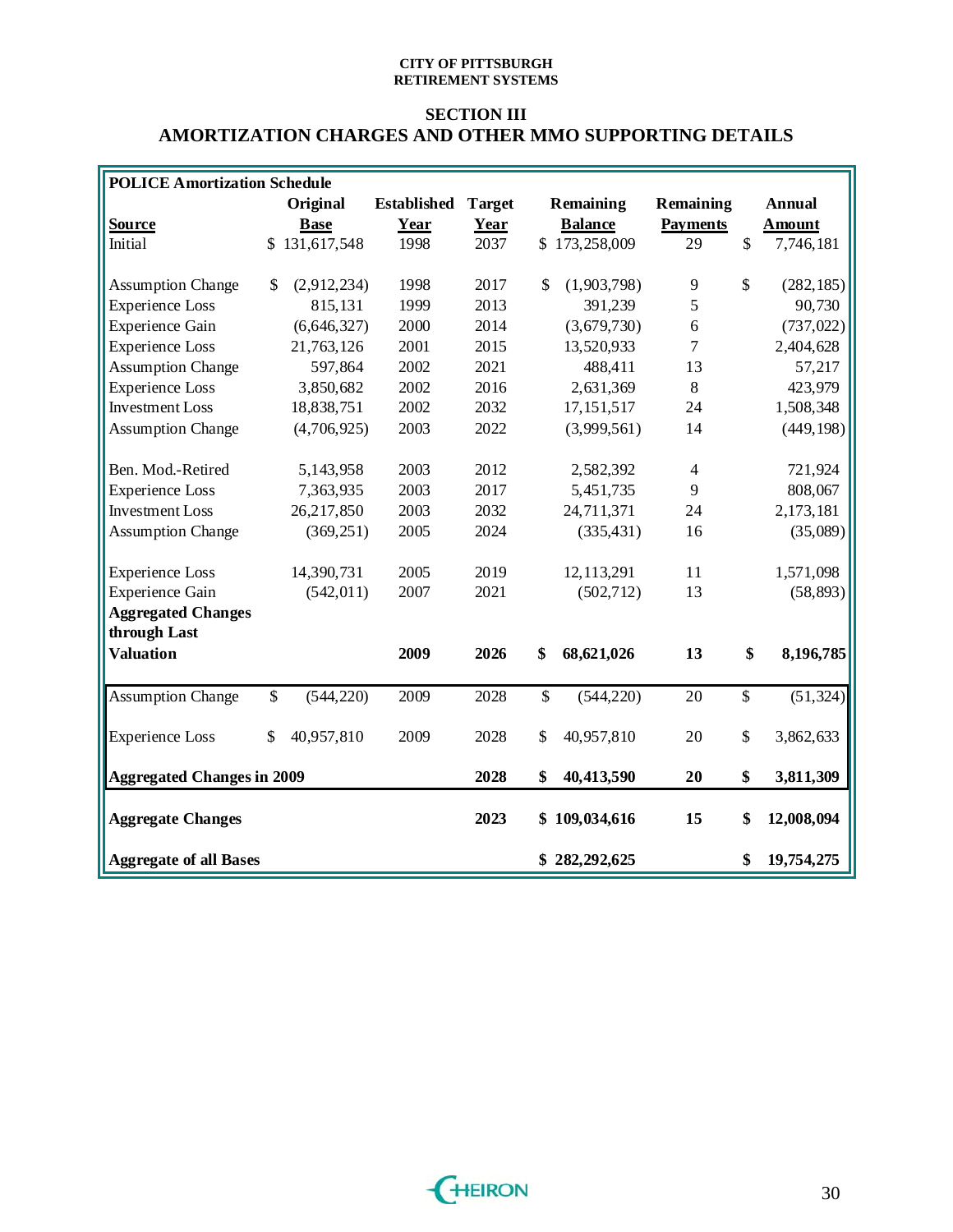### **APPENDIX A SUMMARY OF PLAN PROVISIONS - FIRE**

| Plan Year:                                      | Twelve-month period beginning January 1 and ending<br>December 31                                                                                                                                                        |
|-------------------------------------------------|--------------------------------------------------------------------------------------------------------------------------------------------------------------------------------------------------------------------------|
| Plan Established:                               | May 25, 1933                                                                                                                                                                                                             |
| <b>Principal Definitions</b>                    |                                                                                                                                                                                                                          |
| <i>Employee:</i>                                | Any uniformed employee of the City of Pittsburgh Bureau of<br>Fire                                                                                                                                                       |
| Retirement Benefit<br><b>Commencement Date:</b> | Assumed to be the first day of the month coincident with or next<br>following eligibility for and election to retire                                                                                                     |
| Service Increment:                              | Additional monthly benefit of \$20 for each completed year of<br>service in excess of 20 years, excluding years of service after age<br>65                                                                               |
|                                                 | For members hired on or after January 1, 2005: Additional<br>monthly benefit of \$10 for each completed year of service in<br>excess of 20 years, excluding years of service after age 65<br>(Payable only after age 50) |
| Service:                                        | Completed years of service calculated from date of hire through<br>date of retirement or severance, plus periods of service<br>purchased                                                                                 |
| Normal Form of Payment:                         | Monthly pension benefit payable for life                                                                                                                                                                                 |
| <b>Participation Requirements</b>               |                                                                                                                                                                                                                          |
| <b>Entry Date:</b>                              | Date of hire                                                                                                                                                                                                             |
| <b>Compensation</b>                             | Total W-2 wages                                                                                                                                                                                                          |
| <b>Average Compensation:</b>                    | Compensation averaged over the 36-month period prior to<br>retirement or severance                                                                                                                                       |
| <b>Normal Retirement</b>                        |                                                                                                                                                                                                                          |
| Eligibility:                                    | Later of age 50 or Completion of 20 years of service                                                                                                                                                                     |

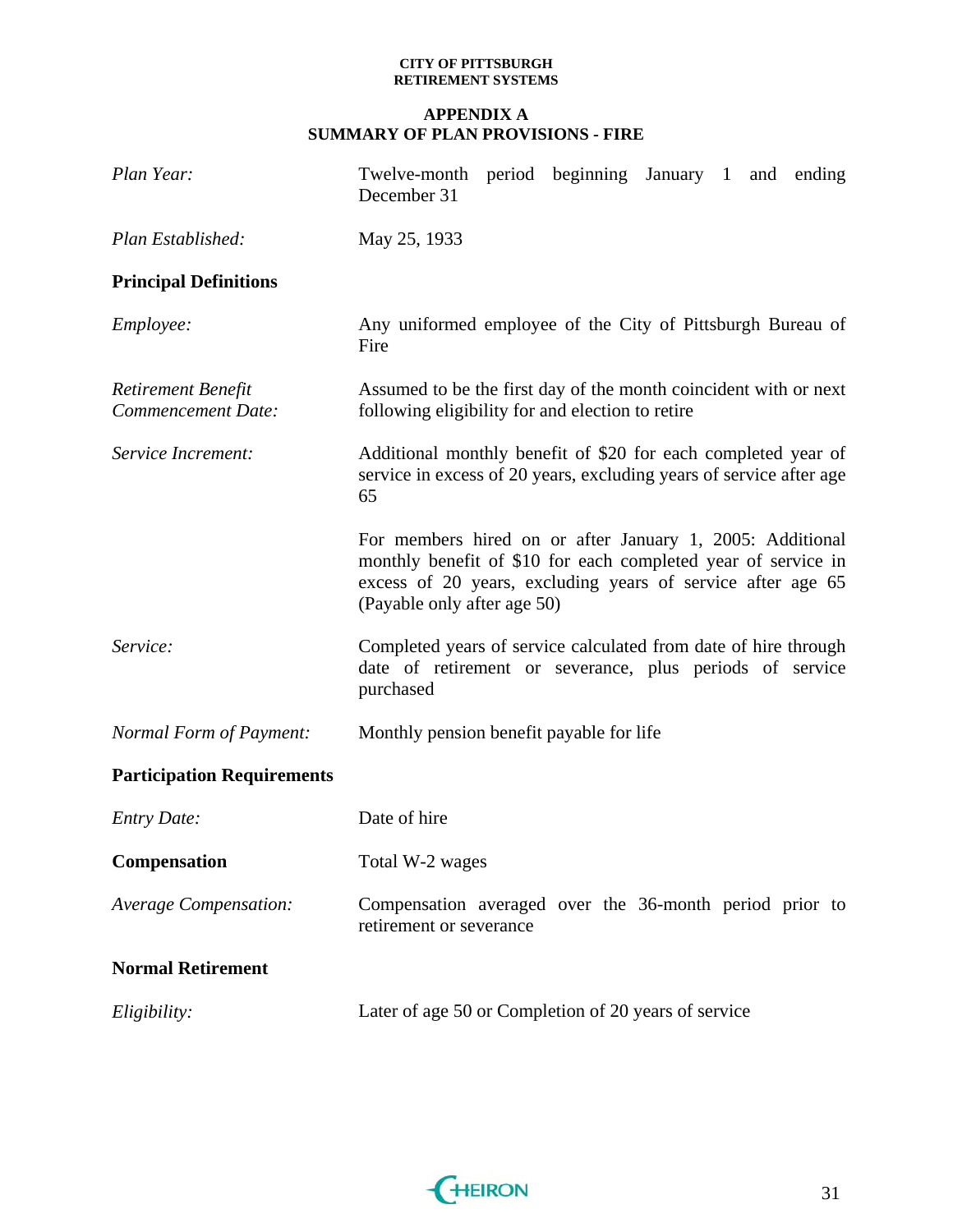### **APPENDIX A SUMMARY OF PLAN PROVISIONS - FIRE**

| Members hired before<br>January 1, 1976: | Completion of 20 years of service                                                                                                                                                                                           |  |  |  |
|------------------------------------------|-----------------------------------------------------------------------------------------------------------------------------------------------------------------------------------------------------------------------------|--|--|--|
| <b>Monthly Benefit:</b>                  | Equal to 50% of average compensation plus service increment, if<br>any                                                                                                                                                      |  |  |  |
| <b>Late Retirement</b>                   |                                                                                                                                                                                                                             |  |  |  |
| Eligibility:                             | Employment beyond normal retirement                                                                                                                                                                                         |  |  |  |
| Amount of Benefit:                       | Normal retirement benefit based upon average compensation as<br>calculated at actual retirement                                                                                                                             |  |  |  |
| <b>Disability</b>                        |                                                                                                                                                                                                                             |  |  |  |
| Eligibility:                             | Permanent disablement in line of duty or                                                                                                                                                                                    |  |  |  |
|                                          | Permanent disablement (not in line of duty) after completing 10<br>years of service                                                                                                                                         |  |  |  |
| <b>Benefit Amount:</b>                   | 50% of earnings in year prior to disablement                                                                                                                                                                                |  |  |  |
| <b>Benefit Commencement Date:</b>        | First day of calendar month following determination of<br>disablement and                                                                                                                                                   |  |  |  |
|                                          | Continuing for the duration of disability prior to normal<br>retirement date and life thereafter                                                                                                                            |  |  |  |
| <b>Vesting</b>                           | If member completed 20 years of service, may collect normal<br>retirement benefit based on average compensation at termination<br>(providing terminated member continues contributions at rate in<br>effect at termination) |  |  |  |
|                                          | Benefit deferred to age 50                                                                                                                                                                                                  |  |  |  |

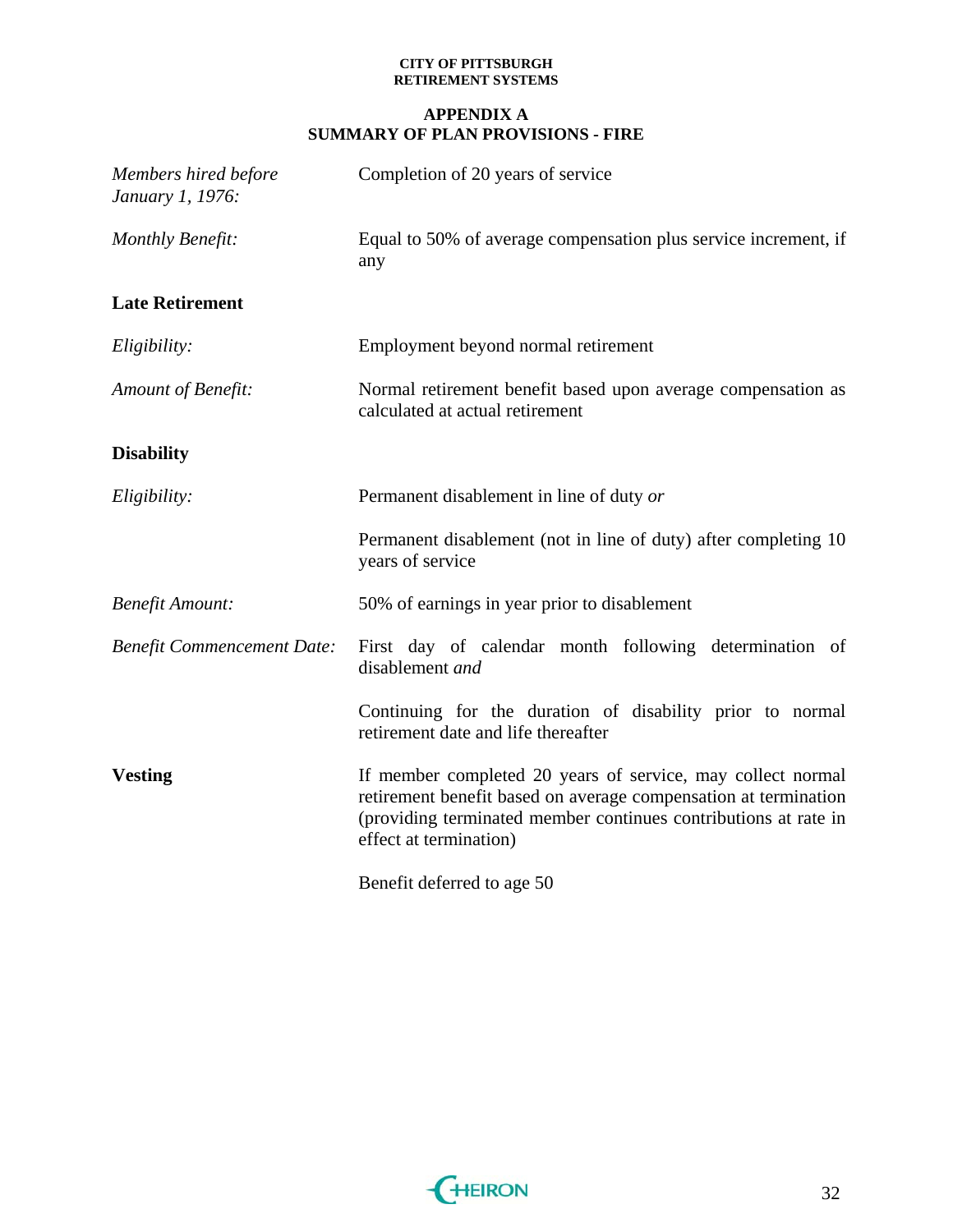### **APPENDIX A SUMMARY OF PLAN PROVISIONS - FIRE**

# **Death Benefits**

| <b>Accidental Death:</b>                                                                        | Benefit plus return of member's accumulated contributions<br>Benefit plus workers' compensation or other payments is equal<br>to 50% of member's wages at death<br>Payable for 500 weeks or until surviving spouse dies or<br>remarries<br>If no surviving spouse or unmarried children, dependent parents<br>receive payments                                                                                                    |
|-------------------------------------------------------------------------------------------------|-----------------------------------------------------------------------------------------------------------------------------------------------------------------------------------------------------------------------------------------------------------------------------------------------------------------------------------------------------------------------------------------------------------------------------------|
| - Children Benefits<br>(No surviving spouse/or<br>discontinued payment to<br>surviving spouse): | Unmarried child under age 18 receives payments equal to 25%<br>of payments to spouse<br>Total payments to one family may not exceed 50% of member's<br>wages at time of death<br>\$60 minimum monthly payment if only one child<br>If maximum amount payable, divide equally among entitled<br>children<br>Payments terminate when child reaches age 18, dies, marries<br>Payments may continue indefinitely to incompetent child |
| <b>Death Prior to Retirement</b><br>Active service/not accidental:                              | If so elected, spouse paid benefit equal to 50% of pension<br>member would have received if retired on date of death<br>No election, accumulated contributions without interest paid to                                                                                                                                                                                                                                           |
|                                                                                                 | beneficiary or estate                                                                                                                                                                                                                                                                                                                                                                                                             |
| Death After Retirement:                                                                         | If so elected, spouse paid benefit equal to 50% of pension<br>member was receiving                                                                                                                                                                                                                                                                                                                                                |
|                                                                                                 | No surviving spouse, benefit may be paid to surviving children<br>or dependent parents                                                                                                                                                                                                                                                                                                                                            |
| Lump Sum Benefit:                                                                               | Lump sum of \$1,200 to beneficiary of any deceased member                                                                                                                                                                                                                                                                                                                                                                         |
| <b>Employee Contributions</b>                                                                   | 6 percent of compensation plus \$1 per month                                                                                                                                                                                                                                                                                                                                                                                      |
|                                                                                                 | \$1 per month ceases at age 65                                                                                                                                                                                                                                                                                                                                                                                                    |
|                                                                                                 | surviving spouse benefit elected, add $\frac{1}{2}$ percent of<br>If<br>compensation                                                                                                                                                                                                                                                                                                                                              |

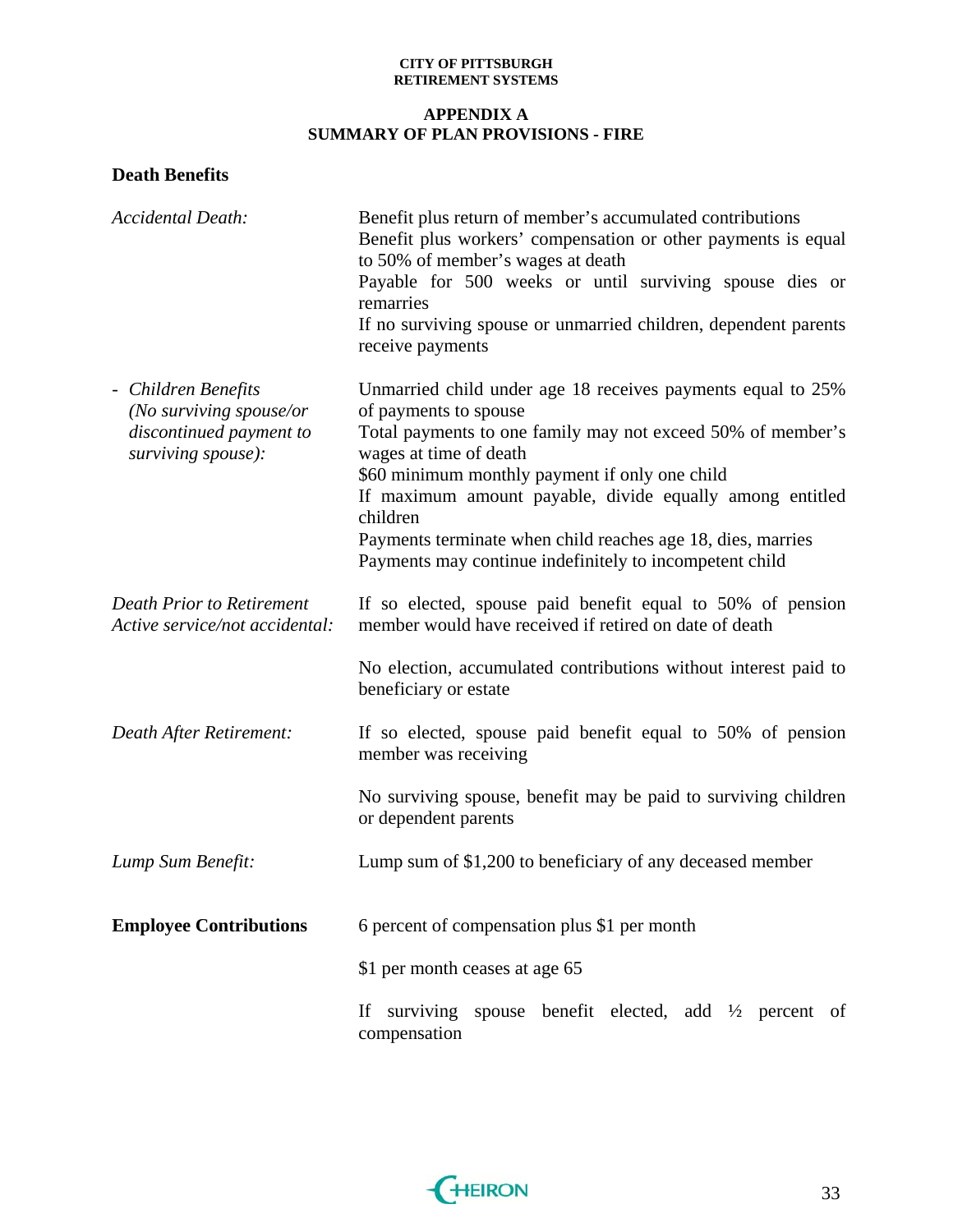### **APPENDIX A SUMMARY OF PLAN PROVISIONS - POLICE**

| Plan Year:                                             | Twelve-month period beginning January 1 and ending<br>December 31                                                                                                |  |  |  |  |  |  |
|--------------------------------------------------------|------------------------------------------------------------------------------------------------------------------------------------------------------------------|--|--|--|--|--|--|
| Plan Established:                                      | September 1, 1935                                                                                                                                                |  |  |  |  |  |  |
| <b>Principal Definitions</b>                           |                                                                                                                                                                  |  |  |  |  |  |  |
| Employee:                                              | Any person employed by the City of Pittsburgh Bureau of<br>Police, including all substitute uniformed employees of the<br>Bureau.                                |  |  |  |  |  |  |
| <b>Retirement Benefit</b><br><b>Commencement Date:</b> | Assumed to be the first day of the month coincident with or next<br>following eligibility for and election to retire                                             |  |  |  |  |  |  |
| Service Increment:                                     | An additional monthly benefit of \$20 for each completed year of<br>service between 20 and 25 years, plus \$25 for each year of<br>service in excess of 25 years |  |  |  |  |  |  |
| Service:                                               | Assumed to be completed years of service calculated from date<br>of hire through date of retirement or severance, plus periods of<br>service purchased           |  |  |  |  |  |  |
| Normal Form of Payment:                                | Monthly pension benefit payable for life                                                                                                                         |  |  |  |  |  |  |
| <b>Participation Requirements</b>                      |                                                                                                                                                                  |  |  |  |  |  |  |
| <b>Entry Date:</b>                                     | Date of hire                                                                                                                                                     |  |  |  |  |  |  |
| <b>Compensation</b>                                    | Base wages and longevity pay                                                                                                                                     |  |  |  |  |  |  |
| Average Compensation:                                  | Compensation averaged over the 12-month period prior to<br>retirement or severance                                                                               |  |  |  |  |  |  |
| Members hired after<br>December 31, 1991:              | Compensation averaged over 36 months prior to retirement or<br>severance                                                                                         |  |  |  |  |  |  |
| <b>Normal Retirement</b>                               |                                                                                                                                                                  |  |  |  |  |  |  |
| Eligibility:                                           | Later of age 50 or Completion of 20 years of service                                                                                                             |  |  |  |  |  |  |
| <b>Monthly Benefit:</b>                                | Equal to 50% of average compensation plus service increment if<br>any                                                                                            |  |  |  |  |  |  |

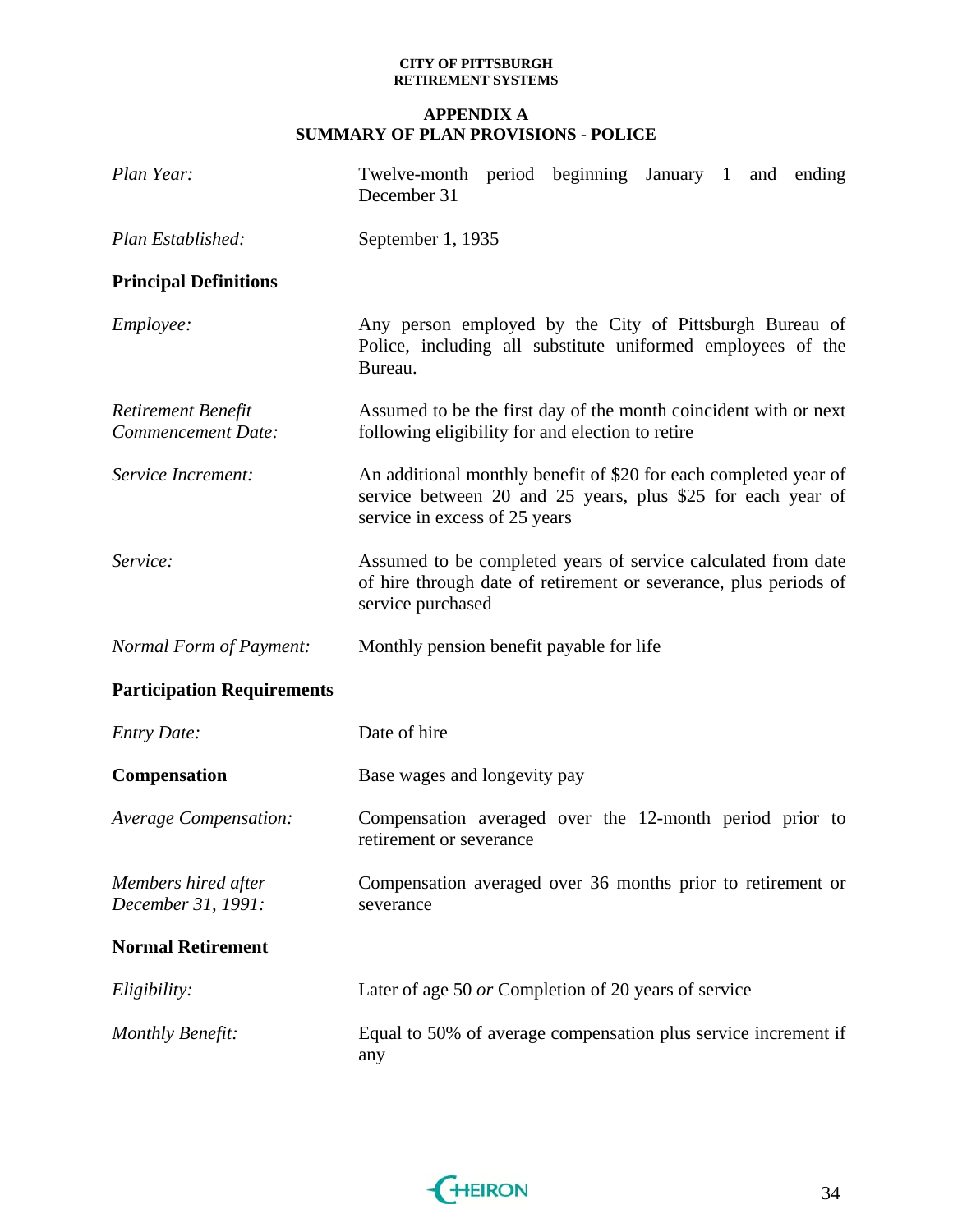### **APPENDIX A SUMMARY OF PLAN PROVISIONS - POLICE**

# **Disability**

| Eligibility:                              | Permanent disablement in line of duty or                                                                                                                                                                                    |  |  |
|-------------------------------------------|-----------------------------------------------------------------------------------------------------------------------------------------------------------------------------------------------------------------------------|--|--|
|                                           | Permanent disablement (not in line of duty) after completing 10<br>years of service                                                                                                                                         |  |  |
| <b>Benefit Amount:</b>                    | 50% of earnings in year prior to disablement                                                                                                                                                                                |  |  |
| Members hired after<br>December 31, 1991: | Sum of this benefit and member's workers' compensation<br>benefit shall not exceed member's regular salary at time of<br>disablement                                                                                        |  |  |
| <b>Benefit Commencement Date:</b>         | First day of calendar month following determination of<br>disablement and                                                                                                                                                   |  |  |
|                                           | Continuing for the duration of disability prior to normal<br>retirement date and life thereafter                                                                                                                            |  |  |
| <b>Vesting</b>                            | If member completed 20 years of service, may collect normal<br>retirement benefit based on average compensation at termination<br>(providing terminated member continues contributions at rate in<br>effect at termination) |  |  |
|                                           | Benefit deferred to age 50                                                                                                                                                                                                  |  |  |
| <b>Terminated Participants:</b>           | If contributions continue at same rate in effect at termination and<br>continue to age 50, member may receive monthly benefit based<br>on rate of pay in effect had officer worked until age 50                             |  |  |

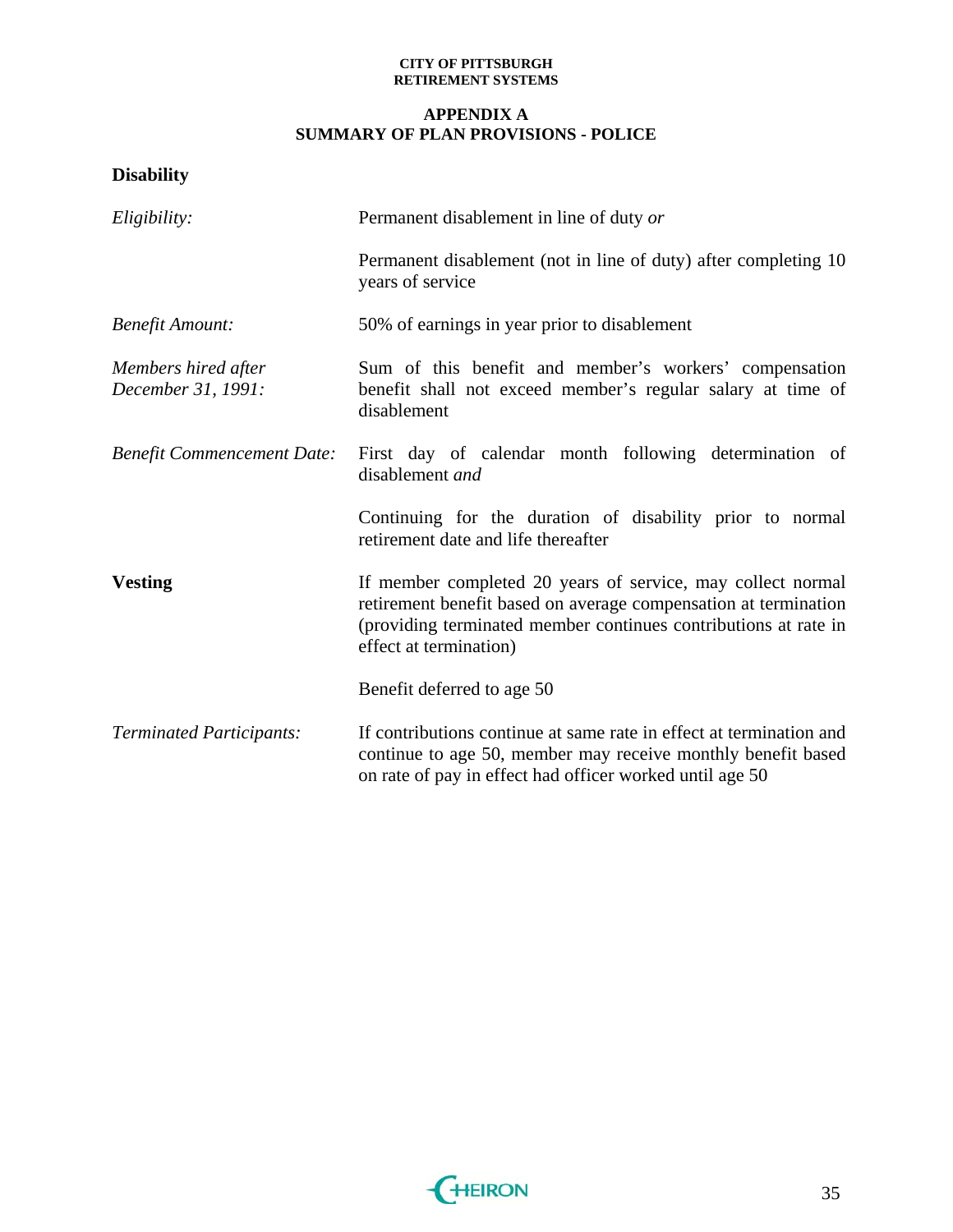### **APPENDIX A SUMMARY OF PLAN PROVISIONS - POLICE**

# **Death Benefits**

| <b>Accidental Death:</b>                                           | Benefit plus return of member's accumulated contributions                                                                                                                                                                                             |  |  |
|--------------------------------------------------------------------|-------------------------------------------------------------------------------------------------------------------------------------------------------------------------------------------------------------------------------------------------------|--|--|
|                                                                    | Benefit plus workers' compensation or other payments equal to<br>50% of member's wages at death                                                                                                                                                       |  |  |
|                                                                    | Payable for 500 weeks or until surviving spouse dies                                                                                                                                                                                                  |  |  |
|                                                                    | If no surviving spouse or unmarried children, dependent parents<br>receive payments                                                                                                                                                                   |  |  |
| - Children Benefits<br>(No surviving spouse/or                     | Unmarried child under age 18 receives payments equal to 25%<br>of payments to spouse                                                                                                                                                                  |  |  |
| discontinued payment to<br>surviving spouse):                      | Total payments to one family may not exceed 50% of member's<br>wages at time of death                                                                                                                                                                 |  |  |
|                                                                    | \$60 minimum monthly payment if only one child                                                                                                                                                                                                        |  |  |
|                                                                    | If maximum amount payable, divide equally among entitled<br>children                                                                                                                                                                                  |  |  |
|                                                                    | Payments terminate when child reaches age 18, dies, marries                                                                                                                                                                                           |  |  |
|                                                                    | Payments may continue indefinitely to incompetent child                                                                                                                                                                                               |  |  |
| <b>Death Prior to Retirement</b><br>Active service/not accidental: | If so elected, spouse paid benefit equal to 50% of pension<br>member would have received if retired on date of death                                                                                                                                  |  |  |
|                                                                    | No election, accumulated contributions without interest paid to<br>beneficiary or estate                                                                                                                                                              |  |  |
| Death After Retirement:                                            | If so elected, spouse paid benefit equal to 50% of pension<br>member was receiving                                                                                                                                                                    |  |  |
|                                                                    | No surviving spouse, benefit may be paid to surviving children<br>or dependent parents                                                                                                                                                                |  |  |
| <b>Employee Contributions</b>                                      | Participants will contribute 6.0 percent of their compensation<br>plus \$1 per month. Members who elect the surviving spouse<br>benefit contribute an additional 1.2 percent of compensation.<br>The \$1 per month contribution will cease at age 65. |  |  |
| Refund:                                                            | Accumulated contributions without interest                                                                                                                                                                                                            |  |  |

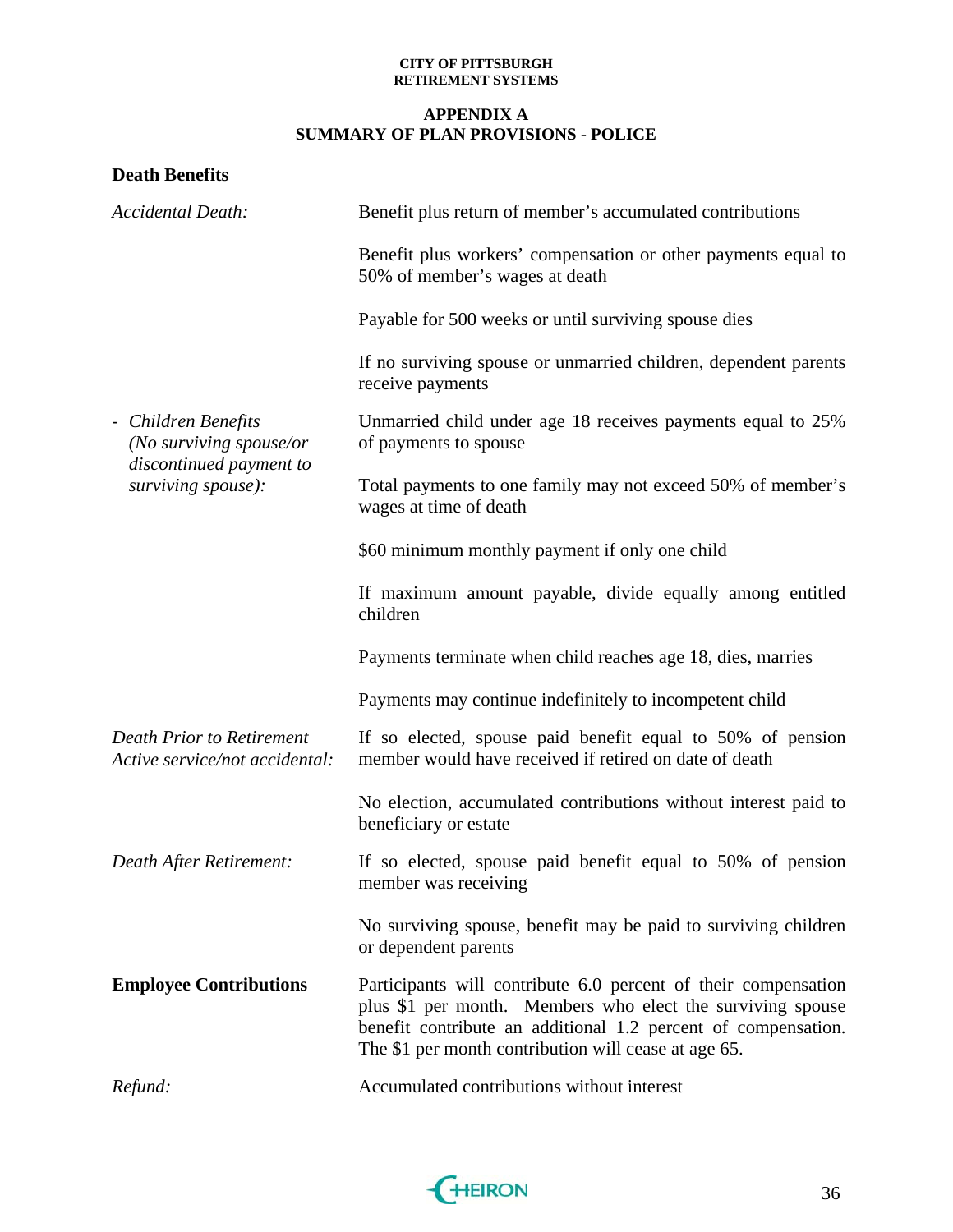| Plan Year:                                                      | Twelve-month period beginning January 1 and ending<br>December 31                                                                                                      |  |  |
|-----------------------------------------------------------------|------------------------------------------------------------------------------------------------------------------------------------------------------------------------|--|--|
| Plan Established:                                               | May 28, 1915                                                                                                                                                           |  |  |
| <b>Principal Definitions</b>                                    |                                                                                                                                                                        |  |  |
| Employee:                                                       | Any full-time employee of the City of Pittsburgh other than a<br>firefighter or police officer, and full-time employees of the<br>Pittsburgh Water and Sewer Authority |  |  |
| Retirement Benefit<br><b>Commencement Date:</b>                 | Assumed to be the first day of the month coincident with or next<br>following eligibility for and election to retire                                                   |  |  |
| Service Increment:                                              | An additional monthly benefit of 1 percent of average<br>compensation for each completed year of service in excess of 20<br>years to a maximum of \$100                |  |  |
| Service:                                                        | Assumed to be completed years of service calculated from date<br>of hire through date of retirement or severance                                                       |  |  |
| Normal Form of Payment:                                         | Monthly pension benefit payable for life                                                                                                                               |  |  |
| <b>Participation Requirements</b>                               |                                                                                                                                                                        |  |  |
| <b>Entry Date:</b>                                              | Following completion of 90-day probationary period                                                                                                                     |  |  |
| <b>Compensation</b>                                             | Base wages, plus "acting" or "in-grade" pay                                                                                                                            |  |  |
| Average Compensation:                                           | Averaged over the 3-year period prior to retirement or severance                                                                                                       |  |  |
| Members hired after<br>December 31, 1987:                       | Averaged over the 4-year period prior to retirement or severance                                                                                                       |  |  |
| <b>Normal Retirement</b>                                        |                                                                                                                                                                        |  |  |
| Eligibility                                                     |                                                                                                                                                                        |  |  |
| - Employees other than<br><b>Emergency Medical</b><br>Services: | Later of age 60 <i>or</i> completion of 8 years of service                                                                                                             |  |  |
| - Emergency medical<br>Services Employees:                      | Later of age 55 or completion of 8 years of service                                                                                                                    |  |  |

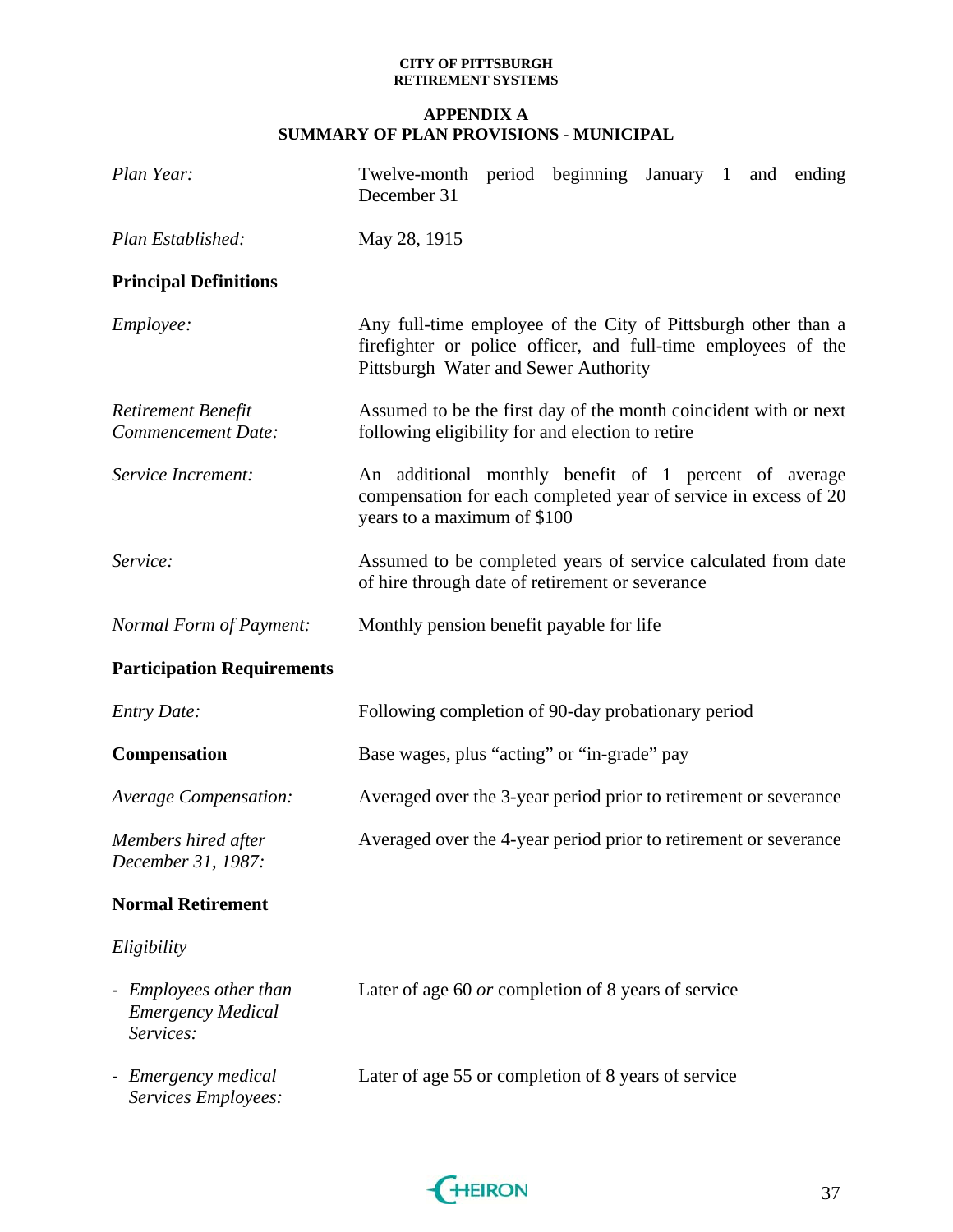| Monthly Benefit:                                                                                                                                                                    | Equal to 50% of average compensation and service increment, if<br>any                                                                                                                                                                                                                                                                                                                                    |  |
|-------------------------------------------------------------------------------------------------------------------------------------------------------------------------------------|----------------------------------------------------------------------------------------------------------------------------------------------------------------------------------------------------------------------------------------------------------------------------------------------------------------------------------------------------------------------------------------------------------|--|
|                                                                                                                                                                                     | Prorated for service less than 20 years                                                                                                                                                                                                                                                                                                                                                                  |  |
|                                                                                                                                                                                     | Upon reaching age 65 reduced by 50% of social security benefit;<br>the reduction shall not exceed 50% of the monthly benefit. This<br>reduction shall not apply to Pittsburgh Water and Sewer<br>Employees. City non-union employees and union employees<br>whose union has negotiated to eliminate the reduction, who were<br>hired on or before June 29, 2004 will not be subject to the<br>reduction. |  |
| Members hired prior to<br>January 1, 1975 whose union<br>has not negotiated the benefits<br>level for employees hired on<br>or after January 1, 1975 and<br>before January 1, 1988: | If pay is less than \$450:<br>Equal to 60% of 30year average pay<br>Not less than \$130<br>Plus service increment, if any<br><b>OR</b>                                                                                                                                                                                                                                                                   |  |
|                                                                                                                                                                                     | If pay is greater than \$450:<br>55% of first \$650 of 3-year average pay <i>and</i> 30% of<br>excess<br>Not less than \$270<br>Plus service increment, if any                                                                                                                                                                                                                                           |  |
| Supplemental Medical:                                                                                                                                                               | Eligible retired members and spouses will receive additional<br>monthly payment equal to coverage premium                                                                                                                                                                                                                                                                                                |  |
|                                                                                                                                                                                     | Employees hired after December 31, 1987 not eligible                                                                                                                                                                                                                                                                                                                                                     |  |
| <b>Early Retirement</b>                                                                                                                                                             |                                                                                                                                                                                                                                                                                                                                                                                                          |  |
| Eligibility:                                                                                                                                                                        | Later of age 50 or completion of 8 years of service                                                                                                                                                                                                                                                                                                                                                      |  |

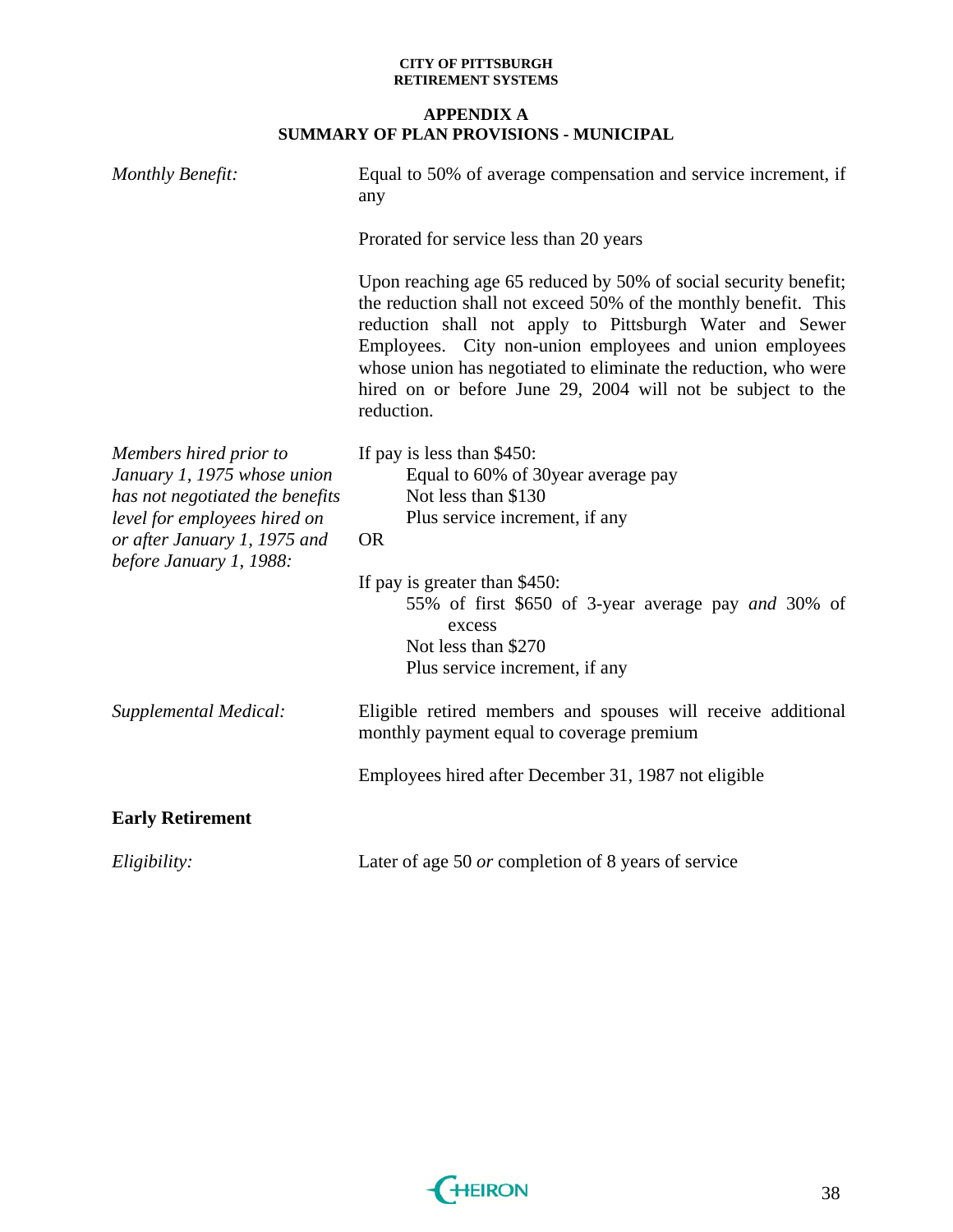| <b>Benefit Amount:</b>                           | Normal retirement benefit based upon average compensation at<br>actual retirement                                                                                                                                                      |  |
|--------------------------------------------------|----------------------------------------------------------------------------------------------------------------------------------------------------------------------------------------------------------------------------------------|--|
|                                                  | May be deferred to age 60 or paid immediately in reduced<br>amount                                                                                                                                                                     |  |
|                                                  | Reduction will be $\frac{1}{2}$ percent per month for each month that<br>payment commences prior to age 60                                                                                                                             |  |
| Members hired prior to<br>January 1, 1975:       | If 25 years of service, reduction applied only on benefits<br>attributed to earnings in excess of \$7,800                                                                                                                              |  |
| <b>Disability</b>                                |                                                                                                                                                                                                                                        |  |
| Eligibility:                                     | Permanent disablement in line of duty or                                                                                                                                                                                               |  |
|                                                  | Permanent disablement (not in line of duty) after completing 8<br>years of service                                                                                                                                                     |  |
| <b>Benefit Amount:</b>                           | Normal retirement benefit at date of disablement                                                                                                                                                                                       |  |
|                                                  | Not prorated for service less than 20 years                                                                                                                                                                                            |  |
|                                                  | Participants hired after December 31, 1974 will have their<br>benefit reduced by 50% of their social security benefit upon<br>reaching age 65. The reduction shall not exceed 50% of the<br>benefit.                                   |  |
| <b>Members Hired After</b><br>December 31, 1987: | Normal retirement benefit if at least age 60 with 8 years of<br>service                                                                                                                                                                |  |
|                                                  | Upon reaching age 65, reduced by 50% of the social security<br>benefit. The reduction shall not exceed 50 percent of the benefit                                                                                                       |  |
|                                                  | Disabled before age 60 with at least 8 years of service calculated<br>as of age 60 with service being greater of:<br>(a) Service at disablement or<br>(b) The lesser of 20 years and completed service<br>(assuming work until age 60) |  |
|                                                  | Benefit is reduced so that the sum of the plan benefit and<br>workers' compensation does not exceed member's regular salary<br>at time of disablement                                                                                  |  |

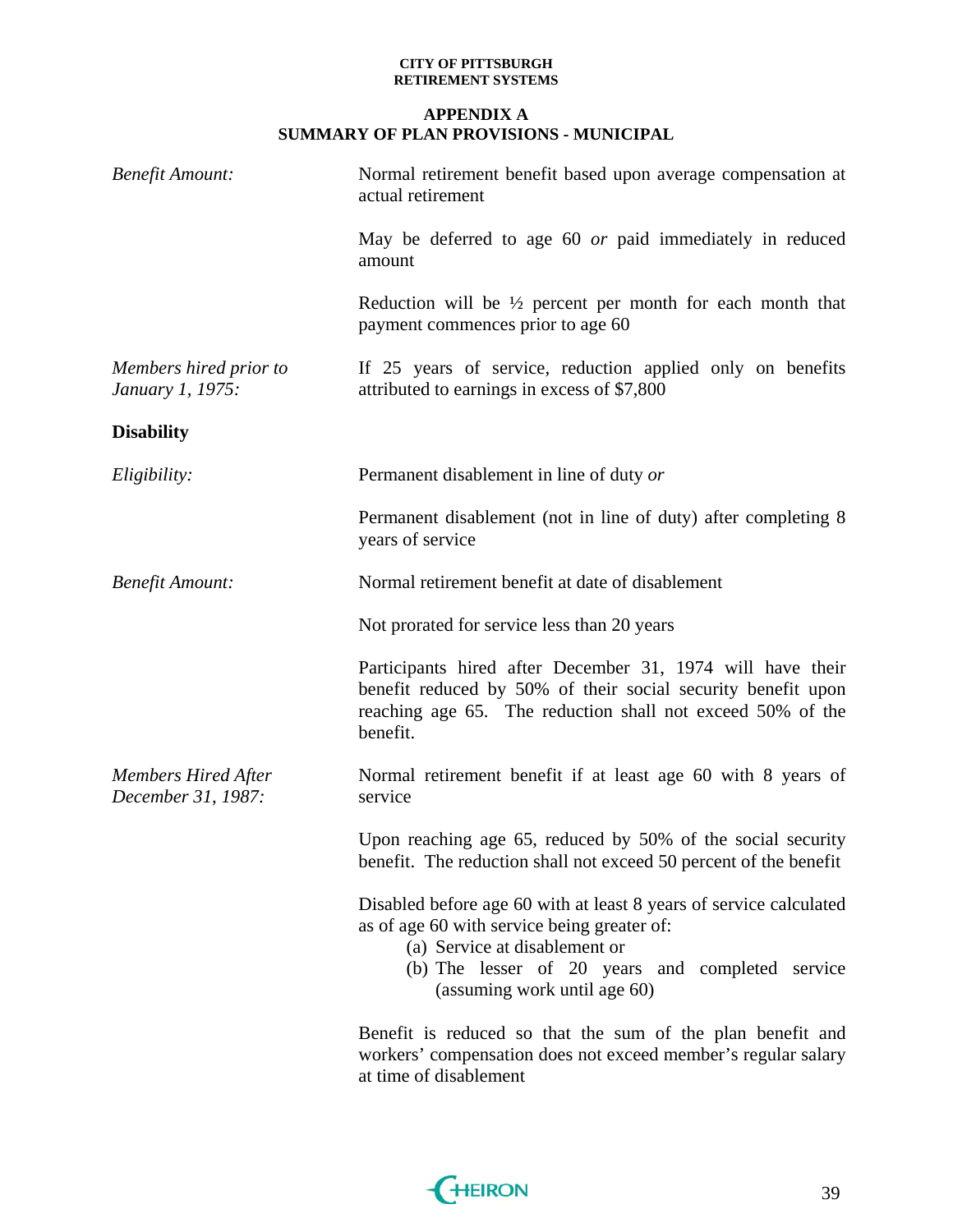| <b>Benefit Commencement Date:</b>                    | First day of calendar month following determination of<br>disablement and                                                                                                  |  |
|------------------------------------------------------|----------------------------------------------------------------------------------------------------------------------------------------------------------------------------|--|
|                                                      | Continuing for the duration of disability prior to normal<br>retirement date and life thereafter                                                                           |  |
| <b>Vesting</b>                                       | Attainment of age 40 and                                                                                                                                                   |  |
|                                                      | Completion of 8 years of service                                                                                                                                           |  |
| Members hired prior to<br>January 1, 1975:           | Completion of 15 years of service/no age requirement                                                                                                                       |  |
| <b>Vested Terminated</b><br>Participants:            | Normal retirement benefit if contributions continue to age 50                                                                                                              |  |
|                                                      | Benefit deferred to age 60, a benefit reduced as for early<br>retirement may be elected at age 50.                                                                         |  |
| <b>Death Benefits Before</b><br><b>Retirement</b>    |                                                                                                                                                                            |  |
| Death After Early Retirement<br>Eligibility:         | Surviving spouse entitled to 50% of pension that would have<br>been payable if member retired at date of death                                                             |  |
| <b>Death Before Early</b><br>Retirement Eligibility: | Member's beneficiary receives amount equal to member's<br>contributions                                                                                                    |  |
| <b>Death Benefits After</b><br><b>Retirement</b>     | Member's beneficiary receives amount equal to the excess, if<br>any, of member's contributions over retirement benefit paid on<br>member's behalf                          |  |
| <b>Members Hired Prior to</b><br>1988:               | Married employee may deduct up to \$100 per month from<br>retirement benefit to provide a \$100 per month benefit payable<br>to surviving spouse until death or remarriage |  |
| Spouse Predeceases Retiree:                          | Monthly benefit restored to full level for remainder of retiree's<br>life                                                                                                  |  |
|                                                      | At no time shall total benefit payment on behalf of member be<br>less than the member's contributions to the fund                                                          |  |

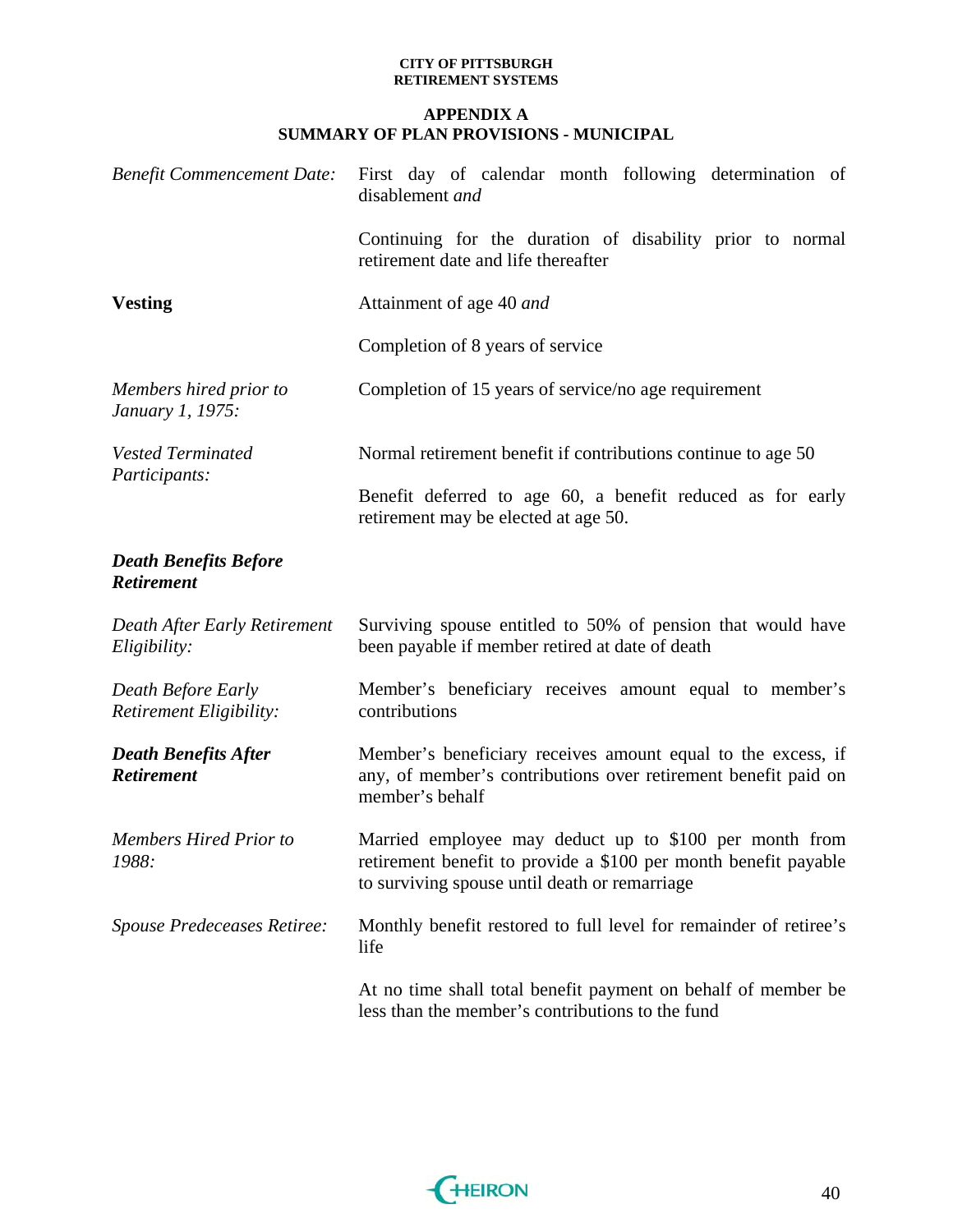### **APPENDIX A SUMMARY OF PLAN PROVISIONS - MUNICIPAL**

| <b>Members Hired After</b><br>December 31, 1987: | Married member may elect a reduced pension                                                       |  |
|--------------------------------------------------|--------------------------------------------------------------------------------------------------|--|
|                                                  | Spouse will receive 50% of the reduced pension                                                   |  |
|                                                  | Member's pension not restored to full level if<br>spouse<br>predeceases retiree                  |  |
|                                                  | Total benefit payments on behalf of member will be no less than<br>member's contribution to fund |  |
| <b>Employee Contributions</b>                    | 4% of compensation                                                                               |  |
| Members hired prior to<br>January 1, 1988:       | 5% of compensation                                                                               |  |
| <b>Interest Credit</b>                           |                                                                                                  |  |
|                                                  | For non-union employees and 5% compound interest per year                                        |  |

*members of unions that negotiated for the interest credit, who were hired on or before June 29, 2004:* 

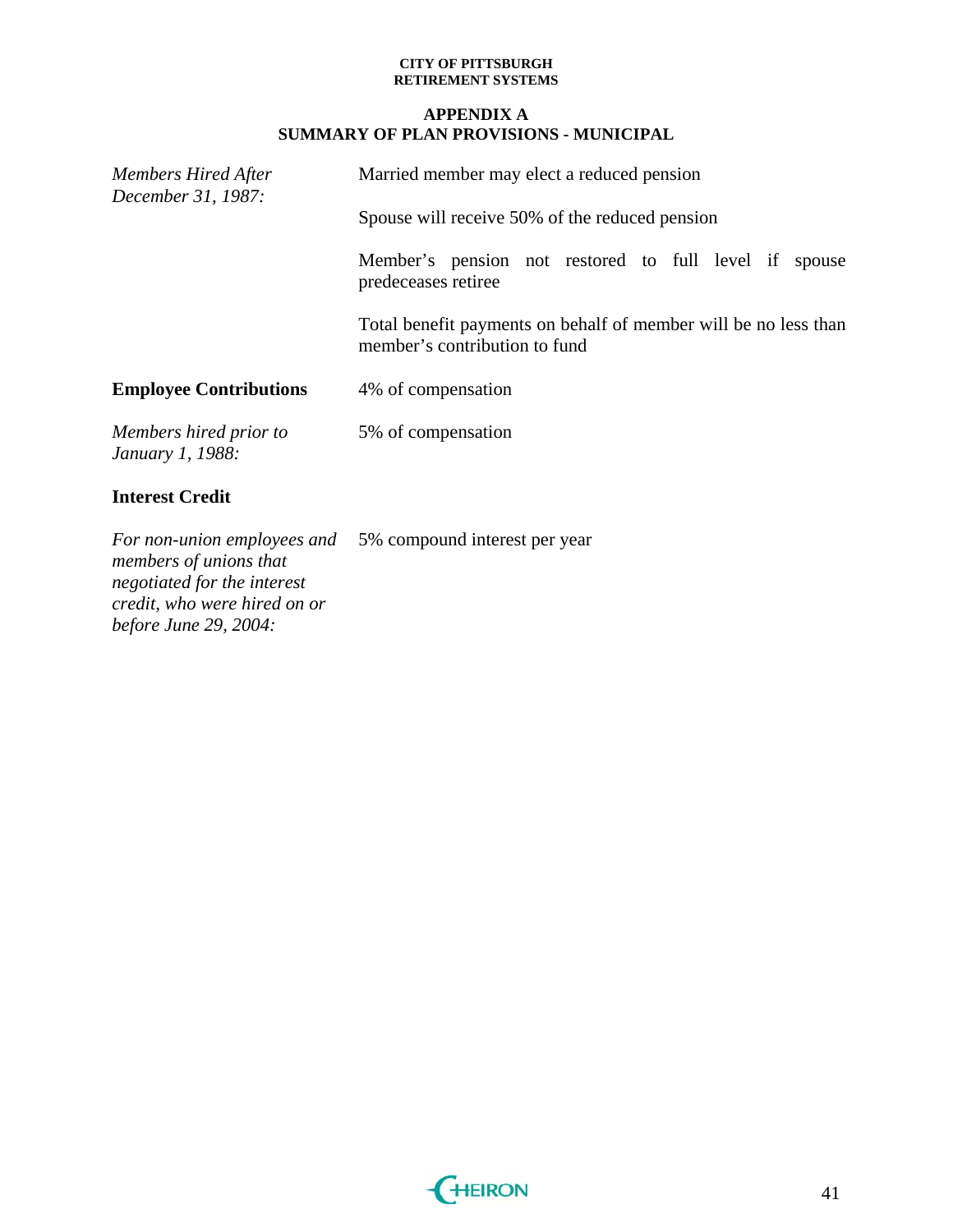### **APPENDIX B ASSUMPTIONS AND METHODS - FIRE**

**Economic** 

| <b>Interest Rate:</b>           | 8.0 percent increase per annum                                                                                                                                                                                                                                         |  |
|---------------------------------|------------------------------------------------------------------------------------------------------------------------------------------------------------------------------------------------------------------------------------------------------------------------|--|
| <b>Salary Projection:</b>       | 5.75 percent increase per annum                                                                                                                                                                                                                                        |  |
|                                 | Merit Increase 2.25 percent increase per annum<br>Inflation 3.5 percent increase per annum                                                                                                                                                                             |  |
| <b>Employee Characteristics</b> |                                                                                                                                                                                                                                                                        |  |
| Mortality:                      | RP-2000 Mortality Tables, with adjustments to reflect Pittsburgh<br>Pension Plan mortality experience as confirmed by experience<br>studies. The adjusted rates are based on the following:                                                                            |  |
| <b>Active Participants:</b>     | RP-2000 Mortality Tables – Employee Rates of Mortality                                                                                                                                                                                                                 |  |
| <b>Inactive Participants:</b>   | RP-2000 Mortality Tables for Healthy Annuitants, adjusted by<br>blue collar ratios (Table 5-5 of RP-2000 Mortality Tables<br>Report) and set forward two years in age for healthy and<br>deferred retirees and set forward five years in age for disabled<br>retirees. |  |
| <b>Surviving Beneficiaries:</b> | RP-2000 Rates, adjusted for healthy inactives as above, and<br>further adjusted by ratios of female beneficiary experience to<br>overall female RP-2000 Healthy Annuitant Mortality Rates<br>(Appendix D of RP-2000 Mortality Tables Report)                           |  |

*Sample Rates (Rounded):* 

| Age | <b>Active Male</b><br>Participant | <b>Male Regular</b><br><b>Retiree</b> | <b>Male Disabled</b><br><b>Retiree</b> | <b>Male</b><br><b>Beneficiary</b> |
|-----|-----------------------------------|---------------------------------------|----------------------------------------|-----------------------------------|
| 45  | 0.15%                             | 0.45%                                 | 0.56%                                  | 0.57%                             |
| 55  | 0.30%                             | 0.88%                                 | 1.06%                                  | 1.16%                             |
| 65  | 0.76%                             | 2.01%                                 | 2.68%                                  | 2.54%                             |
| 75  | N/A                               | 5.27%                                 | 7.05%                                  | 5.60%                             |
| 85  | N/A                               | 13.86%                                | 18.34%                                 | 14.36%                            |

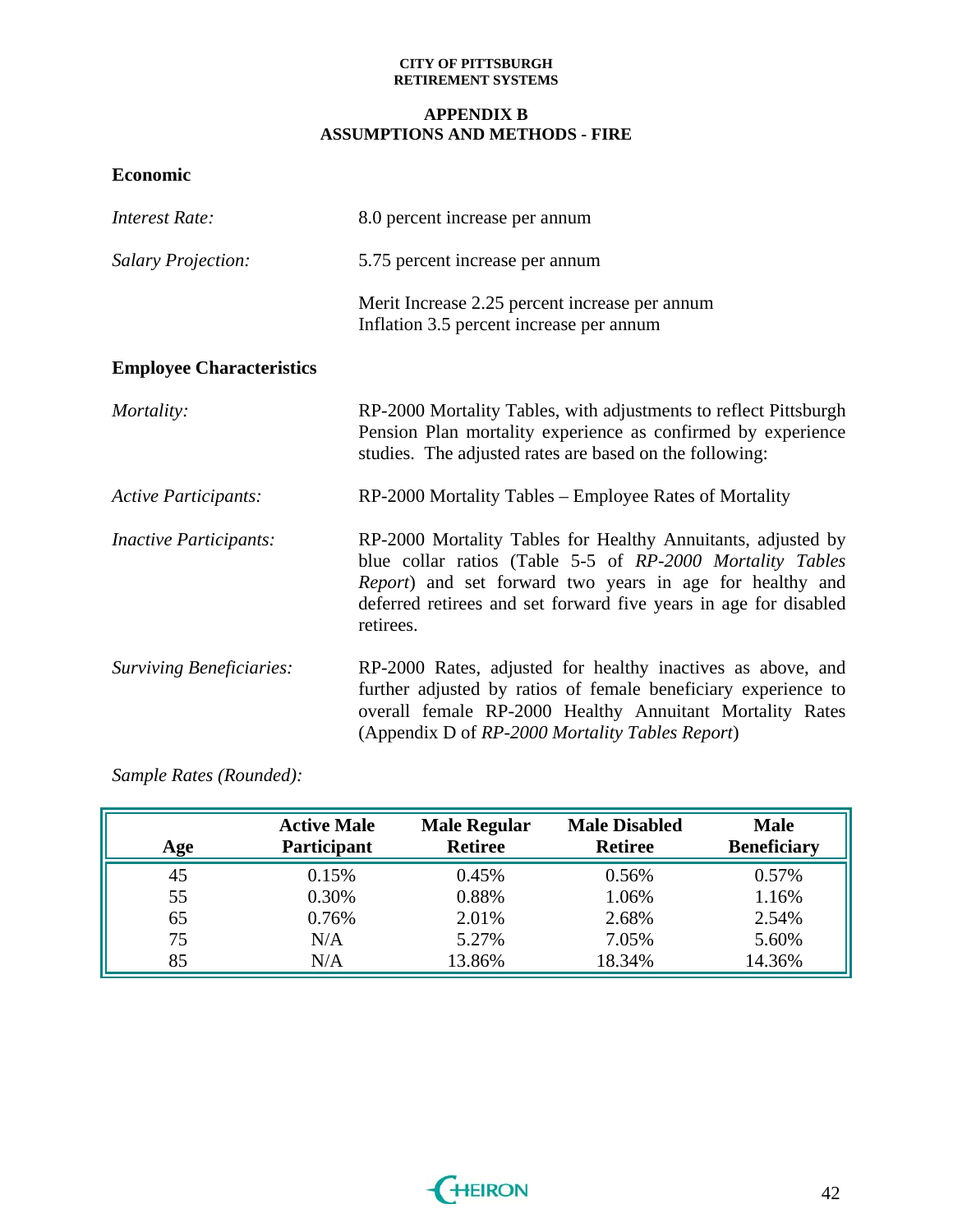### **APPENDIX B ASSUMPTIONS AND METHODS - FIRE**

| Age | <b>Active Female</b><br>Participant | <b>Female Regular</b><br><b>Retiree</b> | <b>Female</b><br><b>Disabled</b><br><b>Retiree</b> | <b>Female</b><br><b>Beneficiary</b> |
|-----|-------------------------------------|-----------------------------------------|----------------------------------------------------|-------------------------------------|
| 45  | 0.11%                               | 0.19%                                   | 0.23%                                              | 0.23%                               |
| 55  | 0.23%                               | 0.44%                                   | 0.62%                                              | 0.62%                               |
| 65  | 0.58%                               | 1.37%                                   | 1.86%                                              | 1.74%                               |
| 75  | N/A                                 | 3.69%                                   | 4.90%                                              | 3.93%                               |
| 85  | N/A                                 | 10.24%                                  | 13.67%                                             | 10.61%                              |

*Withdrawal:* Sample rates:

| Age | Rate  |
|-----|-------|
| 20  | 0.82% |
| 25  | 0.79% |
| 30  | 0.76% |
| 35  | 0.70% |
| 40  | 0.53% |
|     |       |
| 45  | 0.27% |
| 50  | 0.06% |
| 55  | 0.00% |

# *Disablement:* Sample rates:

| Age | Male  | <b>Female</b> |
|-----|-------|---------------|
| 30  | 0.14% | 0.17%         |
| 40  | 0.33% | 0.64%         |
| 50  | 1.00% | 1.26%         |
| 60  | 2.97% | 2.27%         |

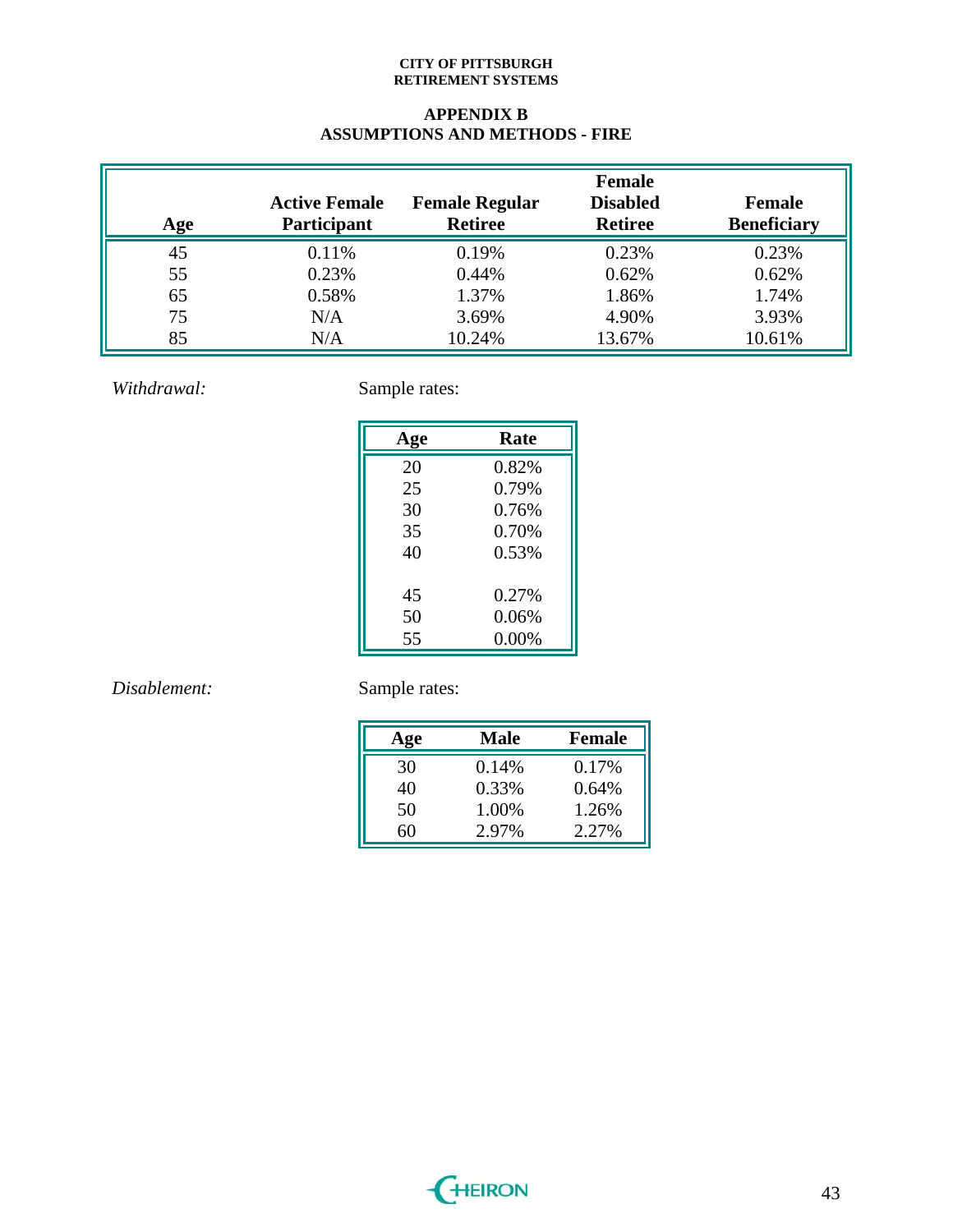### **APPENDIX B ASSUMPTIONS AND METHODS - FIRE**

| Age | Percentage                                 |  |
|-----|--------------------------------------------|--|
| 50  | 8                                          |  |
| 51  | 3                                          |  |
| 52  | $\overline{3}$                             |  |
| 53  | $\overline{3}$                             |  |
| 54  | $\overline{3}$                             |  |
| 55  | 3                                          |  |
| 56  |                                            |  |
| 57  | $\begin{array}{c} 3 \\ 3 \\ 9 \end{array}$ |  |
| 58  |                                            |  |
| 59  | $\overline{9}$                             |  |
| 60  | 9                                          |  |
| 61  | 9                                          |  |
| 62  | 18                                         |  |
| 63  | 18                                         |  |
| 64  | 18                                         |  |
| 65  | 100                                        |  |

*Retirement Age:* Percentage of employees eligible for retirement who retire at each age:

| Duty Related Mortality:  | Twenty percent of deaths in active service are assumed to be<br>duty related.                          |
|--------------------------|--------------------------------------------------------------------------------------------------------|
| Duty Related Disability: | Fifty percent of disabilities occurring during employment are<br>assumed to occur in the line of duty. |
| Percentage Married:      | Eighty percent of male participants and 65 percent of female<br>participants.                          |
| <i>Spouse Age:</i>       | Female spouse assumed to be two years younger than male<br>spouse.                                     |

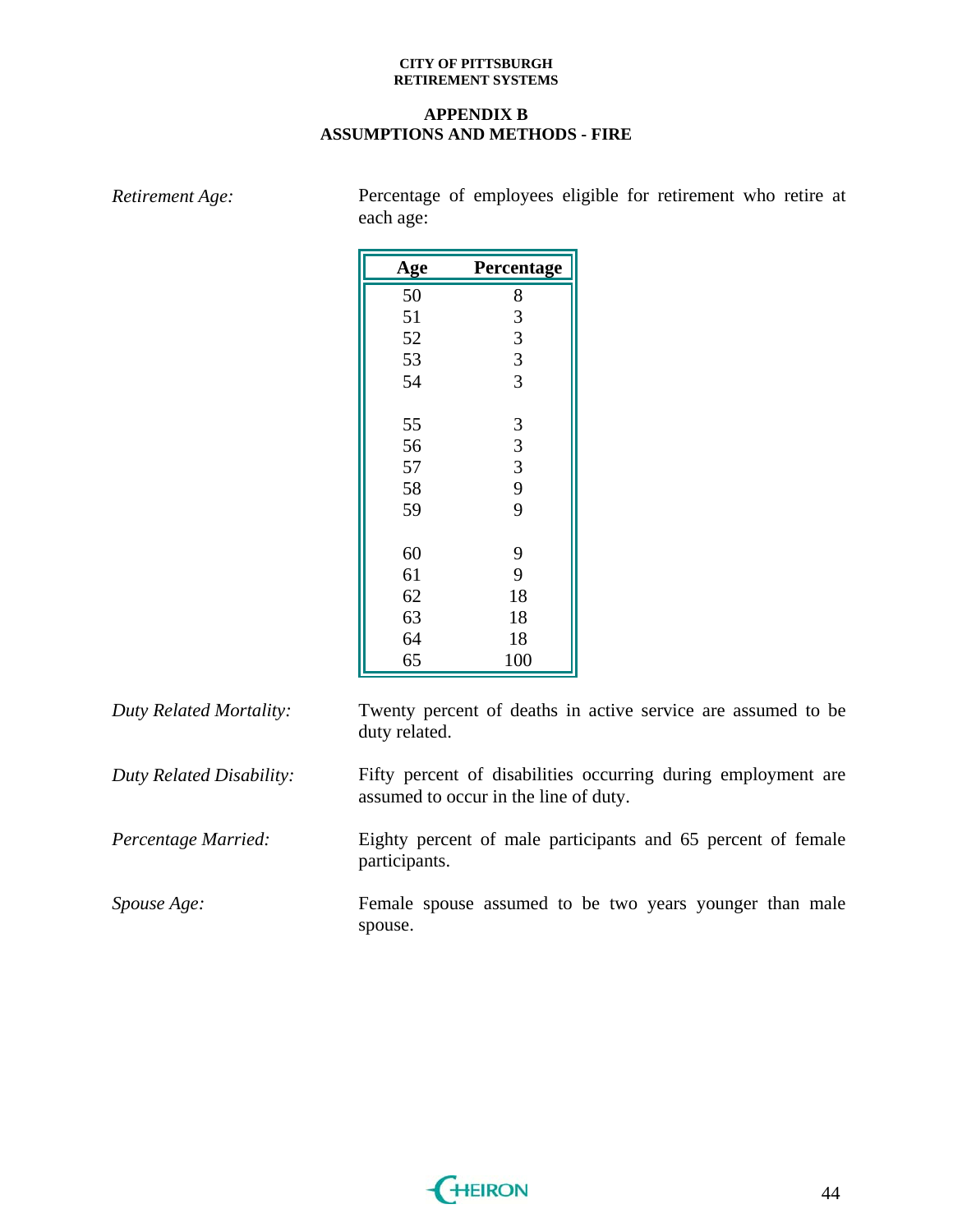### **APPENDIX B ASSUMPTIONS AND METHODS - POLICE**

**Economic** 

| <b>Interest Rate:</b>           | 8.0 percent increase per annum                                                                                                                                                                                                                                         |  |
|---------------------------------|------------------------------------------------------------------------------------------------------------------------------------------------------------------------------------------------------------------------------------------------------------------------|--|
| <b>Salary Projection:</b>       | 5.75 percent increase per annum                                                                                                                                                                                                                                        |  |
|                                 | Merit and Longevity Increases: 2.25 percent increase per annum<br>Inflation: 3.5 percent increase per annum                                                                                                                                                            |  |
| <b>Employee Characteristics</b> |                                                                                                                                                                                                                                                                        |  |
| Mortality:                      | RP-2000 Mortality Tables, with adjustments to reflect Pension<br>Plan mortality experience as confirmed by experience studies.<br>The adjusted rates are based on the following:                                                                                       |  |
| <b>Active Participants:</b>     | RP-2000 Mortality Tables - Employee Rates of Mortality                                                                                                                                                                                                                 |  |
| <b>Inactive Participants:</b>   | RP-2000 Mortality Tables for Healthy Annuitants, adjusted by<br>blue collar ratios (Table 5-5 of RP-2000 Mortality Tables<br>Report) and set forward two years in age for healthy and<br>deferred retirees and set forward five years in age for disabled<br>retirees. |  |
| <b>Surviving Beneficiaries:</b> | RP-2000 Rates, adjusted for healthy inactives as above, and<br>further adjusted by ratios of female beneficiary experience to<br>overall female RP-2000 Healthy Annuitant Mortality Rates<br>(Appendix D of RP-2000 Mortality Tables Report)                           |  |

*Sample Rates (Rounded):* 

| Age | <b>Active Male</b><br>Participant | <b>Male Regular</b><br><b>Retiree</b> | <b>Male Disabled</b><br><b>Retiree</b> | <b>Male</b><br><b>Beneficiary</b> |
|-----|-----------------------------------|---------------------------------------|----------------------------------------|-----------------------------------|
| 45  | 0.15%                             | 0.45%                                 | 0.56%                                  | 0.57%                             |
| 55  | 0.30%                             | 0.88%                                 | 1.06%                                  | 1.16%                             |
| 65  | 0.76%                             | 2.01%                                 | 2.68%                                  | 2.54%                             |
| 75  | N/A                               | 5.27%                                 | 7.05%                                  | 5.60%                             |
| 85  | N/A                               | 13.86%                                | 18.34%                                 | 14.36%                            |

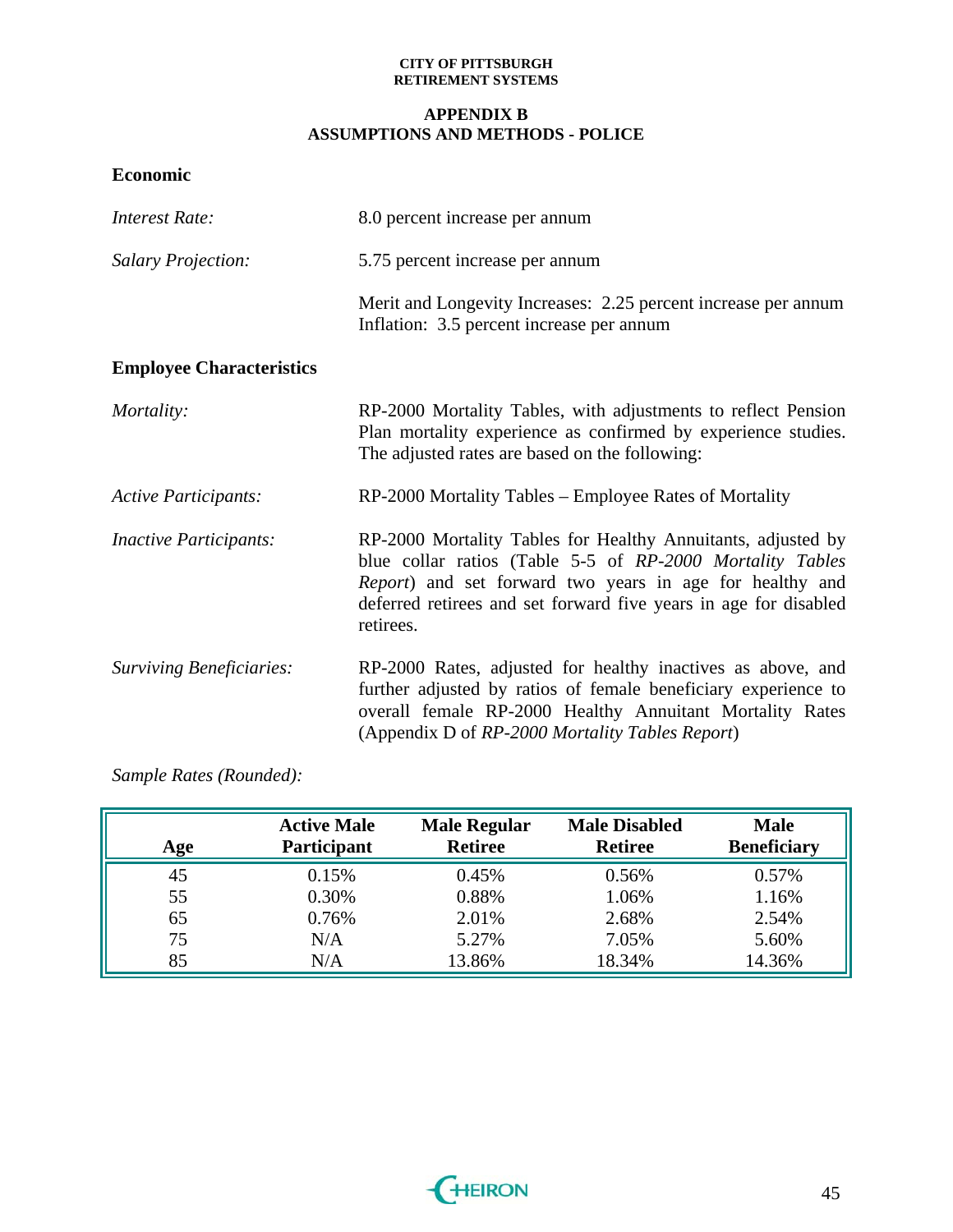### **APPENDIX B ASSUMPTIONS AND METHODS - POLICE**

| Age | <b>Active Female</b><br><b>Participant</b> | <b>Female Regular</b><br><b>Retiree</b> | <b>Female</b><br><b>Disabled</b><br><b>Retiree</b> | <b>Female</b><br><b>Beneficiary</b> |
|-----|--------------------------------------------|-----------------------------------------|----------------------------------------------------|-------------------------------------|
| 45  | 0.11%                                      | 0.19%                                   | 0.23%                                              | 0.23%                               |
| 55  | 0.23%                                      | 0.44%                                   | 0.62%                                              | 0.62%                               |
| 65  | 0.58%                                      | 1.37%                                   | 1.86%                                              | 1.74%                               |
| 75  | N/A                                        | 3.69%                                   | 4.90%                                              | 3.93%                               |
| 85  | N/A                                        | 10.24%                                  | 13.67%                                             | 10.61%                              |

*Withdrawal:* Sample rates:

| Age | Rate  |
|-----|-------|
| 20  | 2.04% |
| 25  | 1.98% |
| 30  | 1.90% |
| 35  | 1.76% |
| 40  | 1.31% |
|     |       |
| 45  | 0.66% |
| 50  | 0.15% |
| 55  | 0.00% |

# *Disablement:* Sample rates:

| Age | <b>Male</b> | <b>Female</b> |
|-----|-------------|---------------|
| 30  | 0.22%       | 0.26%         |
| 40  | 0.50%       | 0.98%         |
| 50  | 1.53%       | 1.94%         |
| 60  | 4.56%       | 3.49%         |

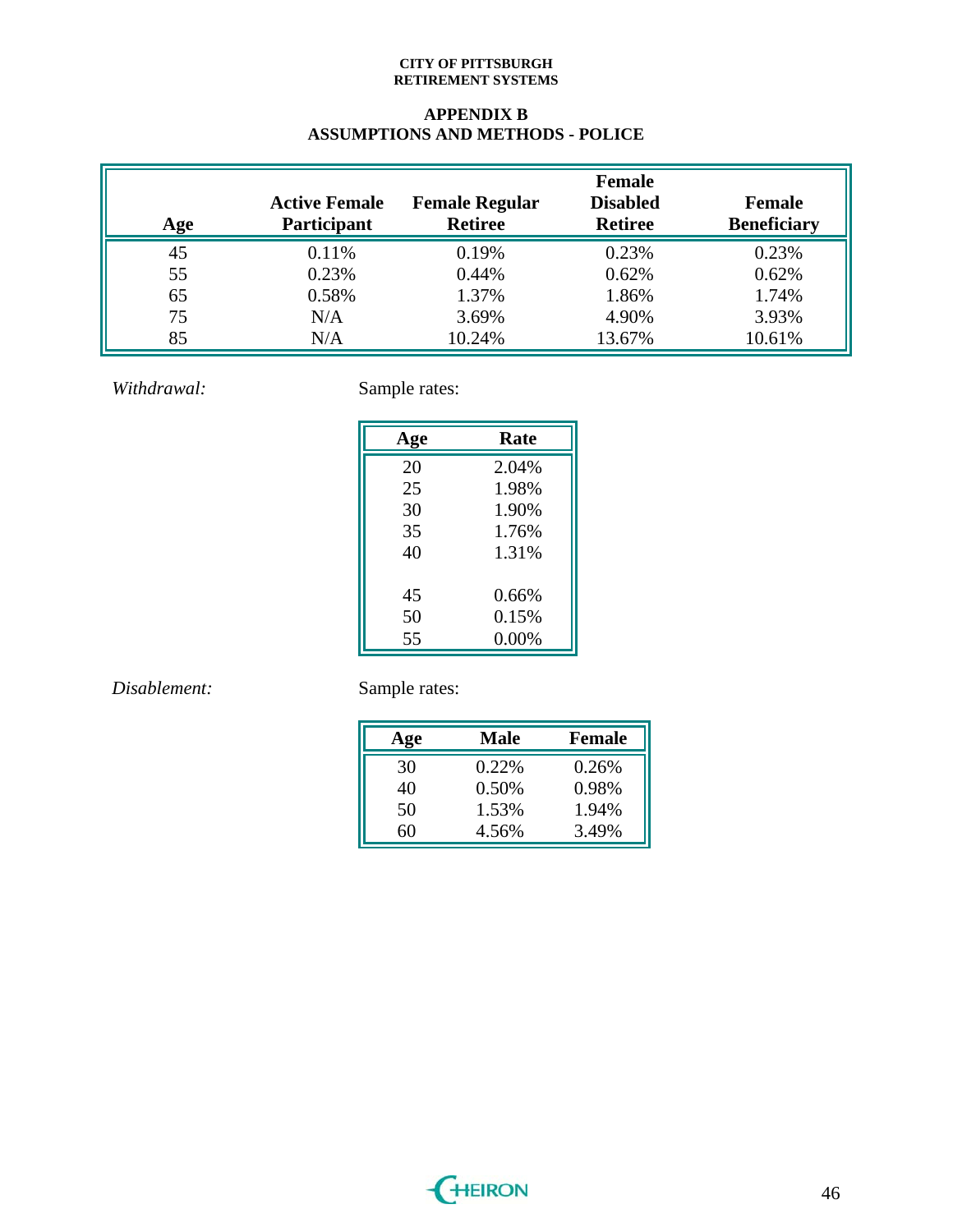### **APPENDIX B ASSUMPTIONS AND METHODS - POLICE**

*Retirement Age:* Percentage of employees eligible for retirement who retire at

|                          | each age:     |                                       |                                                               |
|--------------------------|---------------|---------------------------------------|---------------------------------------------------------------|
|                          | Age           | Percentage                            |                                                               |
|                          | 50            | 20                                    |                                                               |
|                          | 51            | 20                                    |                                                               |
|                          | 52            | 12                                    |                                                               |
|                          | 53            | 12                                    |                                                               |
|                          | 54            | 10                                    |                                                               |
|                          | 55            | 10                                    |                                                               |
|                          | 56            | 10                                    |                                                               |
|                          | 57            | 10                                    |                                                               |
|                          | 58            | 10                                    |                                                               |
|                          | 59            | 10                                    |                                                               |
|                          |               |                                       |                                                               |
|                          | 60            | 10                                    |                                                               |
|                          | 61            | 10                                    |                                                               |
|                          | 62            | 10                                    |                                                               |
|                          | 63            | 10                                    |                                                               |
|                          | 64            | 10                                    |                                                               |
|                          | 65            | 100                                   |                                                               |
| Duty Related Mortality:  | duty related. |                                       | Twenty percent of deaths in active service are assumed to be  |
| Duty Related Disability: |               | assumed to occur in the line of duty. | Fifty percent of disabilities occurring during employment are |
| Percentage Married:      |               |                                       | Eighty percent of male participants and 65 percent of female  |

*Duty Related Disability:* Fifty percent of disabilities occurring during employment are *Percentage Married:* Eighty percent of male participants and 65 percent of female participants. *Spouse Age:* Female spouse assumed to be two years younger than male spouse.

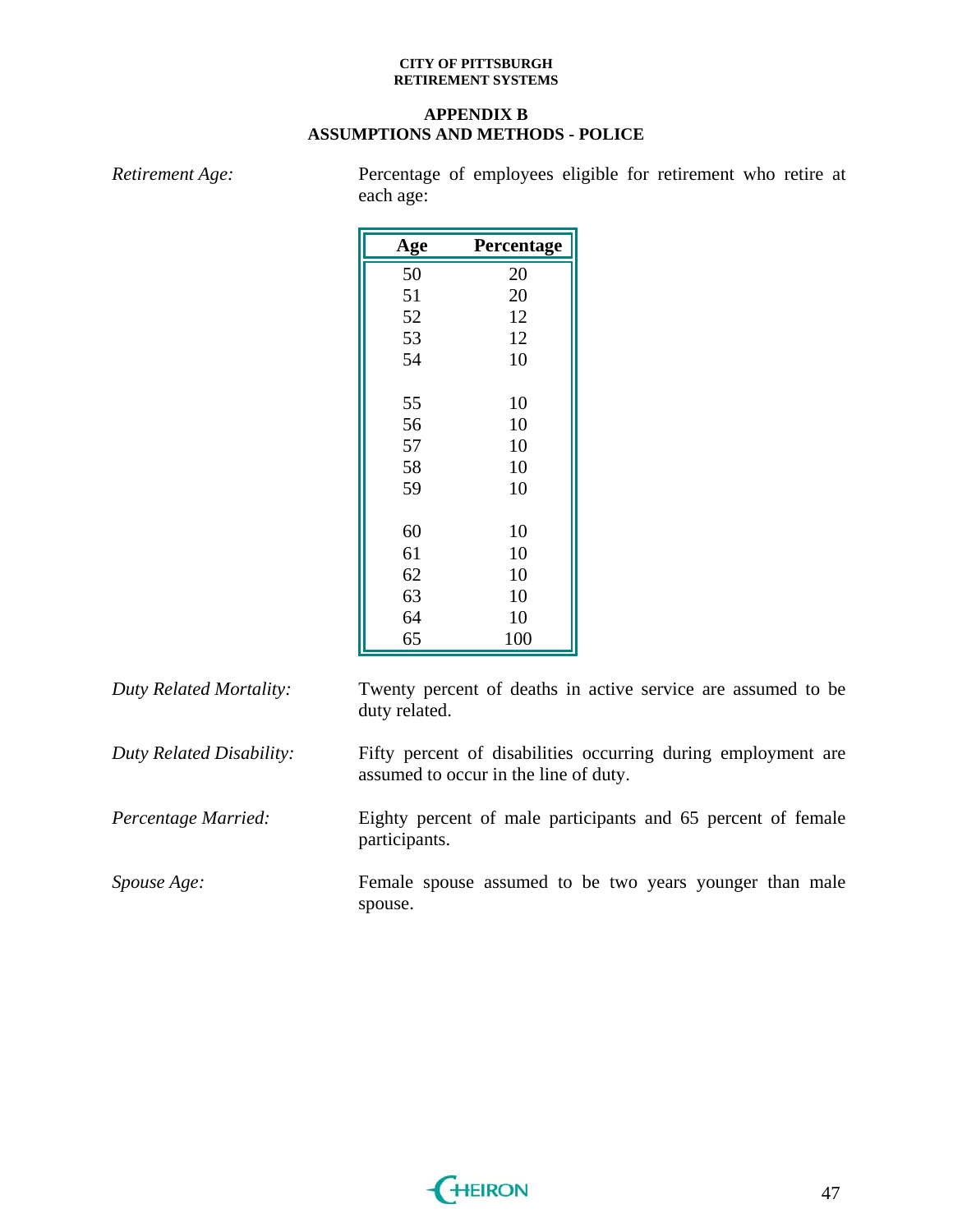### **APPENDIX B ASSUMPTIONS AND METHODS - MUNICIPAL**

**Economic** 

| <b>Interest Rate:</b>           | 8.0 percent increase per annum                                                                                                                                                                                                                                         |
|---------------------------------|------------------------------------------------------------------------------------------------------------------------------------------------------------------------------------------------------------------------------------------------------------------------|
| <b>Salary Projection:</b>       | 4.0 percent increase per annum                                                                                                                                                                                                                                         |
|                                 | Merit Increase: 0.5 percent increase per annum<br>Inflation: 3.5 percent increase per annum                                                                                                                                                                            |
| <b>Social Security Benefits</b> | Actives: Offset based on social security law in 2009, projected<br>using an annual increase in the National Average Wage of 4<br>percent and an annual increase in the Social Security Consumer<br>Price Index of 3 percent                                            |
|                                 | Retirees: Offset based on:<br>• Actual benefit if 65 or older<br>• One third of original pension amount, if younger than 65                                                                                                                                            |
| <b>Medicare Premiums</b>        | For 2009, \$96.40 per month. The premium for years thereafter<br>is assumed to increase at a rate of 6.5 percent per annum.                                                                                                                                            |
| <b>Employee Characteristics</b> |                                                                                                                                                                                                                                                                        |
| Mortality:                      | RP-2000 Mortality Tables, with adjustments to reflect Pension<br>Plan mortality experience as confirmed by experience studies.<br>The adjusted rates are based on the following:                                                                                       |
| <b>Active Participants:</b>     | RP-2000 Mortality Tables – Employee Rates of Mortality                                                                                                                                                                                                                 |
| <b>Inactive Participants:</b>   | RP-2000 Mortality Tables for Healthy Annuitants, adjusted by<br>blue collar ratios (Table 5-5 of RP-2000 Mortality Tables<br>Report) and set forward two years in age for healthy and<br>deferred retirees and set forward five years in age for disabled<br>retirees. |
| <b>Surviving Beneficiaries:</b> | RP-2000 Rates, adjusted for healthy inactives as above, and<br>further adjusted by ratios of female beneficiary experience to<br>overall female RP-2000 Healthy Annuitant Mortality Rates<br>(Appendix D of RP-2000 Mortality Tables Report)                           |

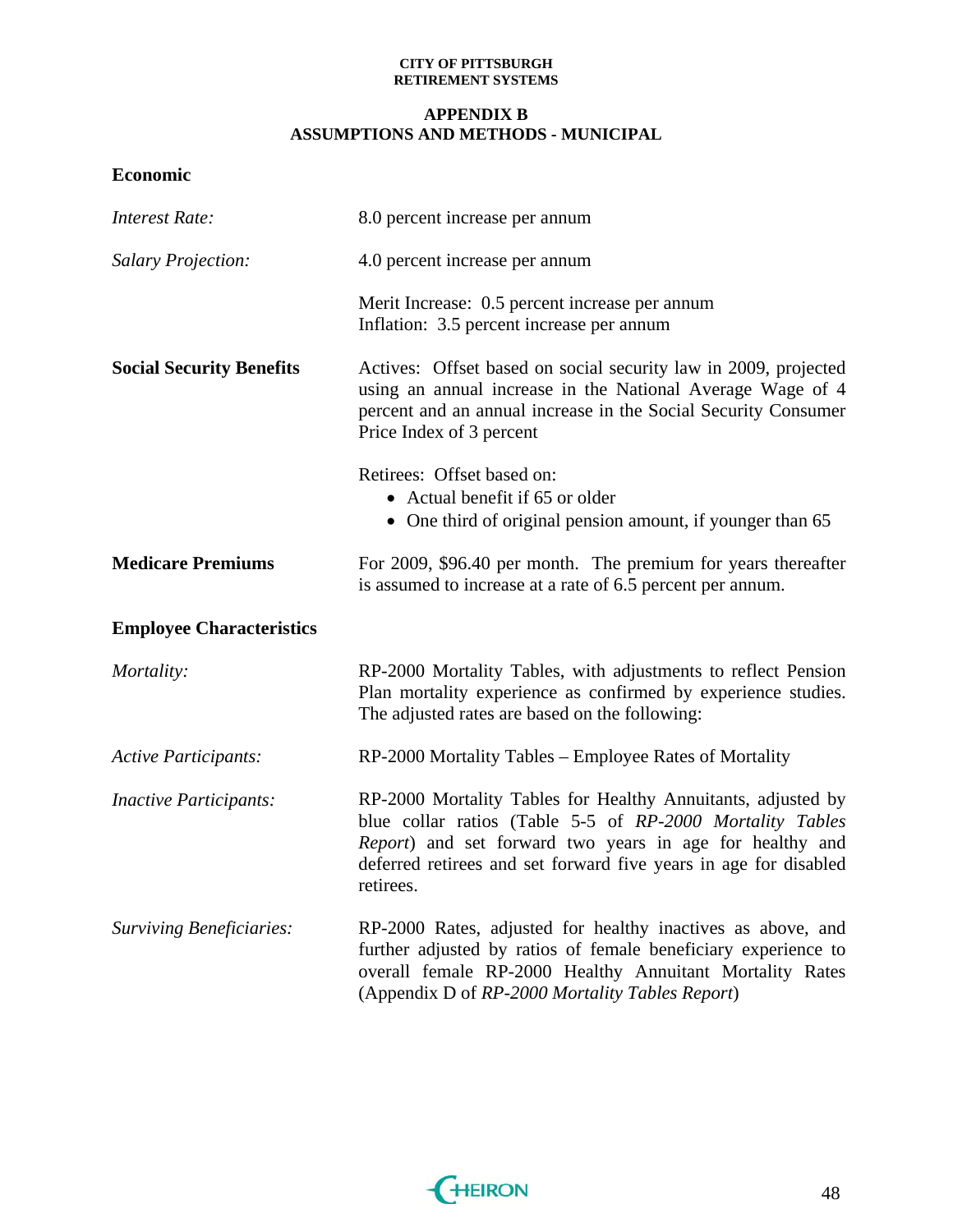### **APPENDIX B ASSUMPTIONS AND METHODS - MUNICIPAL**

*Sample Rates (Rounded):* 

| Age | <b>Active Male</b><br>Participant | <b>Male Regular</b><br><b>Retiree</b> | <b>Male Disabled</b><br><b>Retiree</b> | <b>Male</b><br><b>Beneficiary</b> |
|-----|-----------------------------------|---------------------------------------|----------------------------------------|-----------------------------------|
| 45  | 0.15%                             | 0.45%                                 | 0.56%                                  | 0.57%                             |
| 55  | 0.30%                             | 0.88%                                 | 1.06%                                  | 1.16%                             |
| 65  | 0.76%                             | 2.01%                                 | 2.68%                                  | 2.54%                             |
| 75  | N/A                               | 5.27%                                 | 7.05%                                  | 5.60%                             |
| 85  | N/A                               | 13.86%                                | 18.34%                                 | 14.36%                            |

| Age | <b>Active Female</b><br>Participant | <b>Female Regular</b><br><b>Retiree</b> | <b>Female</b><br><b>Disabled</b><br><b>Retiree</b> | <b>Female</b><br><b>Beneficiary</b> |
|-----|-------------------------------------|-----------------------------------------|----------------------------------------------------|-------------------------------------|
| 45  | 0.11%                               | 0.19%                                   | 0.23%                                              | 0.23%                               |
| 55  | 0.23%                               | 0.44%                                   | 0.62%                                              | 0.62%                               |
| 65  | 0.58%                               | 1.37%                                   | 1.86%                                              | 1.74%                               |
| 75  | N/A                                 | 3.69%                                   | 4.90%                                              | 3.93%                               |
| 85  | N/A                                 | 10.24%                                  | 13.67%                                             | 10.61%                              |

*Withdrawal:* Sample rates:

| Age | Rate  |
|-----|-------|
| 20  | 8.20% |
| 25  | 7.98% |
| 30  | 7.67% |
| 35  | 7.18% |
| 40  | 6.40% |
| 45  | 5.24% |
| 50  | 3.49% |
| 55  | 1.28% |
| 60  | 0.12% |

# *Disablement:* Sample rates:

| Age | Male  | <b>Female</b> |
|-----|-------|---------------|
| 30  | 0.06% | 0.07%         |
| 40  | 0.14% | 0.27%         |
| 50  | 0.42% | 0.53%         |
| 60  | 1.25% | 0.96%         |

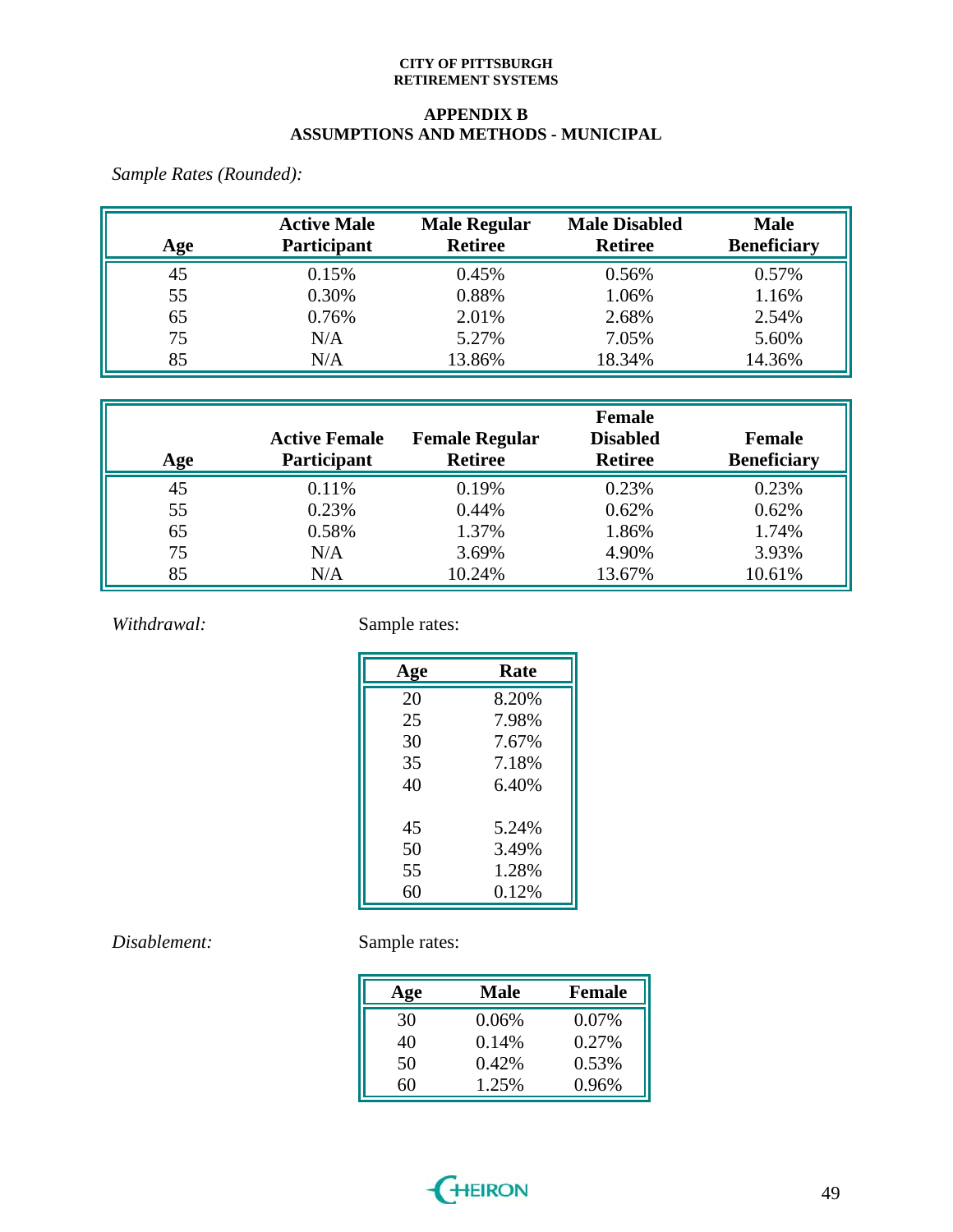### **APPENDIX B ASSUMPTIONS AND METHODS - MUNICIPAL**

*Retirement Age:* Percentage of employees eligible for early retirement who retire at each age:

| Age | <b>Non-Emergency</b><br><b>Medical Services</b> | <b>Emergency Medical</b><br><b>Services EE</b> |
|-----|-------------------------------------------------|------------------------------------------------|
| 50  | $\overline{4}$                                  | $\mathfrak{Z}$                                 |
| 51  | $\mathfrak{Z}$                                  | $\mathfrak{Z}$                                 |
| 52  | 3                                               | 3                                              |
| 53  | $\overline{3}$                                  | $\overline{3}$                                 |
| 54  | $\overline{3}$                                  | 3                                              |
| 55  | 3.5                                             | 50                                             |
| 56  | 3.5                                             | 20                                             |
| 57  | 3.5                                             | 20                                             |
| 58  | 3.5                                             | 20                                             |
| 59  | 3.5                                             | 20                                             |
| 60  | 6.5                                             | 20                                             |
| 61  | 10                                              | 20                                             |
| 62  | 20                                              | 40                                             |
| 63  | 20                                              | 40                                             |
| 64  | 20                                              | 40                                             |
|     |                                                 |                                                |
| 65  | 20                                              | 100                                            |
| 66  | 40                                              | N/A                                            |
| 67  | 50                                              | N/A                                            |
| 68  | 100                                             | N/A                                            |

*Exclusions:* Non-participants

participants

*Percentage Married:* Active: 80 percent of male participants and 65 percent of female

*Spouse Age:* Female spouse assumed to be two years younger than male spouse

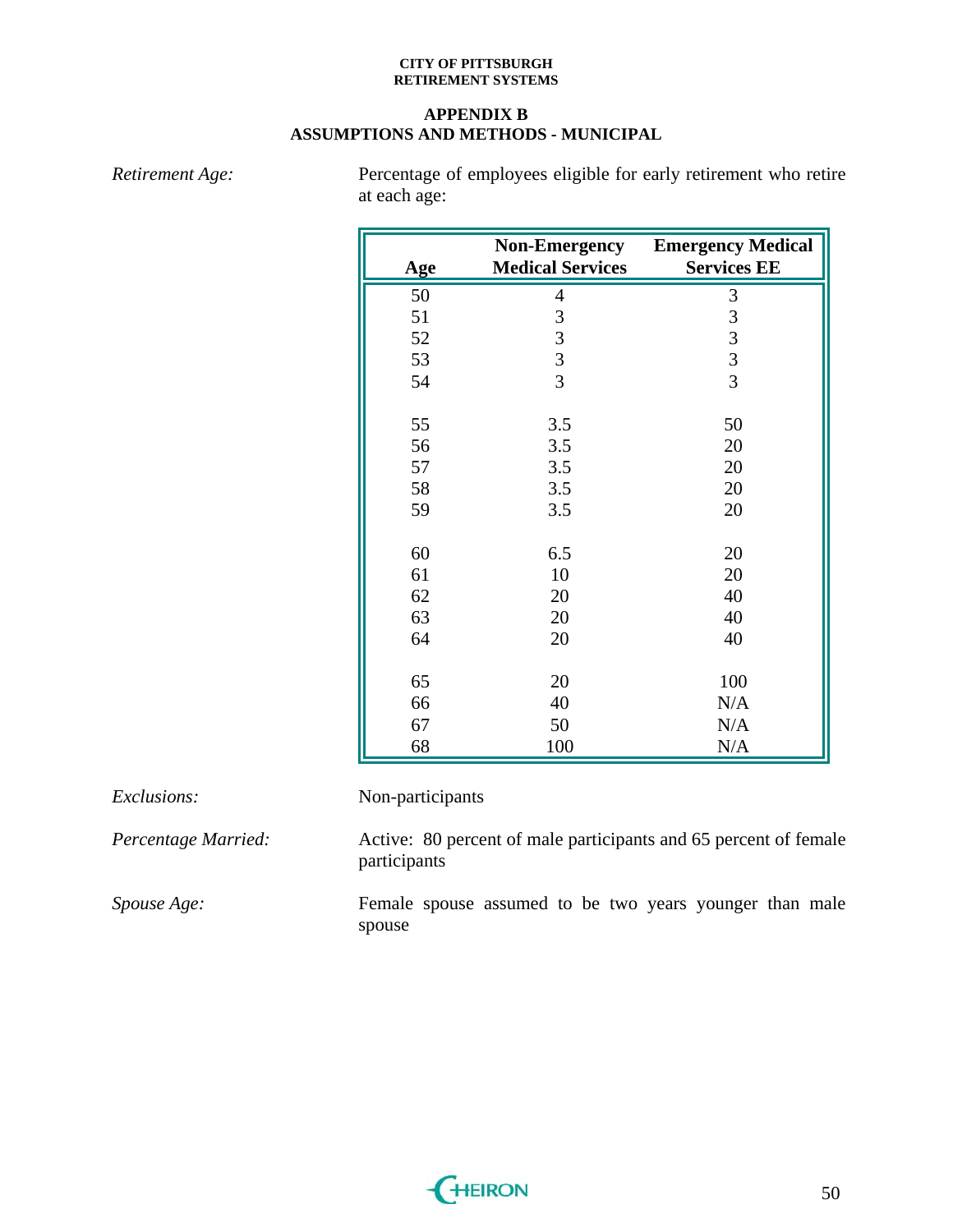### **APPENDIX B ASSUMPTIONS AND METHODS - PMRS**

## **Healthy Life Mortality**

| Rates of Pre-Retirement<br>Mortality:  | Males: RP 2000 with 1 year set back                     |
|----------------------------------------|---------------------------------------------------------|
|                                        | Females: RP 2000 with 5 year set back                   |
| Rates of Post-Retirement<br>Mortality: | Males and females: RP 2000 Sex-Distinct Mortality Table |
| <b>Disabled Life Mortality</b>         | Males and females: RP 2000 with 10 year set forward     |

*Disabled Life Mortality Rates:* 

*Termination Rates Before Retirement:* 

| <b>Proposed Termination Rates for Municipal Participants</b> |                                                            |       |
|--------------------------------------------------------------|------------------------------------------------------------|-------|
| <b>Service</b>                                               | <b>Number of Active Members in Plan</b><br>$<$ 25<br>$25+$ |       |
| $\leq 1$                                                     | 20.0%                                                      | 20.0% |
| 1                                                            | 20.0%                                                      | 20.0% |
| 2                                                            | 12.0%                                                      | 15.0% |
| 3                                                            | 10.0%                                                      | 12.0% |
| 4                                                            | 8.0%                                                       | 7.0%  |
| 5                                                            | $6.0\%$                                                    | 7.0%  |
| 6                                                            | 4.0%                                                       | 6.0%  |
| 7                                                            | 3.0%                                                       | 5.0%  |
| 8                                                            | 3.0%                                                       | 5.0%  |
| 9                                                            | 2.5%                                                       | 5.0%  |
| $10+$                                                        | 2.5%                                                       | 3.0%  |

## **Disability Incidence Rates**

*Municipal:* 40% of 1964 OASDI (Social Security) Experience for Males. Sample rates are:

| Age | <b>Valuation</b><br>Rate $(\% )$ |
|-----|----------------------------------|
| 25  | 0.034%                           |
| 35  | 0.059                            |
| 45  | 0.144                            |
| 55  | 0.404                            |
| 65  | 0.928                            |

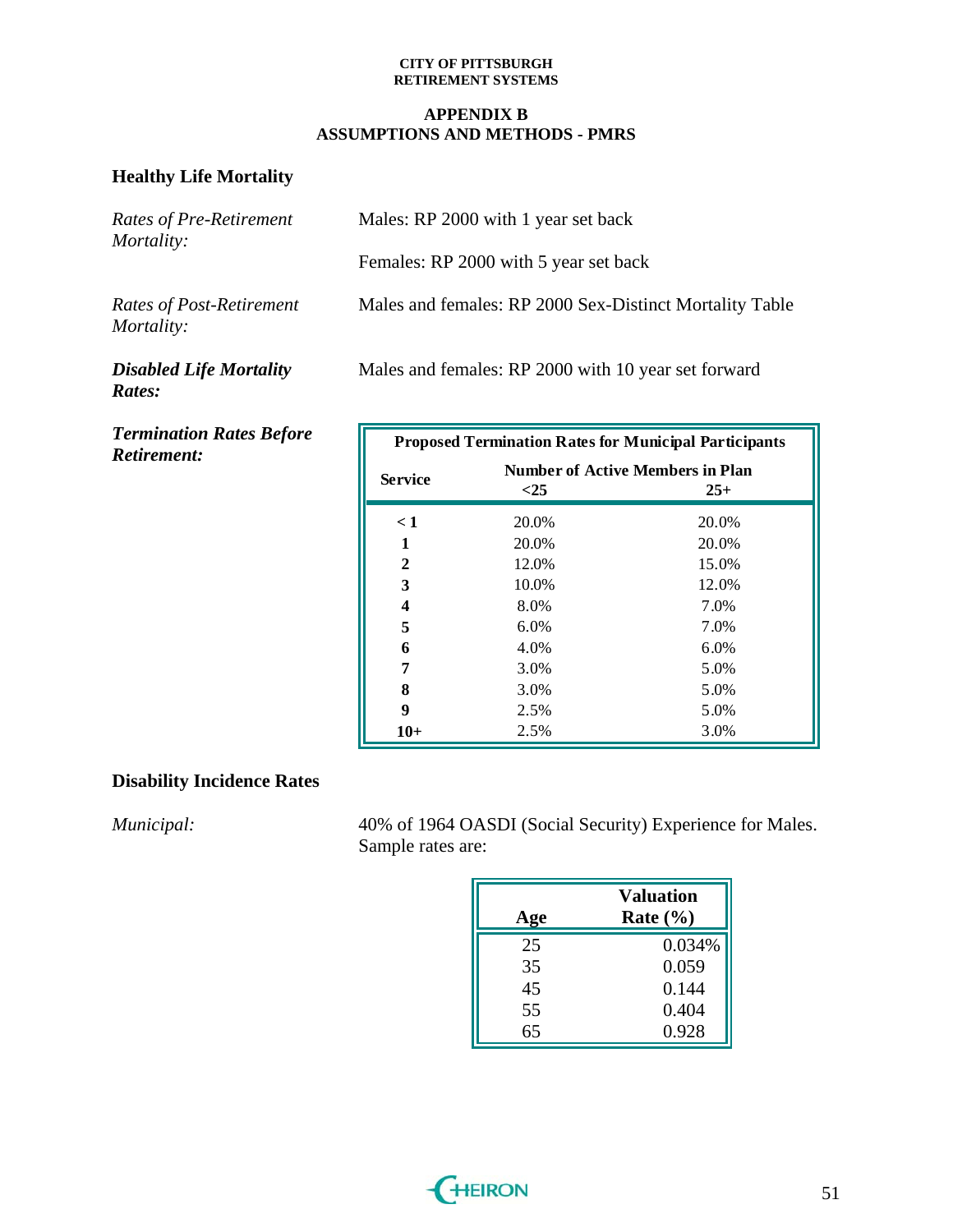### **APPENDIX B ASSUMPTIONS AND METHODS - PMRS**

*Uniformed plans:* 60% of 1964 OASDI (Social Security) Experience for Males.

| Age |
|-----|
| 25  |
| 35  |
| 45  |
| 55  |
| 65  |

for municipal plans, and

(b) 50% of disablements are assumed to be service related for uniform plans.

**Workers Compensation:** Service-related disability benefits payable from municipal plans are offset by 25% of final average salary.

**Salary Scale:** 

|            | <b>Proposed Salary Scale</b><br>Total Rate $(\%)^*$ |
|------------|-----------------------------------------------------|
| <b>Age</b> | (including inflation)                               |
| 25         | 8.30%                                               |
| 30         | 6.40%                                               |
| 35         | 5.60%                                               |
| 40         | 5.00%                                               |
| 45         | 4.20%                                               |
| 50         | 4.10%                                               |
| 55         | 3.90%                                               |
| 60         | 3.70%                                               |
| 65         | 3.00%                                               |

\* Add 2% for each of the first three years of service.

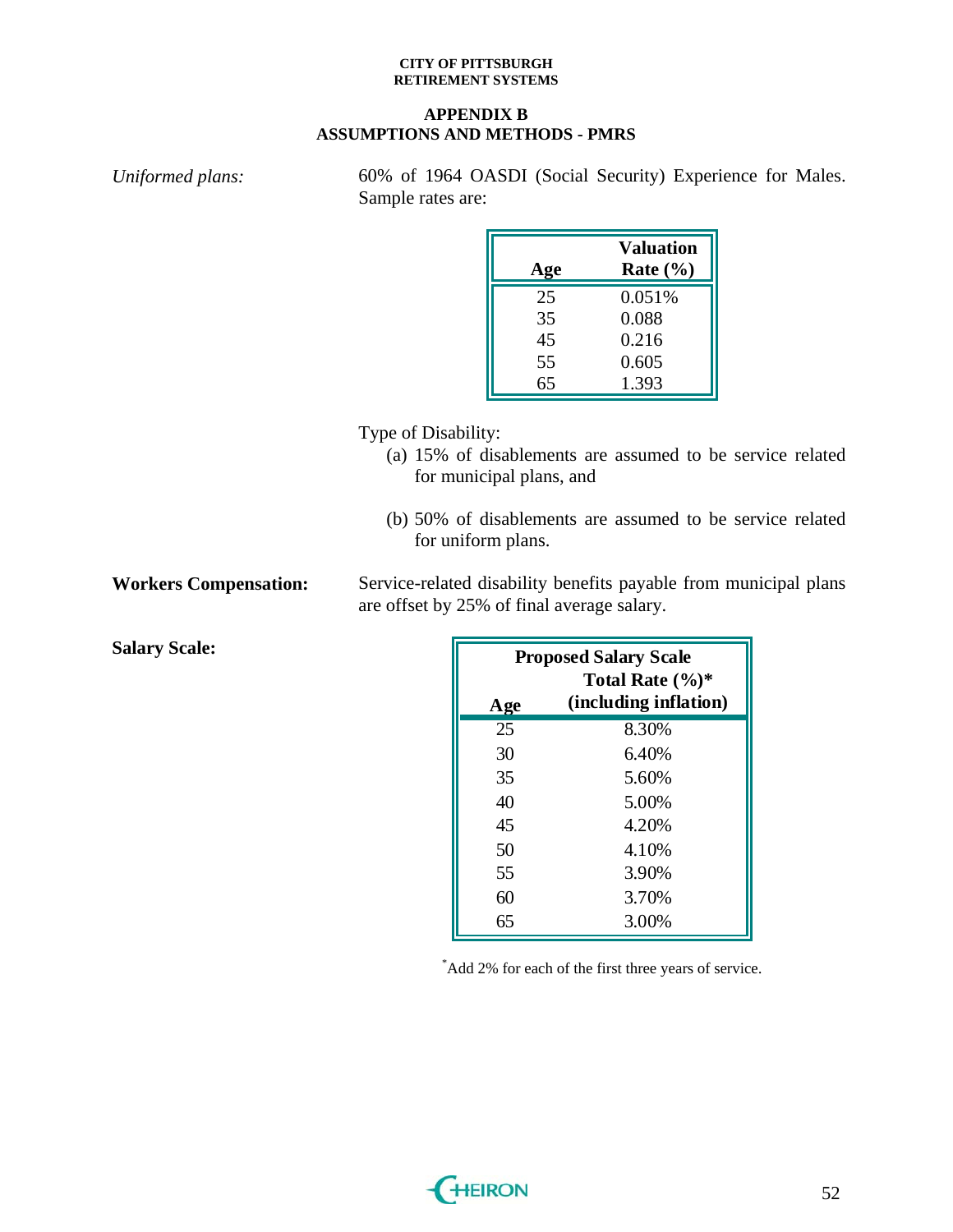### **APPENDIX B ASSUMPTIONS AND METHODS - PMRS**

## **Rates of Retirement**

*Municipal Members:* Members are assumed to retire over a range of ages as shown on the following page:

| Age       | <b>Current Rate of</b><br><b>Normal</b><br>Retirement <sup>1</sup> |
|-----------|--------------------------------------------------------------------|
| Under 46  | 5%                                                                 |
| $46 - 54$ | 15                                                                 |
| $55 - 59$ | 10                                                                 |
| $60 - 61$ | 10                                                                 |
| 62        | 30                                                                 |
| $63 - 64$ | 20                                                                 |
| 65        | 35                                                                 |
| $66 - 74$ | 15                                                                 |
| 75        | 100                                                                |

<sup>1</sup> Rates indicated are adjusted by adding 5% (and 10% for ages 60-62 under current rate assumptions) for the year in which the member is first eligible for normal retirement.

| <b>Alternative Retirement Rates for</b><br><b>Uniform Participants</b> |                            |
|------------------------------------------------------------------------|----------------------------|
| Age                                                                    | <b>Rates for all Plans</b> |
| $<$ 49                                                                 | 0%                         |
| 50                                                                     | 20%                        |
| 51                                                                     | 10%                        |
| 52                                                                     | 10%                        |
| 53                                                                     | 10%                        |
| 54                                                                     | 10%                        |
| 55                                                                     | 20%                        |
| 56                                                                     | 25%                        |
| 57                                                                     | 25%                        |
| 58                                                                     | 30%                        |
| 59                                                                     | 30%                        |
| 60                                                                     | 40%                        |
| 61                                                                     | 50%                        |
| 62                                                                     | 50%                        |
| 63                                                                     | 60%                        |
| 64                                                                     | 70%                        |
| 65                                                                     | 80%                        |
| $66+$                                                                  | 100%                       |